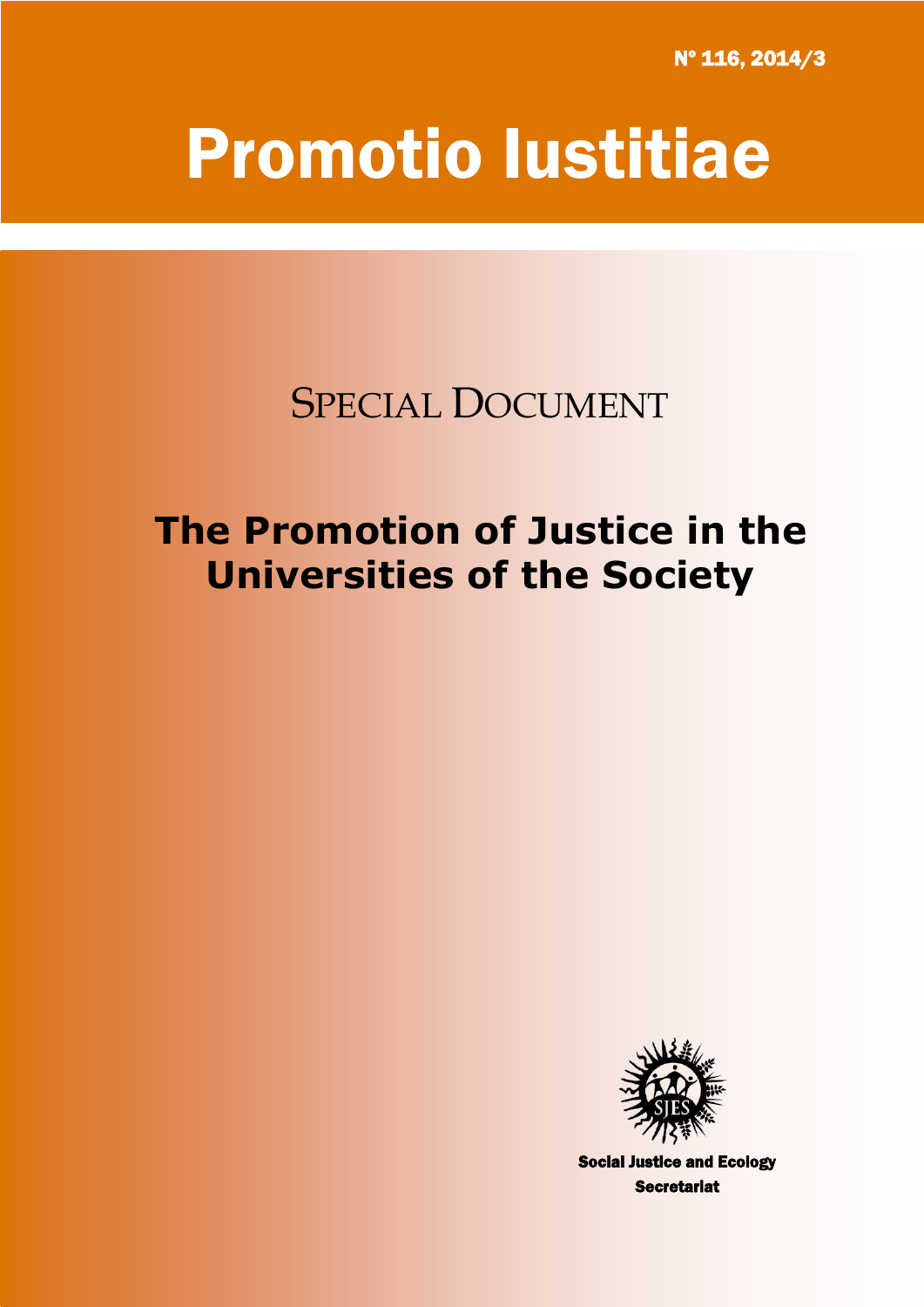| Editor:                        | Patxi Álvarez SJ       |
|--------------------------------|------------------------|
| Translator:                    | <b>Joseph Owens SJ</b> |
| <b>Publishing Coordinator:</b> | Concetta Negri         |
| Original in Spanish            |                        |

*Promotio Iustitiae* is published by the Social Justice Secretariat at the General Curia of the Society of Jesus (Rome) in English, French, Italian and Spanish. *Promotio Iustitiae* is available electronically on the World Wide Web at the following address: [www.sjweb.info/sjs.](http://www.sjweb.info/sjs) There you will be able to find all the issues since 1992.

If you are struck by an idea in this issue, your brief comment is very welcome. To send a letter to *Promotio Iustitiae* for inclusion in a future issue, please write to the fax or email address shown on the back cover.

The re-printing of the document is encouraged; please cite *Promotio Iustitiae* as the source, along with the address, and send a copy of the re-print to the Editor.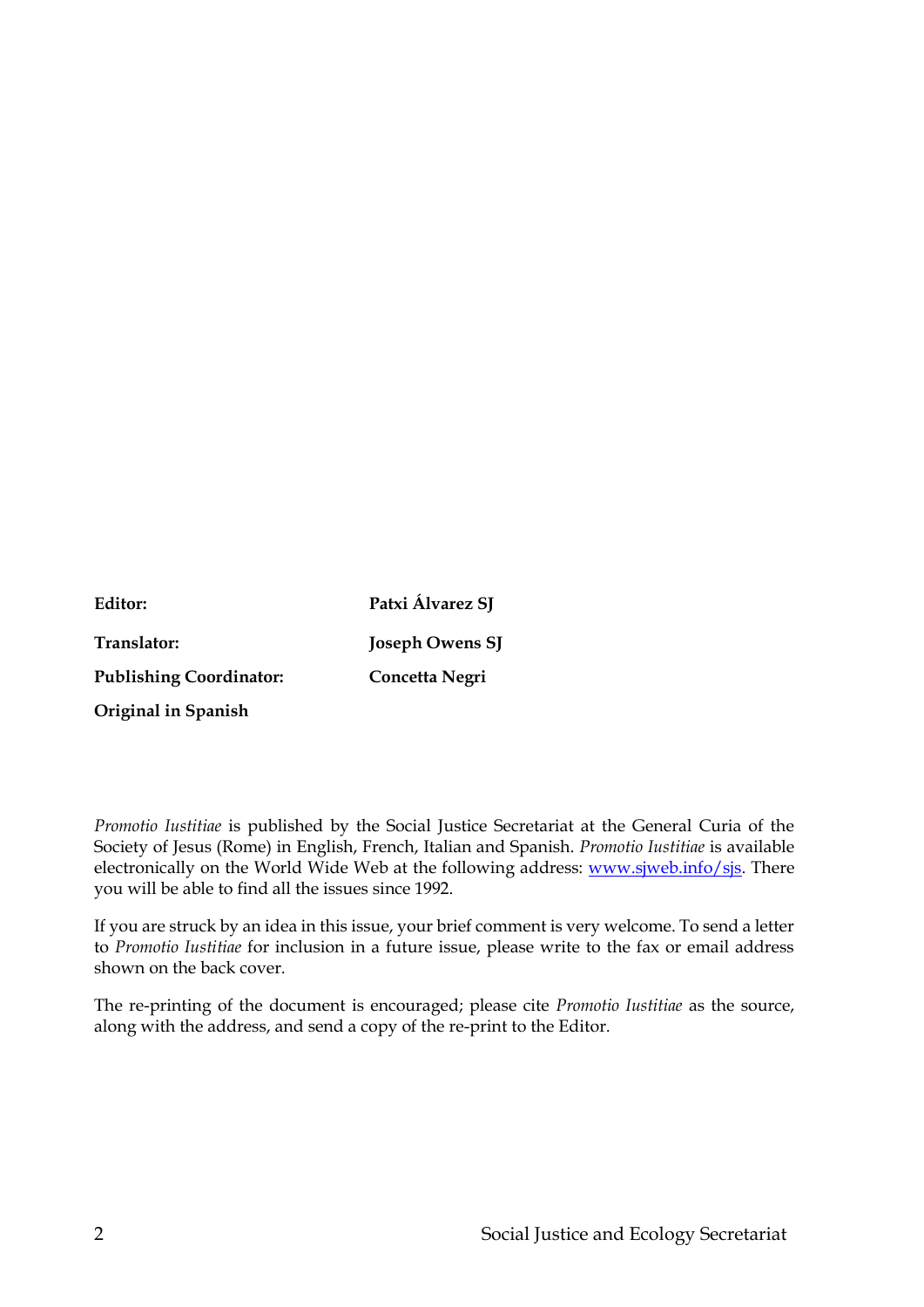## **Contents**

| 1. |     |                                                                         |  |
|----|-----|-------------------------------------------------------------------------|--|
|    | 1.1 |                                                                         |  |
|    | 1.2 |                                                                         |  |
|    | 1.3 |                                                                         |  |
|    | 1.4 | The indispensable orientation toward justice in Jesuit universities  13 |  |
|    | 1.5 |                                                                         |  |
| 2. |     |                                                                         |  |
|    | 2.1 |                                                                         |  |
|    | 2.2 |                                                                         |  |
|    | 2.3 |                                                                         |  |
|    | 2.4 |                                                                         |  |
|    | 2.5 |                                                                         |  |
|    | 2.6 |                                                                         |  |
| 3. |     |                                                                         |  |
|    | 3.1 |                                                                         |  |
|    | 3.2 |                                                                         |  |
|    | 3.3 |                                                                         |  |
|    | 3.4 |                                                                         |  |
|    | 3.5 |                                                                         |  |
|    | 3.6 |                                                                         |  |
|    | 3.7 |                                                                         |  |
| 4. |     | Social projection: the university as a transformative institution 36    |  |
|    | 4.1 |                                                                         |  |
|    | 4.2 |                                                                         |  |
|    | 4.3 |                                                                         |  |
|    |     |                                                                         |  |
|    | 4.5 |                                                                         |  |
|    | 4.6 |                                                                         |  |
| 5. |     |                                                                         |  |
|    | 5.1 |                                                                         |  |
|    | 5.2 |                                                                         |  |
|    | 5.3 |                                                                         |  |
|    | 5.4 |                                                                         |  |
|    | 5.5 |                                                                         |  |
|    | 5.6 |                                                                         |  |
|    |     |                                                                         |  |
|    |     |                                                                         |  |
|    |     |                                                                         |  |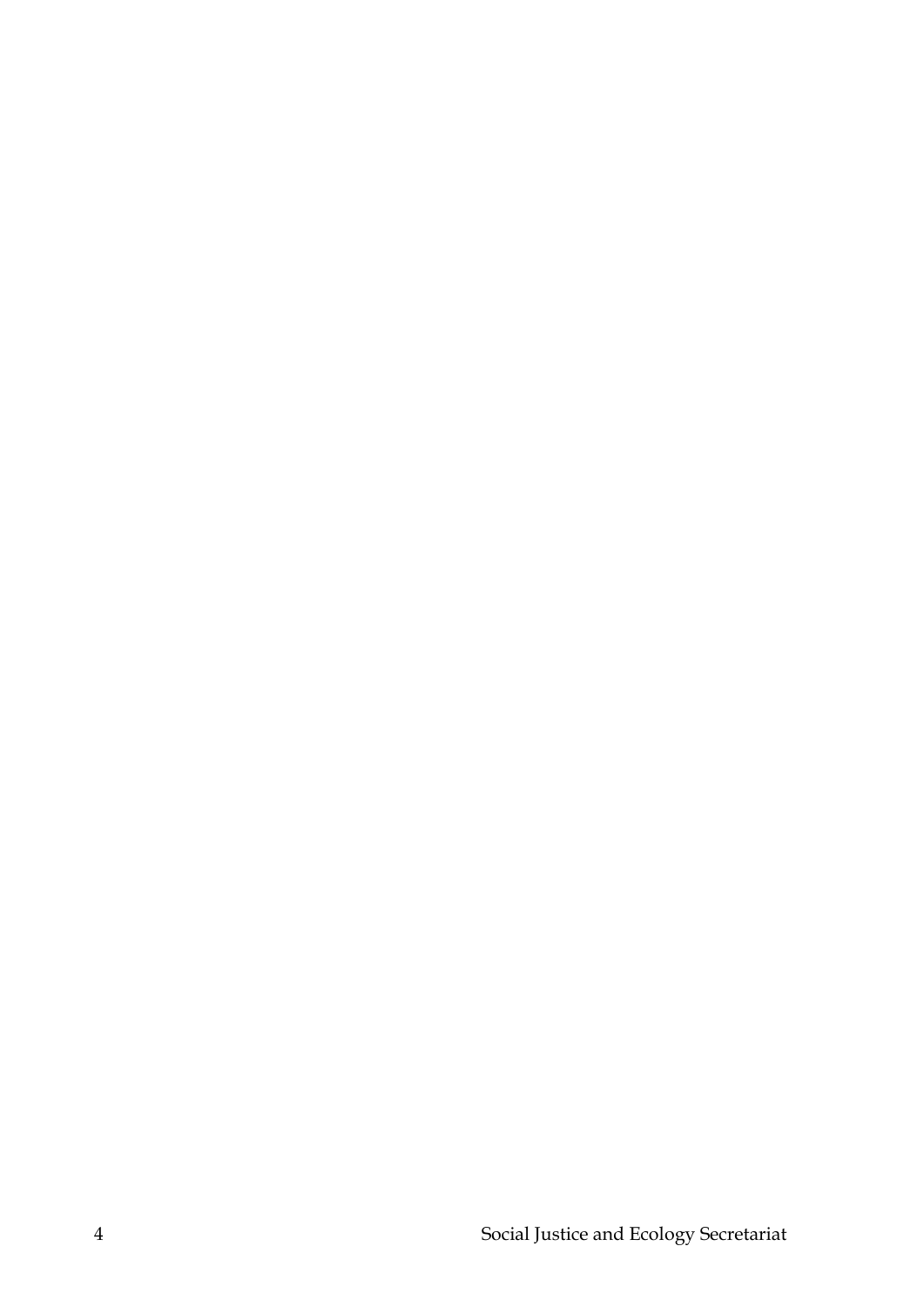### <span id="page-4-0"></span>**Forward**

Michael J. Garanzini, SI *Secretary of the Society for Higher Education*

Ever since the proclamation of "Ex Corde Ecclesiae," by St. John Paul II, 25 years ago, those of us who work in Catholic universities have been reminded that our institutions possess an important vocation within the Church. We are called to critically reflect upon the Gospel message of peace and reconciliation, and thus help make the world a more humane place for all our brothers and sisters. We exist, then, within the Church and for society. Both orientations--religious and secular--define the parameters or worlds within which we operate and suggest that they are both unique challenges as well as opportunities for us as universities to advance knowledge and promote human development.

At the same time, and in synch with the Church's hopes, the Society of Jesus, and especially its recent Superiors General, Arrupe, Kolvenbach and Nicolas, have urged our institutions to be instruments for the promotion of faith, of which justice is an essential element. The Society's documents and leadership speak eloquently and often about using our resources as academic institutions and communities to attend to the problems and challenges of the marginalized and the poor. They also point out that to do so will require contact and collaboration with the poor and under-served.

This document invites the reader to reflect upon the rich background and understanding of justice and its role in the Jesuit university, especially as it has become the pivotal value and aim of Jesuit institutions since first articulated in 1975 at General Congregation XXXII. What follows here addresses such fundamental questions as the very purpose and identity of Jesuit higher education, why justice is the critical element in our student formation goals, why our research efforts ought to focus on the conditions that produce inequality and thwart sustainability, and how each of us--students, faculty and administration--are important contributors to what is called the "social project" of a Jesuit university. Fr. Kolvenbach said it most succinctly, perhaps, when he wrote: "Every Jesuit academy of higher learning is called to live in a social reality...and to live for that social reality, to shed university intelligence upon it and to use university influence to transform it."

How best to use this document? It might be best to read it in segments, that is, to reflect on each of the five sections discretely since each raises a different set of questions and challenges. Group discussion might be the most fruitful way to absorb the document. The **International Committee on Jesuit Higher Education** has suggested five questions for each of the five sections of the paper to help guide and encourage sharing of views and to stimulate further reflection and action.

Finally, we owe a debt of gratitude to all those who helped write the document, especially the Society's Secretary for Social Justice and Ecology, Fr Patxi Alvarez, and those listed in the concluding pages of the document who worked diligently to organize and distill into these pages a great deal of what has been said and written about the promotion of Justice in our institutions over more than 40 years. Their work will bear fruit, we pray, in that it will make our universities more deliberate and more focused, better instruments for creating a more humane world, and thus, become better universities.

*Original in English*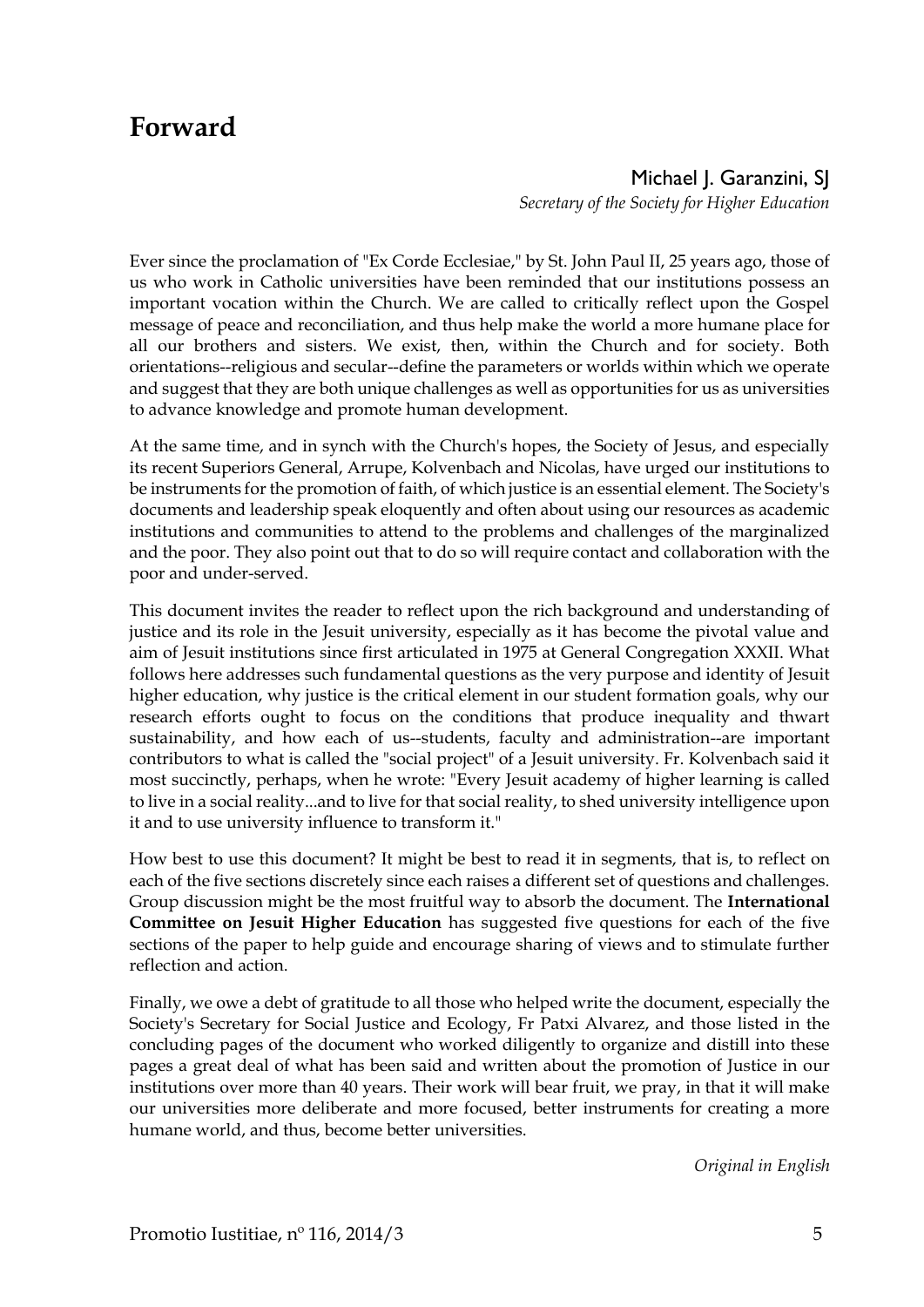*"In Jesuit education, the depth of learning and imagination encompasses and integrates intellectual rigor with reflection on the experience of reality together with the creative imagination to work toward constructing a more humane, just, sustainable, and faith-filled world"* 

*Adolfo Nicolás SJ, 2010*

## <span id="page-5-0"></span>**1. Introduction**

Since 1975, when the Society redefined its mission as "service of faith and promotion of justice," Jesuit institutions of higher learning have made great efforts to respond to this mission in all earnestness. They have incorporated this perspective into the formation of the students; they have communicated it to both teaching and non-teaching staff; they have become involved in the social issues of their countries; they have urged their students to carry out research among the poor and from their perspective; and they have organized their university projects in accord with the demands and dictum of this mission. And throughout their endevour they have displayed great generosity.

On 16 November 1989, at the Universidad Centroamericana of El Salvador, Jesuit Fathers Ignacio Ellacuría, Ignacio Martín-Baró, Segundo Montes, Juan Ramón Moreno, Amando López, and Joaquín López, along with two women who were working for their community, Elba Ramos and Celina Ramos, were assassinated because of their commitment to peace during a war that was devastating the country. Father Ellacuría and his companions had striven to make the university an institution that defended El Salvador's poor majority, and it was their decision to help the poor that cost them their lives. The universities of the Society can claim these Jesuits as their own martyrs because they were scholars and teachers who were killed for their commitment to the "faith that does justice."

At the present time Jesuit universities<sup>1</sup> are trying to respond to this mission through a multitude of diverse activities. The approaches vary, depending on the continents and the countries, and they take into account the historical tradition of each university. Their efforts have shown significant progress in different areas, some concentrate more on teaching while others focus on research or publication or social outreach.

**The purpose of this document is to help the universities to continue to deepen their commitment to working for justice.** It is hoped that the document will be used for personal reading and consultation and also for consideration and debate in faculty bodies, working groups, councils, and administrative offices. Its goal is to stimulate desire and spur creativity. These pages will hopefully serve as an incentive for the ongoing discernment and reflection of the even greater contributions that can be made on behalf of faith and justice. This text seeks to be a working instrument to support our efforts to respond more effectively to the promotion of justice in the universities.

With this goal in mind, the document surveys both the general orientations and the concrete practices that Jesuit universities are developing in different parts of the world. Our aim is to offer a wide panoramic vision, but the list of concrete practices is neither complete nor

 $\overline{a}$ <sup>1</sup> When we say universities in this document, we are referring more generally to "higher education institutions".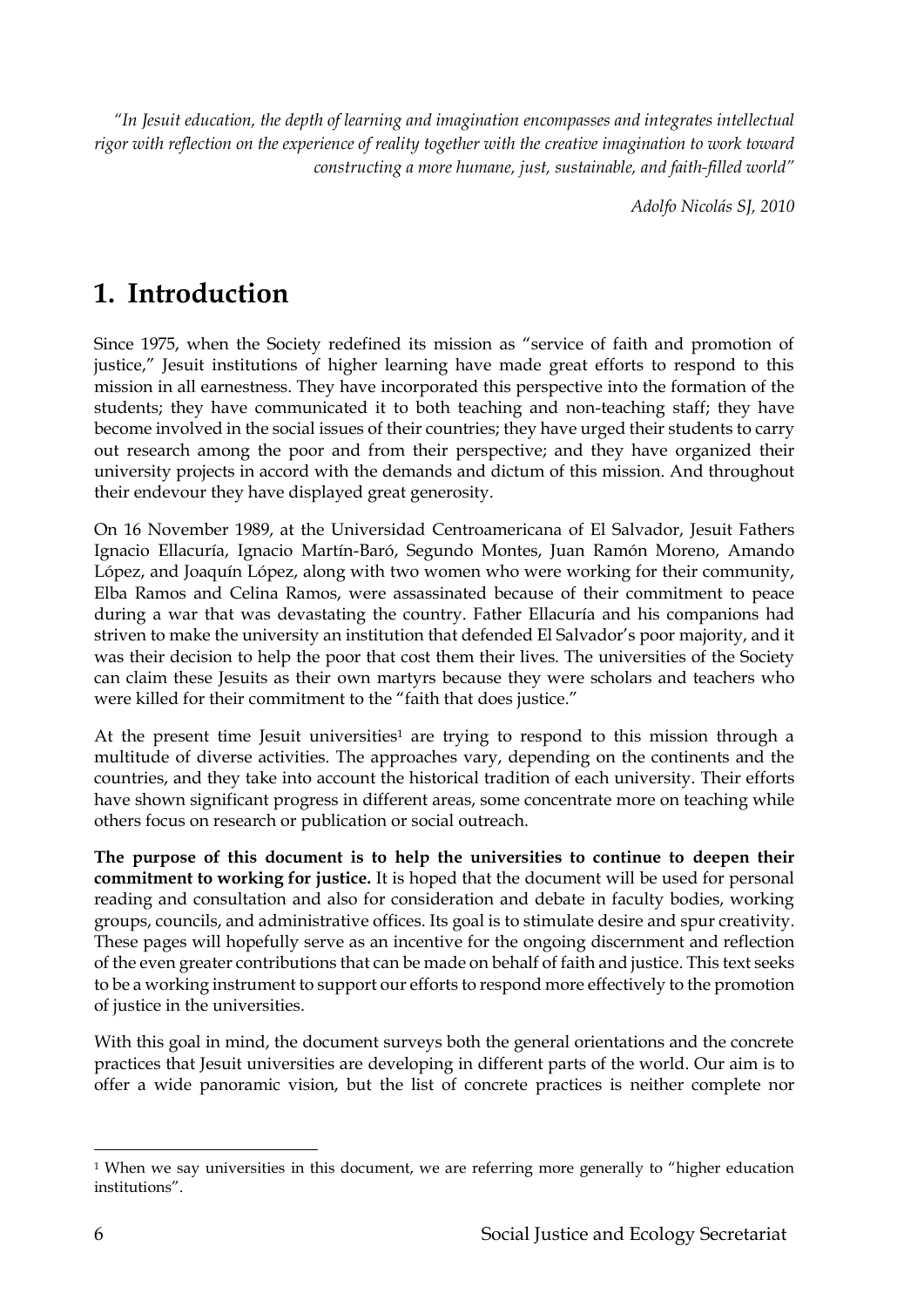exhaustive; it cites only some significant and successful activities<sup>2</sup>. There are four main fields of action: the formation of students, research, the social projection of the university as a transformative agent, and the university community. The four chapters that follow cover these four areas.

The first draft of this document was produced by the Secretariat of Social Justice and Ecology and then modified in the light of comments made by Jesuits and lay collaborators working in institutions of higher learning3. Their contributions amended some of the contents, added important perspectives, and supplied information on especially significant practices.

The present document includes frequent references to the allocutions of Fr. Kolvenbach, who himself came from the university world himself. During the twenty-five years he was Superior General of the Society, he often shared his profound intuitions and keen insights with university audiences. Since he placed much importance in many of his talks on the need to strengthen the promotion of justice in our universities, there is great value in rereading some of his texts. Our text also includes some quotations from Fr. Nicolás, but not as many since he has addressed university audiences on fewer occasions.

Before going into the four above-mentioned areas in detail, this introduction explores the *raison d'être* of the Society's universities, briefly reviews the meaning of justice in the recent General Congregations,<sup>4</sup> mentions some characteristics of the Ignatian style, and indicates how the commitment to justice has required a certain reorientation of the universities.

#### <span id="page-6-0"></span>**1.1 The** *raison d'être* **of Jesuit universities today**

The original group of Jesuits founded the Society of Jesus in order to preserve their union as a body as they dedicated themselves to the service of their neighbors.<sup>5</sup> Their commitment made them attentive to people's needs and ready to offer whatever they could to help, adapting themselves to persons, places, and times. Founding schools and other institutions of formal education was not among their initial objectives; it was a subsequent decision that they soon made, and it grew out of their basic desire to serve people better. As they first conjectured and then later experienced, offering educational opportunities was one of the best ways that they could serve the societies of their time.

The Society was the first Catholic religious order to make formal education an apostolic priority, and it did so long before any governments committed themselves to public education or recognized it as a fundamental right. The educational services provided by the Jesuits were highly valued since they responded to a need that was not being met. In the course of time their dedication to the task was so great that they became known as a "teaching order." Before

<sup>2</sup> Two valuable documentative sources already exist regarding the practices of North American universities: "Transforming ourselves, transforming the world" (Combs & Ruggiano, 2013) and the institutional reports of the universities on their work on behalf of justice (National Steering Committee of Justice in Higher Education, 2012). The present text cannot hope to capture all the richness of these documents, but it will cite some of the initiatives mentioned in them.

<sup>3</sup> Their names appear at the end of the document, at the section [Acknowledgements.](#page-50-0)

<sup>4</sup> The General Congregations are the highest legislative bodies of the Society of Jesus. They bring together Jesuits from all the administrative units (Provinces) for the purposes of electing a new Fr. General or dealing with important issues. The Congregations usually publish documents (decrees) that summarize the decisions made and offer orientations for the Society as a whole. Until the present time (2014), some 35 of these General Congregations have been held.

<sup>5</sup> The actual expression of Saint Ignatius is "helping souls"; it is found in his *Autobiography* (no. 45).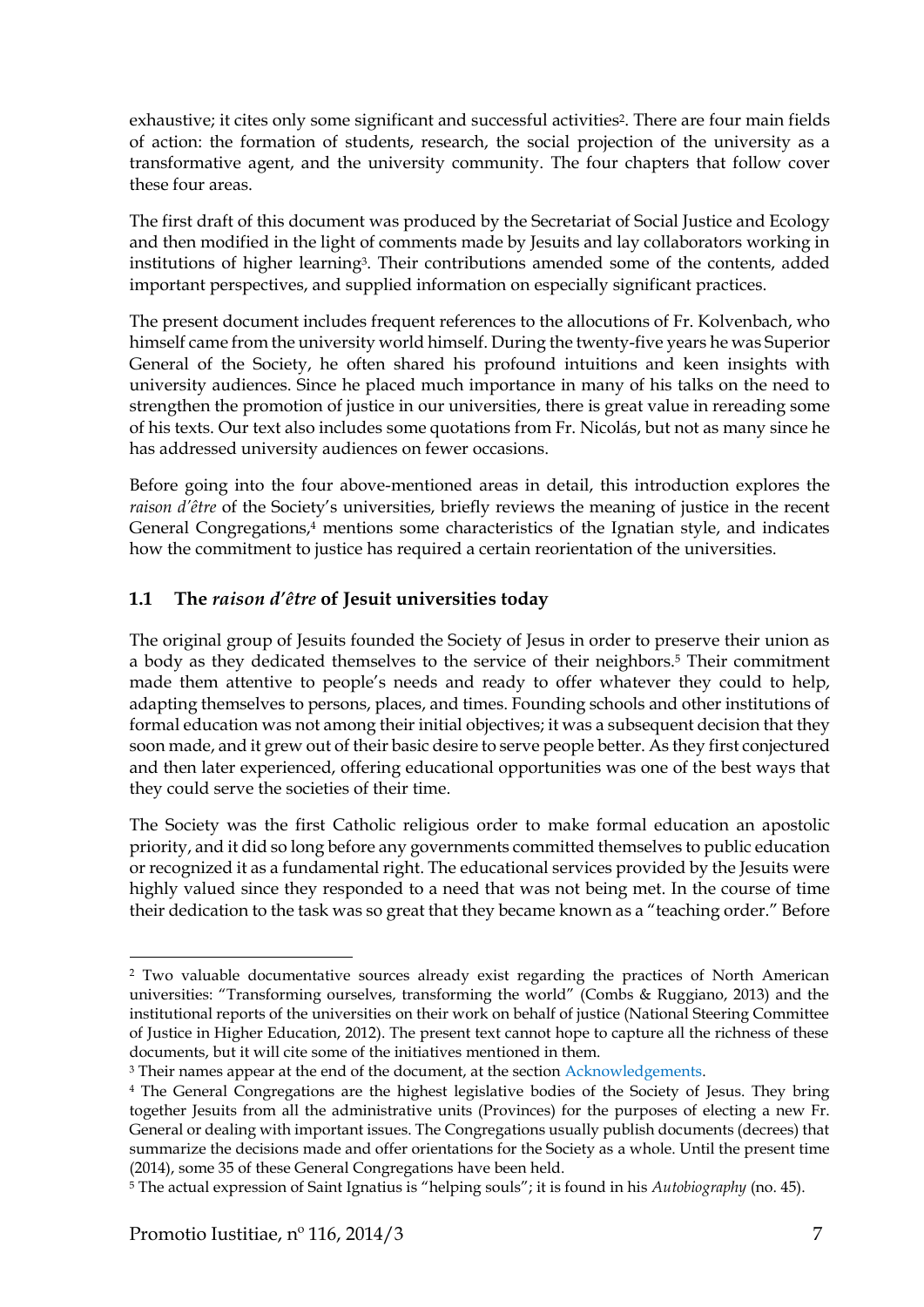its suppression in 1773, the Society had more than 800 educational institutions spread around the world (O'Malley, 1995, 33).

Today the situation has changed significantly. In the realm of higher education alone there are many public and private universities in almost every country, and many of them are of excellent quality. There is no longer the same lack in quality and quantity that the Society tried to make up for in former times. That is why it is necessary to reflect upon the *raison d'être* of Jesuit universities in our present age.<sup>6</sup>

Jesuit universities are Church institutions that respond to the mission of the Church "to proclaim and to spread among all peoples the Kingdom of Christ and of God and to be, on earth, the initial budding forth of that kingdom" (Lumen Gentium, no. 5). In a particular way, universities establish bridges of dialogue between faith and the cultures where they operate, and collaborate with God's action in the world with their generosity and creativity. They can help truth "to be sought, found and expressed within the «economy» of charity", and at the same time, contribute to charity being "understood, confirmed and practised in the light of truth" (Benedict XVI, 2009, 2).

Yet these institutions are, as "*universities"*, a place of serene and open search for and discussion of the truth. As Saint John Paul II said, "it is the honour and responsibility of a Catholic University to consecrate itself without reserve to the cause of truth" (1990, 4). They have the mission proper to every university. As "*Jesuit*" institutions, they participate in the basic Jesuit identity and mission. It is necessary that both the noun "university" and the adjective "Jesuit" always remain fully honoured in these institutions7.

*Speaking generally*, we can say that the Society should first discern what type of human society we desire to create, and then determine what kind of university is required to make that possible. This is the crucial question that must be addressed as we discern our mission, a question that the universities should continually ask themselves. The fact is that, since the beginning, our institutions have successfully provided integral formation to persons who would hopefully become leaders in the processes of growth and modernization in the cities and nations where they lived. The universities were forming persons who worked for a better society.

*More precisely,* the Society's education since the 16<sup>th</sup> century has been characterized by the four qualities of what is today known as the Ledesma-Kolvenbach educational paradigm, namely *utility, justice, humanism,* and *faith.*<sup>8</sup>

The quality of *utility* provides persons "advantages for practical living." In the 16<sup>th</sup> century, a good education was clearly necessary and useful for the successful performance of certain professions. Nowadays a quality education is indispensable for helping people to be productive citizens whose labor provides them the wherewithal to live decently.

University education has traditionally been motivated by this element of utility insofar as it provides people with the intellectual tools they need for pursuing a worthy profession. The danger is that a purely utilitarian understanding of education may lead to the subordination

 $\ddot{\phantom{a}}$ 

<sup>6</sup> This question has been addressed by Fr. Kolvenbach (2001a, n. 10ss); the following paragraphs reflect basically what he states in that text.

<sup>7</sup> GC 34, D. 17, nos. 5-7.

<sup>8</sup> These four characteristics *utilitas*, *iustitia*, *humanitas* and *fides* were spelled out by Diego de Ledesma in the 16th century, and they were taken up again by Fr. Kolvenbach, whose letter provides more information in this regard (Kolvenbach, 2001a, 314).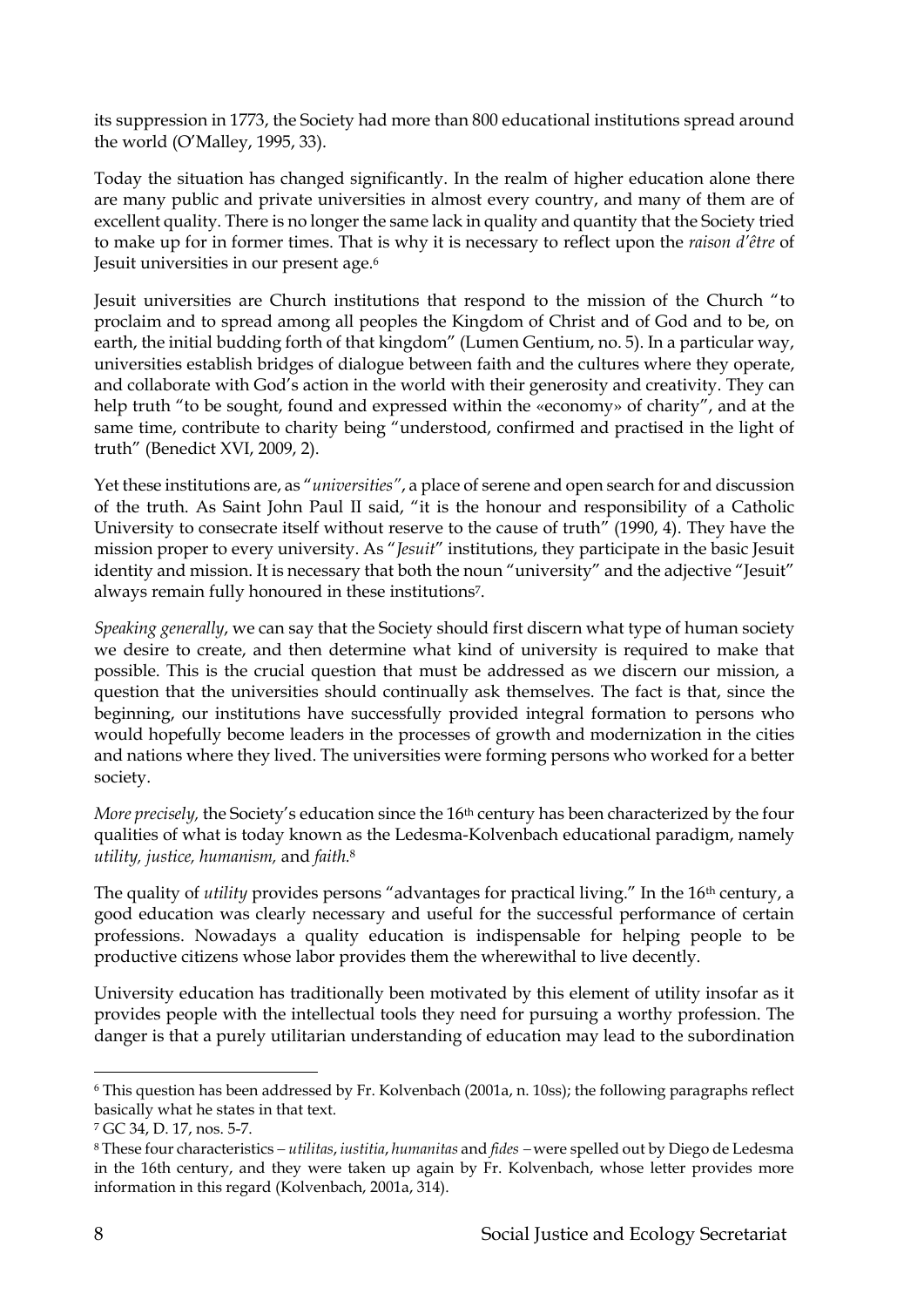of the values most needed for the building of a just society—or even contempt of them. Jesuit universities cannot be solely satisfied with simply transmitting instrumental knowledge. When nothing more than this is done, education easily lends itself to injustice and exclusion. It ends up providing knowledge, resources, and power to those who are well off, and these are in turn hired to defend the interests of those who have even more. It is therefore necessary that Jesuit education include, besides utility, the three other qualities that the Society has tried to impart from earlier times as well as today.

As a principle promoting the common good, *justice* enables students to contribute to the "proper governance of public affairs and the appropriate formulation of laws." When the Society was beginning its educational work, nations were governed by monarchies that required a competent bureaucracy. In modern times, democracies require responsible citizens who participate in public affairs, promote equal opportunity, and commit themselves to working together for the common good.

*Humanism* is another quality of Jesuit education, a feature that seeks to elevate human beings by bestowing "decorum, excellence, and perfection on their rational nature." It aims at human flourishing -promoting values such as compassion, modesty, temperance, wisdom, fortitude, etc.-, it seeks a better life for all people and fosters the welfare of other sentient beings and the planet. Humanism is understood nowadays under the horizon of an integral formation and a sense of being related to humanity as a whole. In a world where a large section of people are excluded due to caste, race, gender and ethnicity, humanism recognizes the dignity of every human being. For this reason it makes use of means and instruments that contribute to the dignity and development of all persons.

The quality of *faith* consisted initially of the "defense and propagation of the Catholic faith" at a time when the religious dimension of human reality was not in doubt but rather was taken for granted in all aspects of life, including the educational. At the present time the faith aspect of Jesuit education seeks to offer students an experience of transcendence by showing them the possibility of being opened toward God as their final end. It is an understanding of faith that promotes love of neighbor and rejects religion as tool of negation, exclusion, and discrimination against those who are different. It will also offer hope for the poor.

The present text is, above all, concerned with *justice* and refers only occasionally to the other qualities of Jesuit education. In what follows we go deeper into the Society's understanding of justice as spelled out in the recent General Congregations.

#### <span id="page-8-0"></span>**1.2 Justice in the General Congregations of the Society**

Promulgated in 1975, Decree 4 of General Congregation 32 (GC 32) stated that the promotion of justice was an essential part of our mission: "The mission of the Society of Jesus today is the service of faith, of which the promotion of justice is an absolute requirement" (GC 32, D. 4, no. 2). Service of faith and the promotion of justice have therefore been consecrated as two aspects or two dimensions of mission that should be made evident in all of the Society's ministries.

Even though Decree 4 was carefully formulated, its length and its novelty made it difficult for many to understand and accept. On the one hand, it continued the long tradition of social commitment that has characterized the Society since its beginning. This commitment became more explicit starting in 1949 when Fr. General Janssens wrote a historic letter to the whole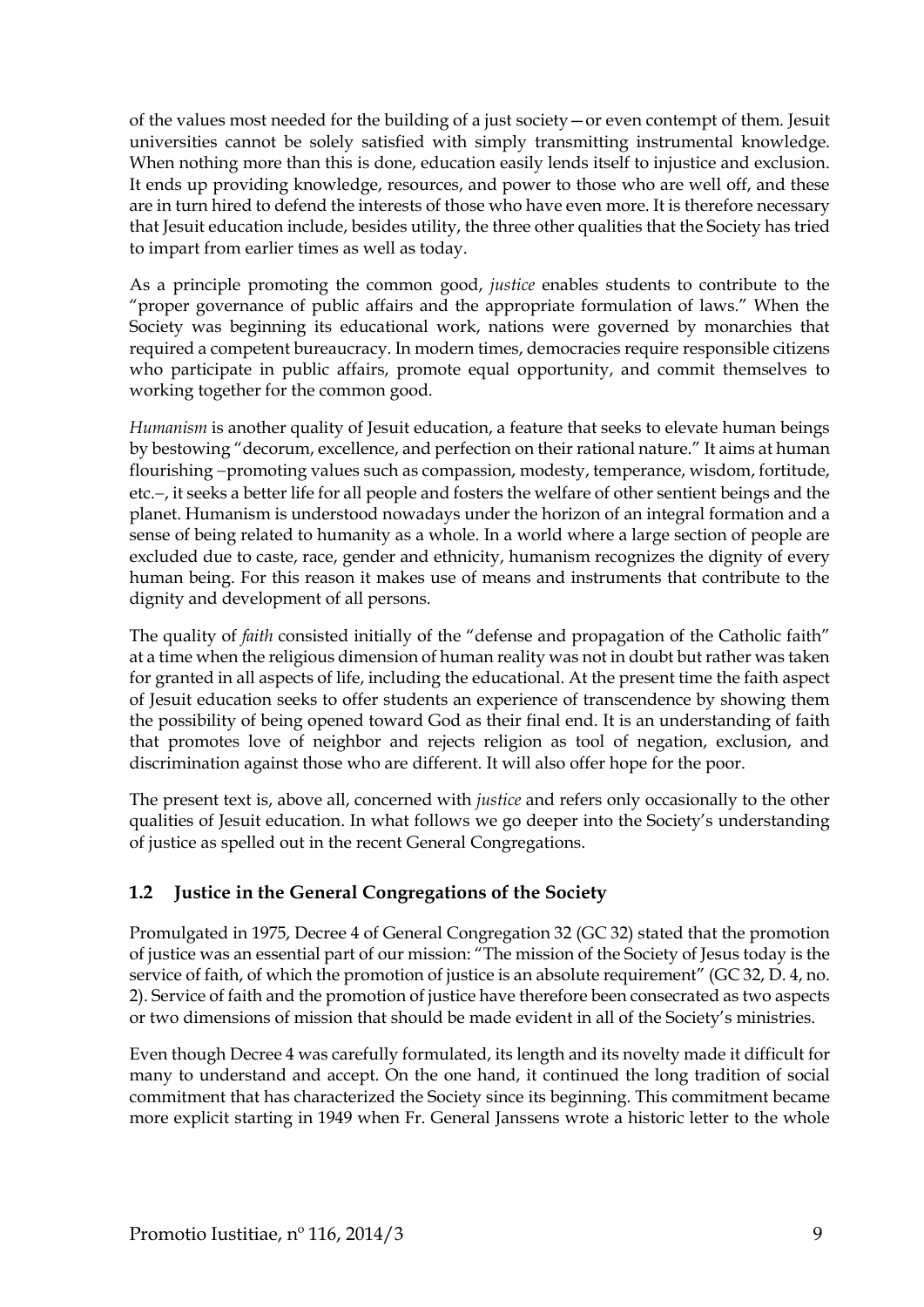Society insisting on the importance of the social apostolate.<sup>9</sup> In 1971 a Synod of Bishops met to discuss "justice in the world," and their final document declared that action on behalf of justice is a "constitutive dimension of the preaching of the Gospel." Hence even before Decree 4 was formulated, the Church and the Society had been earnestly involved in the struggle for justice and for transformation of the world.

On the other hand, not all Jesuits were convinced that the Society should undertake this type of commitment. Some of them thought that concern for justice had always been a responsibility of the laity and should continue to be so. Moreover, the term "justice" was considered too ambiguous since it could be understood in various ways: as commutative, social, evangelical, Pauline, etc. In response, Fr. Kolvenbach pointed out that it is precisely this linguistic ambiguity that made it possible for the term to be approved by the Congregation.<sup>10</sup>

Decree 4 helped Jesuits to understand that the option for the poor should occupy a central place in the Society's mission, and it moved many Jesuits and Jesuit institutions toward more effective accompaniment of and service to the poor.

In the years following GC 32, justice was understood mainly in terms of working for the transformation of economic, political, and social structures. Such work was certainly encouraged by Decree 4 (no. 31), but that was not the only recommendation of the decree. The document also pointed out that injustice was embedded in the human heart so that it was necessary to work as well for the transformation of attitudes and social tendencies (no. 31). The decree issued a call for Jesuits and their institutions to take the poor into consideration when determining their way of life and their way of proceeding (nos. 47-50). As should be clear, the decree's reflections on justice were rich in content and subtly nuanced. The novelty of the decree demanded a change of mentality and required Jesuits to make adaptations in their personal, communal, and apostolic lives. Consequently, it aroused considerable resistance.

The subsequent General Congregations found it necessary to take up the theme of working for justice again, and they consistently reaffirmed it and gave it more profound expression. In 1983 GC 33 endorsed the option for justice in its first decree (no. 38), and in 1995 GC 34 made an even more extensive endorsement in its restatement of the Society's mission in Decrees 2 through 5. Decree 3, "Our Mission and Justice," was entirely dedicated to the promotion of justice. We cannot present here the full contents of these decrees, but we want to call attention to some of their more original themes.

GC 33 called us to a "deeper involvement in the lives of people around us in order to hear 'the joys and hopes, the griefs and the anxieties of the people of this age, especially those who are poor or in any way afflicted'" (D. 1, no. 44). To be involved is to be friends. Friendship flows naturally from living in community with and in proximity to the poor. It was a call to be inserted in the lives of the poor by being friends of the poor.

When Decree 4 was promulgated it became evident that in many places there existed a dualism between faith and justice: they were viewed as separate concerns. As a result, Jesuit

<sup>9</sup> Fr. Janssens, 1949, *Instruction on the Social Apostolate*, in [Promotio Iustitiae 66, 1997.](http://www.sjweb.info/sjs/PJ/index_work.cfm?PubTextId=3984) The social apostolate includes those Jesuits and Jesuit institutions that make promotion of justice a principal goal of their ministry.

<sup>10</sup> See Kolvenbach, 2007, 9-18.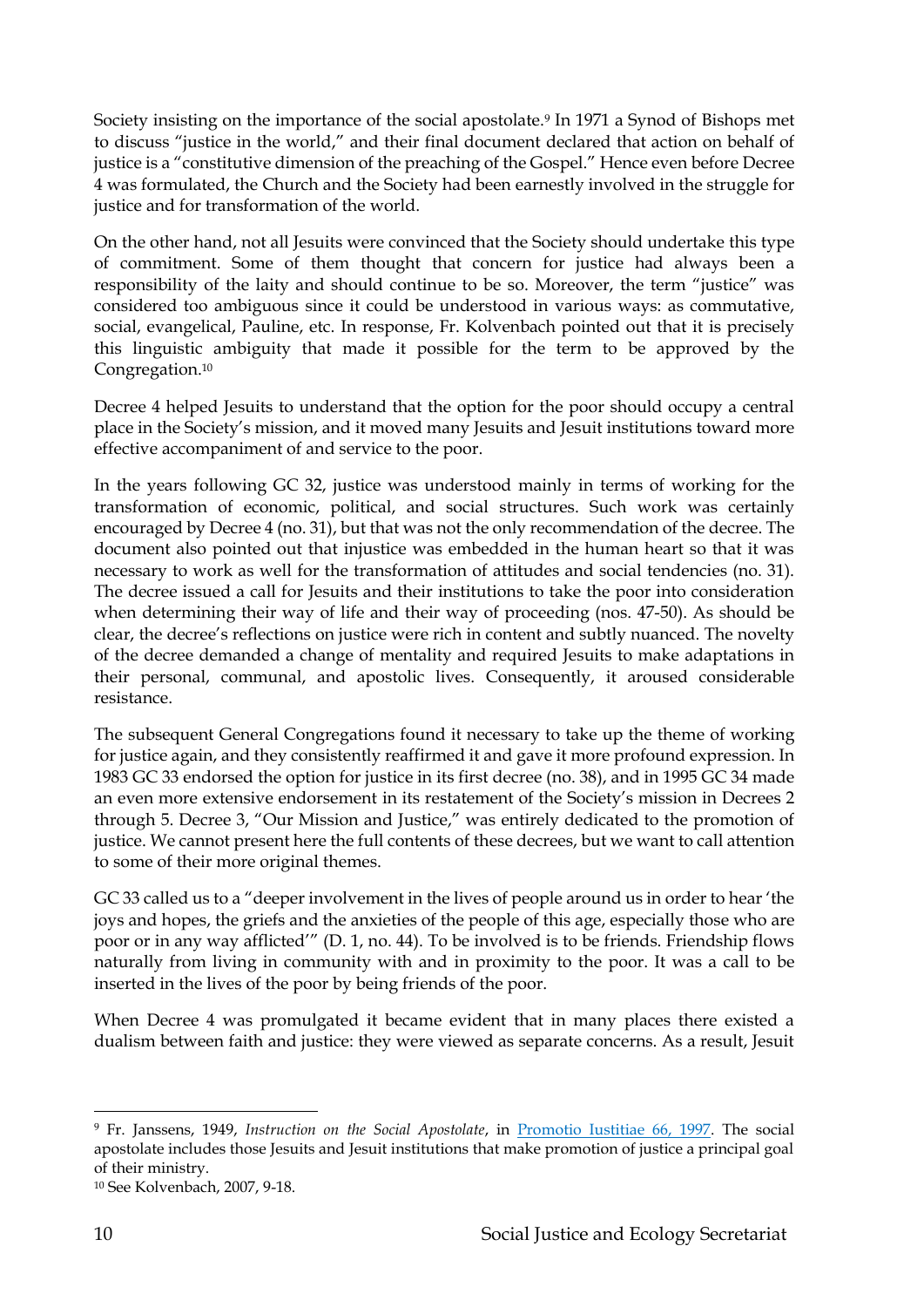institutions and the Jesuits themselves were divided to some extent.<sup>11</sup> That is why all these subsequent Congregations laid great stress on the close bond uniting the service of faith and the promotion of justice. They speak of the "faith-justice commitment," of the "faith that does justice," or of the "justice that is born of faith." All these expressions are attempts to highlight the dynamic unity existing between these two dimensions of our mission. This means that the justice to which they refer is a justice rooted in the Gospel and practiced within the Ignatian tradition.

GC 34 insisted on the need to modify socio-cultural structures—one might say the culture itself—since these are at the base of political and economic structures (GC 34, D. 3, no. 10). The Congregation also stressed the unity of our mission insofar as it joins inseparably together service of faith, promotion of justice, dialogue with culture, and dialogue with other religious traditions (D. 2, no. 19). Decree 3 placed special stress on the spiritual sources of the promotion of justice, claiming that they were to be found mainly in sharing in the lives of the very poor and of those who work on their behalf (D. 3, no. 1); the centrality of the option for the poor was in this way reinforced. The Congregation saw communities as an essential instrument for promoting cultural solidarity; it called the groups working in this way "communities of solidarity" (D. 3, no. 10). The word "solidarity" is used much more often in GC 34 than it was in Decree 4 of GC 32, thus stressing the importance of close and compassionate accompaniment of those most in need.

In 2008 GC 35 confirmed once again the Society's mission as expressed in GC 32 and reflected on it in the light of the theological concept of reconciliation. Decree 3 (no. 2) of this Congregation states that this reconciliation should be established with God, with our fellow human beings, and with the natural creation. The Congregation also introduced concern for ecology as an integral part of our mission. Today, the promotion of justice includes a commitment to care for creation.

GC 35 showed us that justice can be understood under a covenantal relationship framework, which leads to defend the excluded, to stand with the marginalized, or to study unjust social structures.

GC 35 also stressed the need for Jesuits to be on the world's social, cultural, and religious frontiers and there to build bridges of dialogue and understanding (D. 1, no. 6). The Congregation similarly called for bridges to be built between the rich and the poor; it called for political advocacy that would lead to collaboration between those who wield political power and those whose interests are hardly taken into account (D. 3, no. 28); and it noted that research is immensely helpful in building bridges since it helps people to understand better the mechanisms and interconnectedness of present-day problems.

As this short section shows, General Congregations have not provided a normative definition of justice, but some of its essential characteristics. It is firmly rooted in faith, it is based on the centrality of the option for the poor, it includes a commitment to creation and it works in dialogue with cultures and religions. The promotion of justice refers to all the dimensions of our mission.

 $\overline{\phantom{a}}$ 

<sup>&</sup>lt;sup>11</sup> This is the case even though the decree was extremely careful in this regard and attempted to integrate the two realities, as can be appreciated in D. 4, no. 27. The difficulty, as we have said, was in the reception of the decree.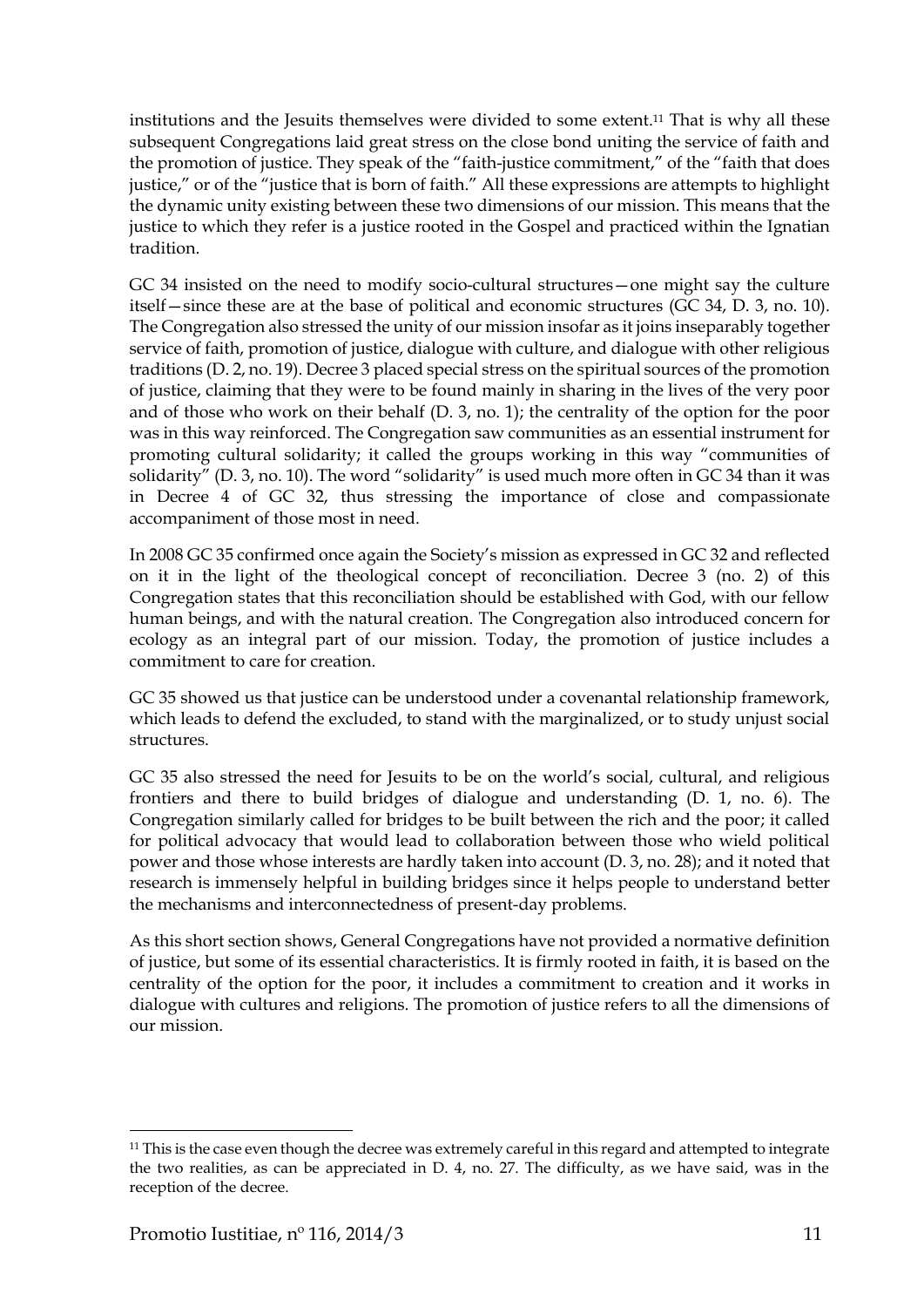#### <span id="page-11-0"></span>**1.3 Some characteristics of the Ignatian style**

The universities of the Society strive to promote justice within the Ignatian tradition. In this section we will mention some of that tradition's unique characteristics, without making an attempt to treat the question in an exhaustive manner. We will simply discuss a few of the tradition's principal traits in order to assist in the understanding of what follows.<sup>12</sup> They are quite diverse, and some of them will need to be adapted by those with knowledge of local needs. Some of the contents of this section can be found in the [Ignatian Pedagogy paradigm,](http://www.sjweb.info/documents/education/pedagogy_en.pdf) which is organized according to five elements of one process: context, experience, reflection, action and evaluation. This presentation offers a slightly different structure.

One characteristic is *the priority of experience of the real.* Ignatius had the conviction that God communicates directly with each human being and that each person, if properly prepared, is able to hear and respond to God's message. God expresses himself in the midst of life and all its eventualities. God encounters human beings in the totality of their reality and generates within them an echo that is mainly of an affective nature. The echo takes the form of feelings that Ignatius calls movements of consolation or desolation, and these need to be acknowledged and deciphered. We are called to seek and find God in all things13.

For Ignatius, God expresses himself as love, and when he is experienced as such he incites praise and profound sentiments of gratitude in human beings. This openness to the goodness present in all the complexity of reality arouses the response of gratitude that is the great motivating force in Ignatian spirituality.

This priority of experience of the real creates an openness to the truth of reality. Such experience demands an attitude of authenticity and rejects a stereotyped response. Our encounter with the mystery of God takes place in the midst of reality, not in some realm apart. Moreover, others are seen as persons whose similar communication with God also takes place, and that is why it is important to listen attentively and to engage with them in sincere dialogue.

Another key aspect of Ignatian spirituality is the *centrality of the poor,* which follows from our understanding of how God has emptied himself and become incarnate in the poor and humble Jesus in order to encounter us. The frontiers of poverty, marginalization, injustice, and inhumanity are privileged spaces in which we encounter God and enter more deeply into the mystery of reality. Our best access to the truth is from below, from the poor, from their suffering, struggles, and hopes.

Ignatian spirituality requires *perspectives that are critical and prophetic.* When encountering reality, we first experience an attitude of praise and gratitude, but we also adopt a critical attitude as we observe the chasm between the justice and dignity that God desires for all people and the historical reality that is anything but just and dignified. Consequently, our gratitude is not complacent but is committed to bringing fullness of life to all people. There is therefore also the need for a critical perspective—or a prophetic stance, as we might say using biblical language.

 $\overline{a}$ <sup>12</sup> Obviously, there are other texts that develop these themes more fully. One recent text is especially well suited to the university context: Rambla, Josep María, 2013, *Rasgos distintivos de la espiritualidad ignaciana desde la perspectiva de la justicia social* [Distinctive traits of Ignatian spirituality from the perspective of social justice]. It can be found at [http://goo.gl/NHddRf,](http://goo.gl/NHddRf) accessed May 2014. <sup>13</sup> Constitutions of the Society of Jesus, no. 288.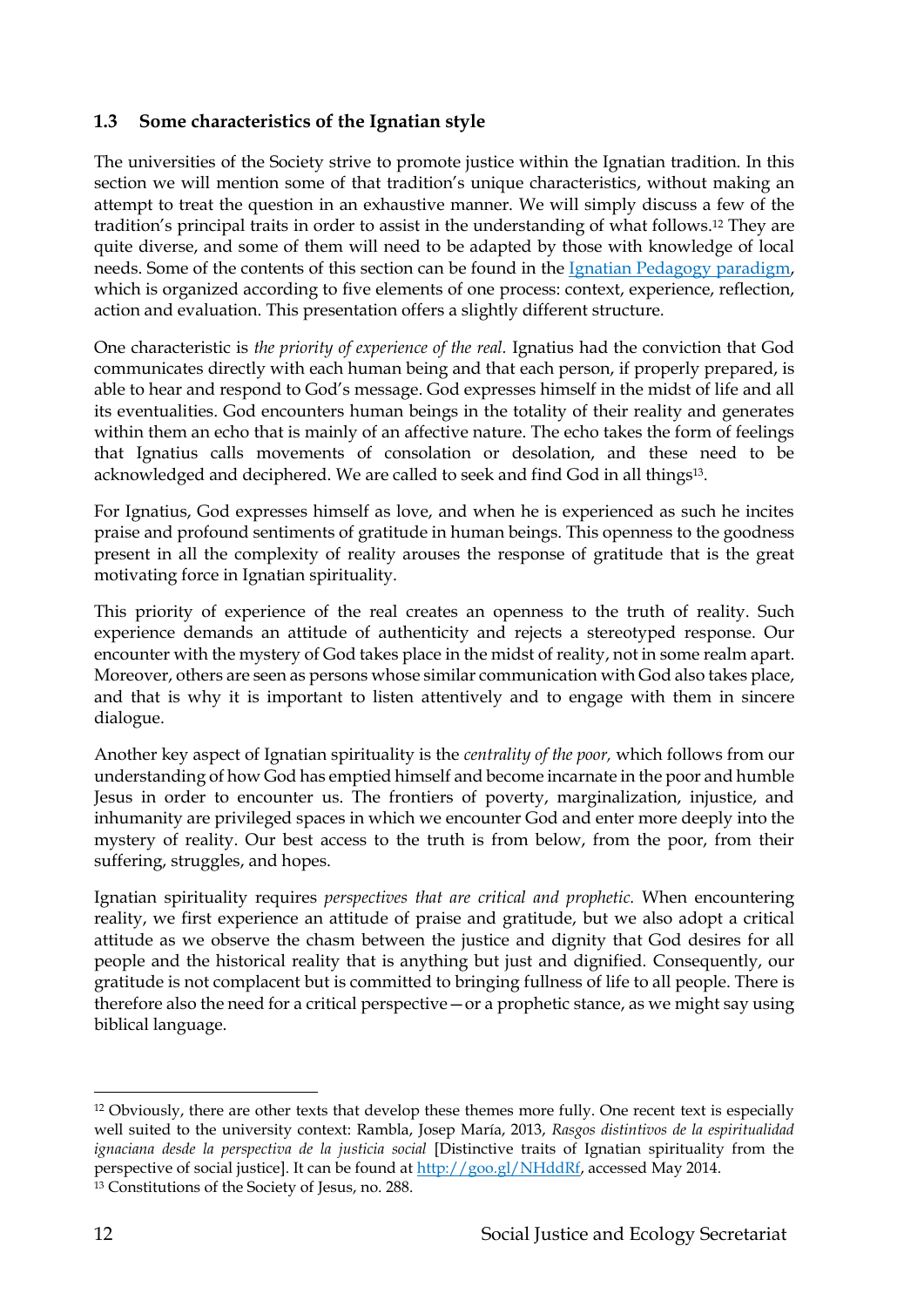In his Spiritual Exercises (SpEx) Ignatius insists on the importance of *requesting and attaining interior knowledge* of various kinds: of sin (SpEx 63), of the person of Jesus (SpEx 104), and of all the good things we receive in life (SpEx 233). This interior knowledge relates honestly to reality and seeks to analyze it. Sometimes it does formal research and in this sense is a rigorous form of knowledge, but it goes further; it does not stop with analysis but aspires to synthesis. It is also a form of knowledge that integrates rather than compartmentalizes. Far from being cold and neutral, it is knowledge that is affective and inspiring. It is critical knowledge because it is aware of the limits of the present reality and realizes how far that reality is from the future fullness to which it is called. Rather than a mere aggregation of data, interior knowledge leads to wisdom that is at once rigorous, integrating, affective, and inspiring.<sup>14</sup>

*Helping individuals and society* is another essential part of Ignatian spirituality. The motive force is gratitude, but the object is to help other people. The goal of Ignatius's life from the moment of his conversion was to help people and share with them what he himself had received. We realize that knowledge does not exist just for its own sake; it seeks to have an impact on individuals and on society. We will therefore speak later about the importance of making recommendations and undertaking action that influences the reality of our world.

*Aspiring to the greater good* is another aspect of Ignatian spirituality. It is not sufficient simply to attain something good; we seek the greater, more universal good, or the good that others cannot offer. This attitude inspires great undertakings and an unflinching intent to broaden horizons. Such a context provides an understanding of excellence as the desire for greater service and for offering one's very best.

Finally, Ignatian spirituality seeks to *live amid the tensions of life* without eliminating them, which is why *discernment* is so necessary. Tensions are resolved not by opting for one pole or the other, but rather by integrating the extremes in new, more fruitful syntheses.

Jesuit universities experience certain tensions with particular intensity, such as those between the university's mission and that of the Jesuits; between the needs of financing and the defense of core values that are not always appreciated; between analytical scientific knowledge and wisdom that is prophetic and synthetic; between the scientific research and the effort to discover God's presence in the reality we investigate; between the option for the poor and the required resources that can separate the university from the poor; between the search for scientific truth that stops with knowledge and the desire to influence society to make it more just and more humane; between academic freedom and the passionate orientation toward justice; between Jesuit visibility and the promotion of ideological and religious pluralism in a climate of dialogue.

These are some of the features of Jesuit spirituality that come into play in any Jesuit university that is honestly and earnestly seeking the promotion of justice.

#### <span id="page-12-0"></span>**1.4 The indispensable orientation toward justice in Jesuit universities**

General Congregation 32 asked Jesuits to re-evaluate their traditional apostolic works and their various institutions with a view to making them respond better to the mission of the "service of faith and the promotion of justice" (D. 4, no. 8). The Congregation sought to offer a "concrete, radical but proportionate response to an unjustly suffering world" (Kolvenbach,

 $\overline{\phantom{a}}$ 

<sup>14</sup> Dean Brackley expresses these ideas well (2013, 3-4). He speaks of attentive intelligence that is nourished by imagination and motivated by interest and desire within a shared culture.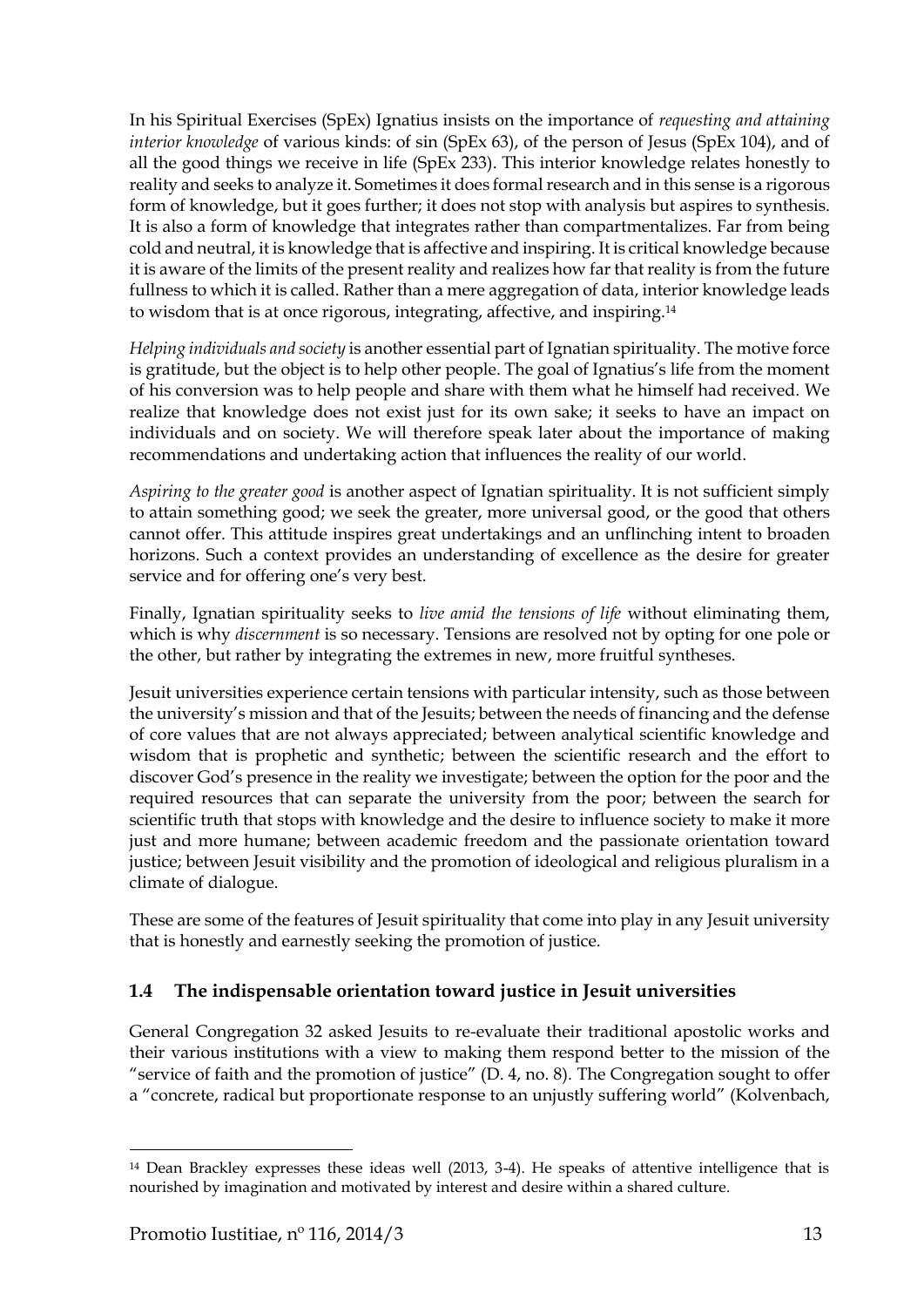2000b). Accordingly, since 1975 the Society has been adapting its apostolic presence and its various works in response to this mission.

All apostolic sectors<sup>15</sup> have been striving to promote justice according to the diversity of contexts in which they are involved. Today the Society understands even better that all persons, communities, and institutions can contribute richly to this mission. Moreover, the diverse apostolic sectors possess an enormous array of capabilities that can contribute to the promotion of justice.

We can perhaps hope for more in this regard from the educational sector in all its forms from basic education to universities—since that is where the Society has invested the greatest part of its personnel and other resources. Fr. Kolvenbach insisted on the particular fruitfulness of the faith and justice mission when combined with education (Kolvenbach, 1985, 399). He saw the universities as having an especially great potential for pursuing this mission: "we cannot do without the universities in trying to respond to the challenges of injustice" (Kolvenbach, 2006).

The mission and vision of a university should include the promotion of justice as an expression and service of faith, as a way to care for creation, as a content of the dialogue with other religions and as a motivation for cultural transformation. When Jesuit universities strive to make justice their hallmark, they can help the Catholic Church to communicate its nature of compassion and solidarity and make her message more credible to non-believers.

University education is a privileged place for the long-term promotion of justice in all the aspects of its work: the *formative education* it offers to students has governing influence on who they will be in the future; the *research* it carries out helps to analyze the structural causes of injustice and proposes ways to make significant improvements in the lives of the disadvantaged, including means of public advocacy; and the *university institution* itself operates within a context of social relations whereby its own internal culture and its ways of dealing with reality exercise a decisive influence.

#### <span id="page-13-0"></span>**1.5 Suggested questions for reflection and discussion**

Jesuit institutions are called to be instruments of Justice:

- 1. How has our university responded to this call? Has it sufficiently oriented, or re-oriented itself to address the unique patterns and challenges of injustice faced in our local community and also our wider society? Have we articulated a vision of the kind of society we wish to create?
- 2. How successful have we been in stressing the faith dimension that undergirds and shapes our response to injustice? Where is this commitment to the "faith that does justice" show itself?
- 3. Are there places within our university that we can point to where we are contributing to the transformation of unjust social, economic, political and cultural structures?
- 4. Where are we truly in touch with the poor and marginalized? Where do we include them in our community, our research and our service?

<sup>15</sup> An apostolic sector is an area of Jesuit ministry in which all activities and institutions are understood to have an apostolic purpose. University work is one apostolic sector, but there are others, such as spiritual ministry, basic education, pastoral work, social apostolate, etc.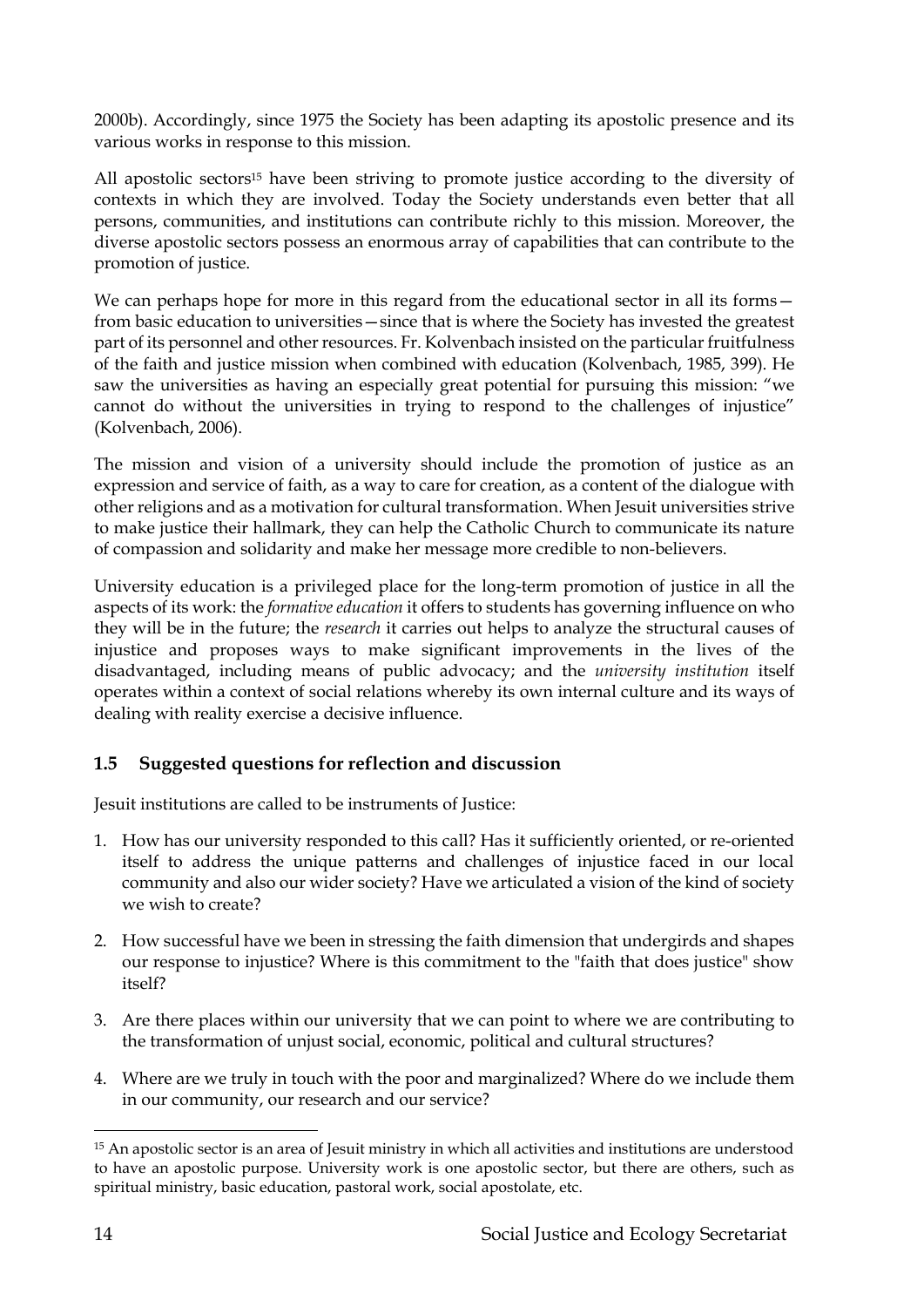5. Is the "Ignatian pedagogical style" promoted and practiced across our classrooms and in our program? Could we improve the pedagogy in our classrooms if we paid more attention to this?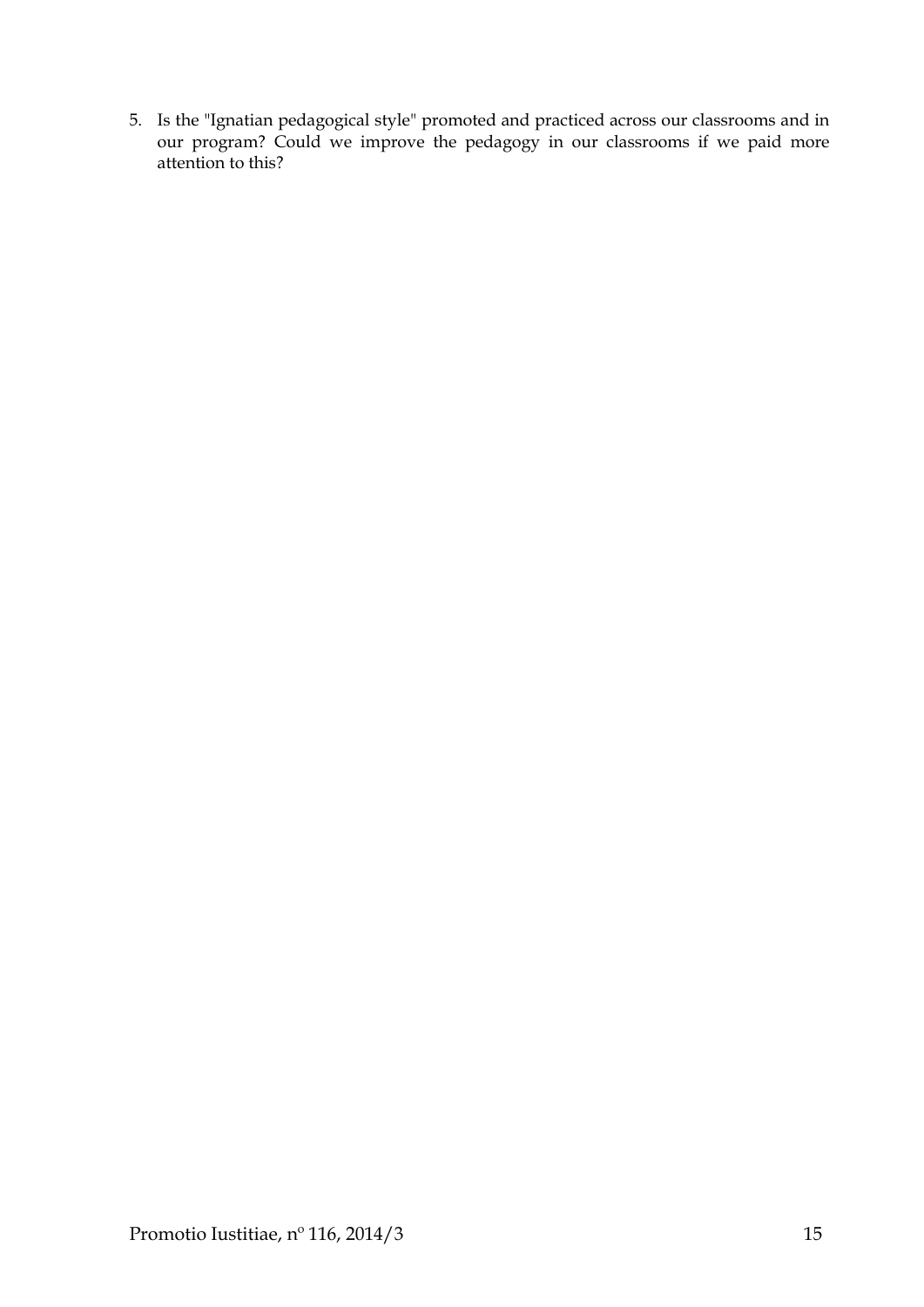## <span id="page-15-0"></span>**2. Student Formation**

*"The goal of education, especially Christian education, is more than information. It is wisdom"*

*Dean Brackley SJ*

Jesuit universities today seek the integral enrichment of students by offering them professional development, helping them to be responsible, committed citizens, and opening them to the transcendent dimensions of life. This orientation has in recent times been expressed as the formation of persons who are conscientious, competent, compassionate, and committed. <sup>16</sup> These four qualities complement one another, and we will describe briefly how the Society of Jesus understands them today.

*Conscientious* persons understand life as a gift for which they are grateful; from this conviction they develop their own personal freedom. They recognize the dignity of others and seek for them the highest level of personal realization. They feel responsible for the world in which they live and feel called upon to care for it and improve it. They find in God the Love that creates human beings in his own image and likeness and is the origin and meaning of life.

*Competent* persons are able to offer the quality service expected of them. They are qualified to carry out the work for which they have been prepared. Competency levels are specific to each educational stage, and societies determine which ones should be acquired at each stage.

*Compassionate* persons have the sensitivity required to perceive the needs of others and respond to them. Thus, they become brothers and sisters to others and in so doing transform their own existence. They feel responsible for others and so join with them in loving their lives, celebrating their joys, easing their needs, and generating hope.

*Committed* persons devote their whole persons—intelligence, will, and feelings—to making this world more just. They seek creative solutions. They freely commit their talents and energies to the cause of changing structures, institutions, and laws. They take on public responsibility for the sake of promoting the common good.

In what follows we will present the various ways in which Jesuit universities seek to develop these four characteristics in their students.

#### <span id="page-15-1"></span>**2.1 The criterion of evaluation: what the students will become**

A heightened sense of accountability, both in society at large and within the Society, is demanding more careful evaluation of the impact of all university activities. Many indicators have been developed to that end for evaluating personal performance and the impact of university activities. Some of these indicators bear on the accreditation of the university and are used to establish rankings of the institutions.

 $\overline{a}$ <sup>16</sup> Fr. Kolvenbach (1993) affirmed that "…the goal of Jesuit education is the formation of men and women for others, people of competence, conscience and compassionate commitment."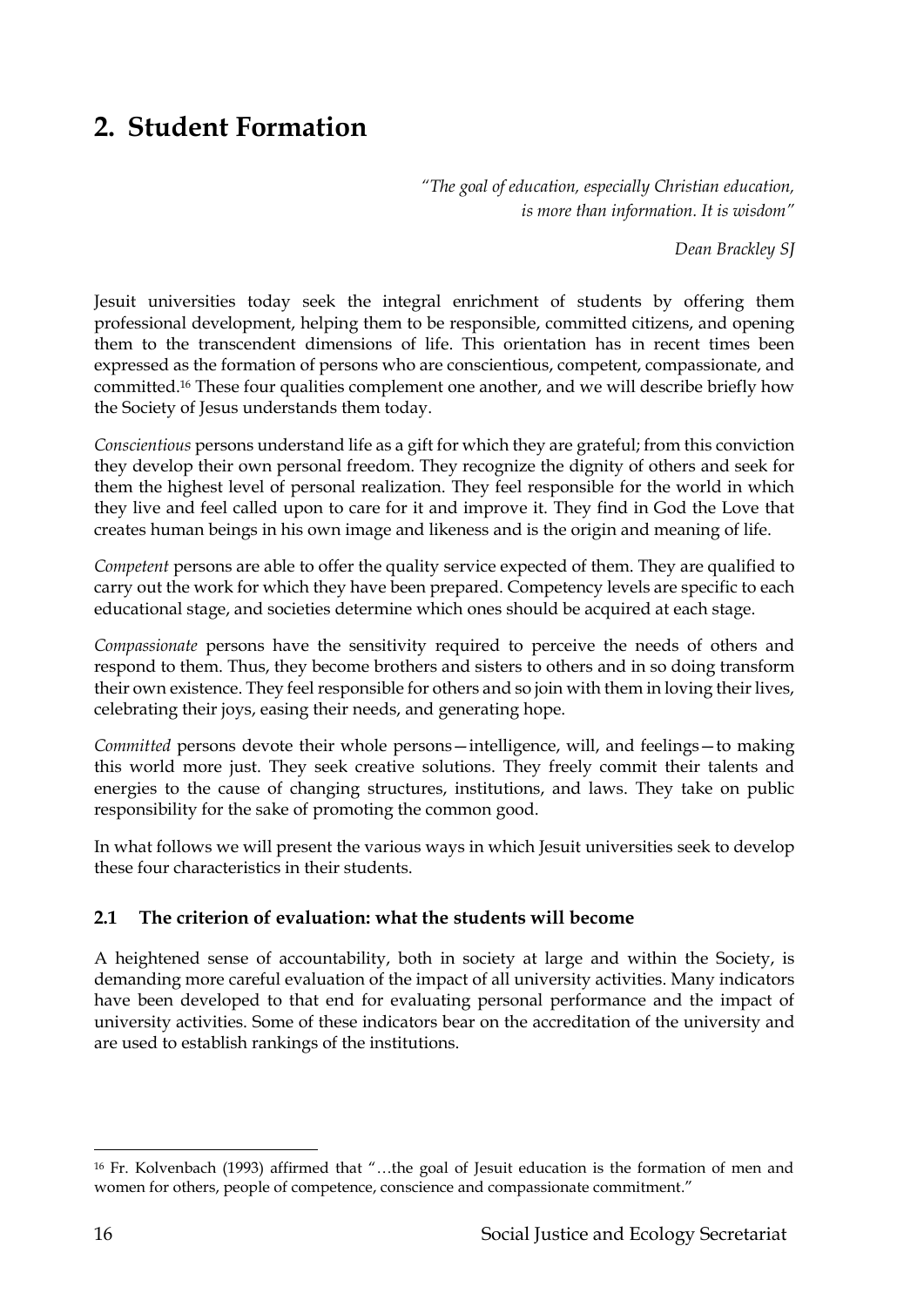Fr. Kolvenbach insisted that the real criterion for evaluating the Society's universities is found in what the students become (2000b). <sup>17</sup> Our schools should be judged by the human qualities which their graduates develop, not only in their professional or intellectual field, but also in their psychological, moral, and spiritual lives (Kolvenbach, 2006). Jesuit education is a matter of giving "the students values that go beyond acquiring money, fame, or success" and of forming "leaders concerned for society and the world and desirous of putting an end to hunger and conflict in the world" (Kolvenbach, 1989b, 59). We are confronted here with one of the key indicators of excellence in a Jesuit university: in the end, what type of persons do our students become and what are they doing with their lives?<sup>18</sup>

Although universities must bear witness to moral integrity, high professional standards and spiritual depth, they are not responsible for the decisions that their alumni/ae make as free human beings. However, they need to be creative in finding ways to evaluate the impact of university operations and not be content merely with assessing the activities themselves. This requires that something be done in order to consider qualitative aspects, which is always more difficult to do.

At two points in its history, Mexico's Iberoamericana University tried to assess the students' values when they arrived at the university and then studied the decisions they had made in their lives after several years of work: how have they made a living, and what were the values that motivated them? They also recognized the social achievements of alumni by awarding them the "Ibero Prize for Social Commitment," thus providing a stimulus for present-day students.

Given the present document's perspective of the promotion of justice, we might follow up on our graduates in some of the following areas: What kind of work do they carry out, and in what way do they benefit the human community? What have been their most important decisions, and what values guided them in making them? What causes are they supporting or promoting without self-interest? To what degree do they take into consideration the impact of their professional decisions on those who occupy the lowest place in society? (Kolvenbach, 1989b, 46-47; 2000a, 118-119) How do they try to counteract the environmental deterioration produced by our ordinary way of living? How do they take part in the public life of their city or nation, whether by voluntary associations or political parties? Do they pay taxes? What part of their income do they set aside to help others? Given that this conception of excellence may be far removed from the norms usually employed in university rankings, it may generate tension within the institution.

It is therefore necessary to identify carefully the key issues for evaluation. The very choice of questions helps the university to decide what goals it seeks in the formation it offers students. The desired outcome is that the repetition of this type of evaluation of impact will inform the decision-making process regarding a university's policies for the admission of students, teaching priorities, and academic orientation.

l <sup>17</sup> At other times he has gone even farther: "...this priority we have received from the Church should be seen as a pressing commitment to re-evaluate our institutions, our teaching priorities, our programs, and the people we attract to our institutions" (Kolvenbach, 1985, 400).

<sup>&</sup>lt;sup>18</sup> In the following chapters it will become clear that other elements of excellence are to be found in the areas of research and social projection.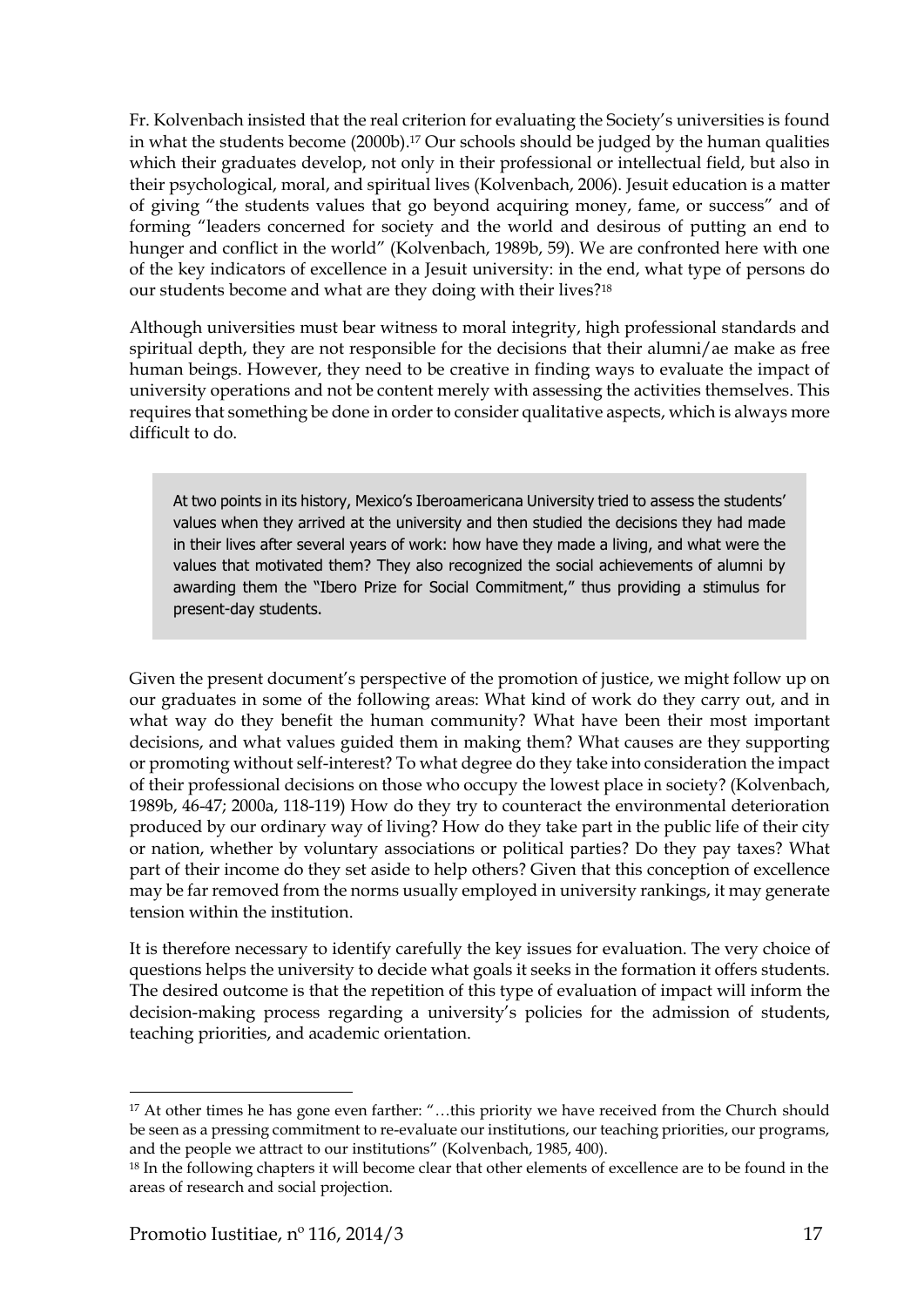St. Xavier's College, Kolkata, India, has clearly spelt out, besides its motto, "Nihil Ultra" (Nothing Beyond), its objective as "Forming men and women for others" who will be social agents for transformation. The College carries out an annual audit by external experts to evaluate the impact of the college's performance in the areas of teaching, learning, research, and facilities

#### <span id="page-17-0"></span>**2.2 Academic programs and curricular offerings**

The first choice a university makes is that of the *academic programs* it offers. In this way, it determines in which professional areas it will move, and these will determine the social sectors that will be served. Although all academic programs can include a the promotion of justice, there are some that provide a more immediate connection, such as those that involve students directly in questions of justice and attract researchers for in-depth study. These areas of study lead the university toward a type of concrete knowledge, and this always has its own bias and objectives. When the promotion of justice is a criterion for selecting the programs a university offers, this can result in gathering a group of people who are more sensitive to the concerns of justice. The choice of academic programs is not neutral; it is not the same thing to be situated in one professional environment as in another.

In many universities this consideration has led to new academic programs in fields such as justice and peace studies, gender studies, environmental research and sustainability, multiculturalism, etc.

At the same time, national accreditation norms establish a list of curricular contents which must be included for different careers. For its part, the university has a certain freedom as regards obligatory and elective courses that the students can choose to take.

First of all, where possible, a Jesuit university should try to integrate into all *obligatory courses* a perspective of justice and ethics as seen from the perspective of the poor. The university's credibility is at stake in the way it proposes the promotion of justice for the future professional life of its students. If this is not done well, the students' professional interests, viewed simply in technical terms apart from human values, can become separated from their personal and civic commitment. This is a problem since the university culture in many places takes this separation of domains for granted, and the students themselves may come to see that as normal.

The Catholic University of Cordoba, Argentina, has determined that all departments should include a solidarity perspective related to social situations in their subjects in at least 10% of the contents. The university invests its own resources in financing these experiences and offers an economic stimulus to professors who do it. This has led to a reform of study plans and programs and the creation of a secretariat for university social responsibility and projects.

American universities have taken advantage of the revision of obligatory subjects to include questions of justice with an emphasis on the social doctrine of the Church.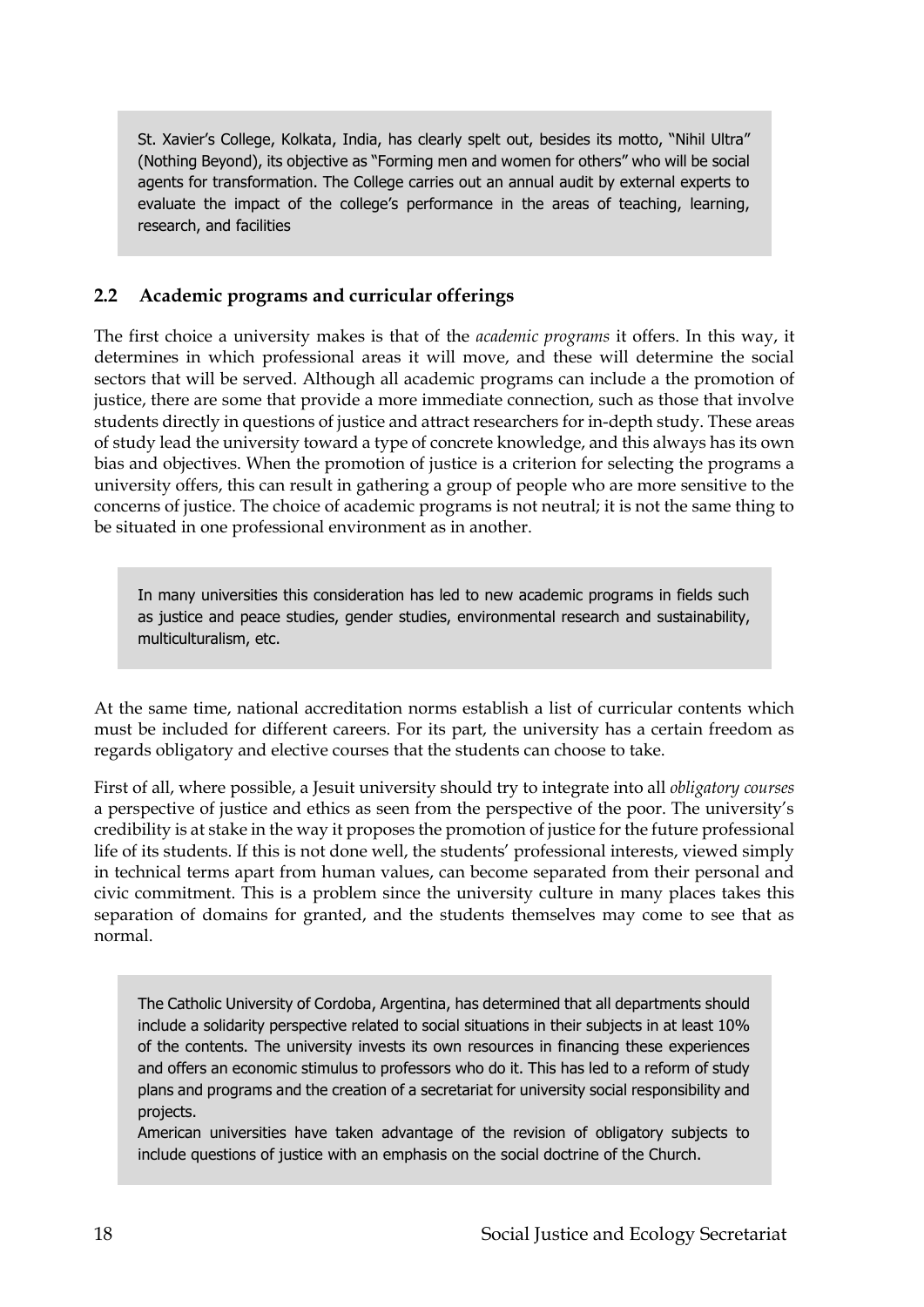Some universities have introduced obligatory courses on the social problems of their respective countries.

Since 1995 the Jesuit Universities of Latin America (AUSJAL) have been implementing a threefold thematic for their obligatory courses: the history and reality of Latin America, anthropological foundations, and ethical awareness.

The Jesuit Colleges in India have introduced value-based education called Foundational / Human Development / Voice to Values Courses for national integration and inter-religious appreciation, thus strengthening the nation with a unity in its diversity. These courses enable and empower the students to enjoy the rights as members of a singular society.

Imbuing programs and courses with the perspective of the poor requires hard work on the part of the professors, who must reflect on their own subject matter while taking into account its historical origin, the persons affected by it, the problems it deals with, and those who are excluded from consideration.

Second, there are often *elective curricular offerings* that advance students' knowledge of the humanities in ways that contribute to the recovery of a "type of 'studium generale' at the service of the students' general culture" (Kolvenbach, 1987, 29). Such offerings seek to promote the "full development of the person" (Kolvenbach 1989b, 58), and they help to overcome the current "divorce between faith and culture" (Kolvenbach, 1992, 105).

It is essential to consider the role of these general humanistic studies in relation to the mission of the Society itself. The aim is to include courses that will help students to understand the dynamics of life in the world in which we live, the injustice that afflicts the world, its religious and cultural diversity. Such knowledge will help them look to the future with hope, encourage them to become involved in bettering the world around them, and allow them to grow in concern for the fate of the poorest. Such education should seek to combat the globalization of superficiality in which we are immersed (Nicolás, 2010). The plan of studies should treat "serious discussion of the way in which the marvelous gifts of God's creation are to be used and shared to benefit the less fortunate" (Kolvenbach, 1989b, 61).

Many of the Society's universities offer courses related to aspects of the Jesuit identity and mission of the work. In the area of promoting justice, courses are offered that analyze the actual situations and study the social doctrine of the Church. Sometimes they form an extended program of courses spread out over several years.

In these courses the students should be encouraged to touch on real situations from a variety of academic disciplines. They can reflect with tools not limited only to those of one's own discipline and can pose questions regarding the consequences of public decisions for communities of the poor. This will help students to acquire habits of reflection on the values that underlie different visions of reality, including those constructed academically during their studies.

It may be advisable to offer these courses at significant points in the students' maturation process to explicitly join theoretical study to direct experience. Thus, some months before completing studies, courses can be offered which will help students to reflect on their professional alternatives in both the short- and the long-term.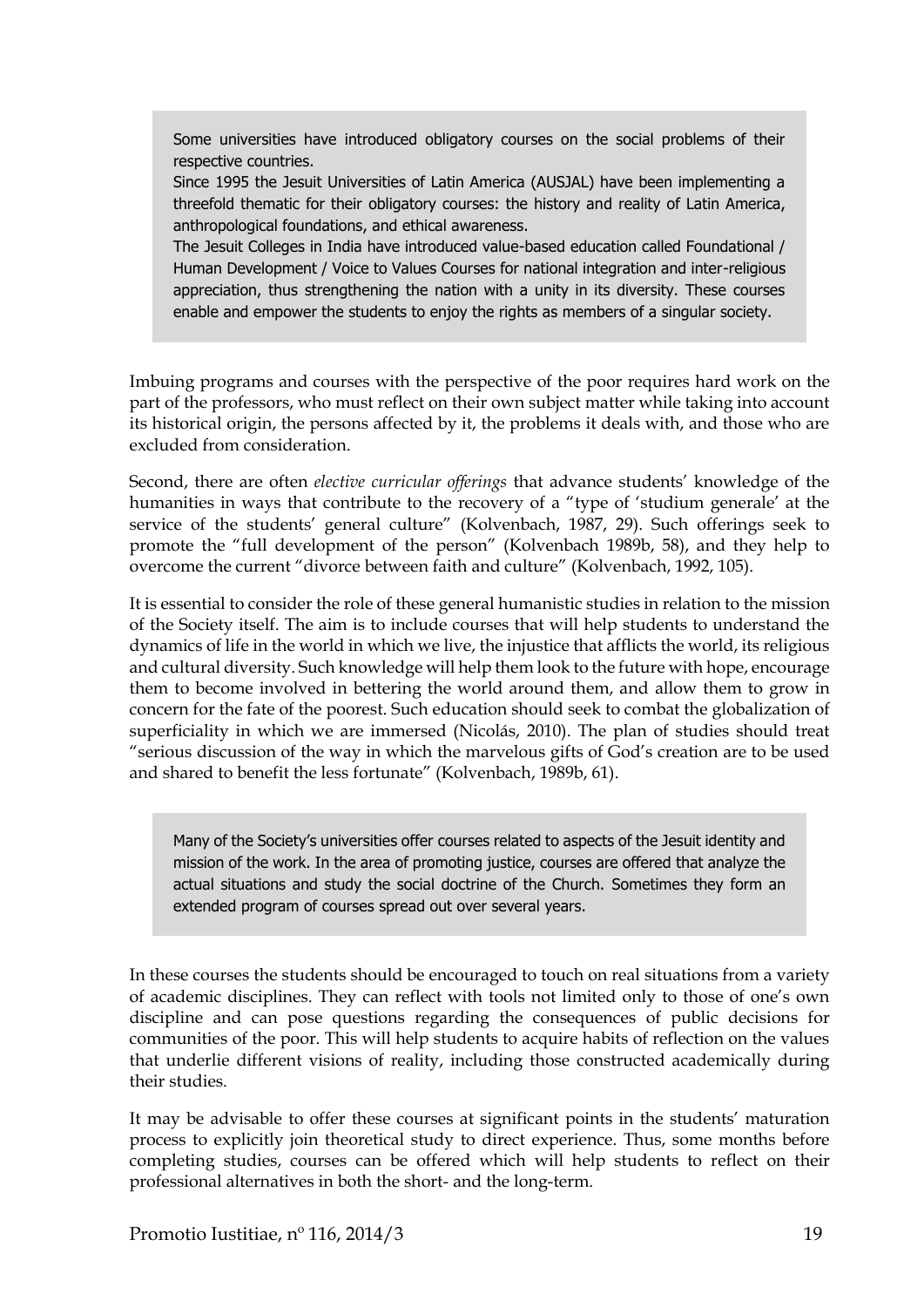In elective courses the professors should be especially qualified in their areas and in their teaching ability so as to win credibility and esteem among students who are not always interested in subjects outside their field. It is natural that students are more inclined to study the subject matter that will advance their career.

Finally, universities offer many *extra-curricular activities* that can also include this justice perspective in a significant way.

In India, Colleges like St. Xavier's, Kolkata, actively promote the role of the teachers and the alumni/ae in inculcating Ignatian values to the present students. The Alumni Associations offer consistent support to the various social causes and concerns through funds and other related services; maintaining a close association with the college and all its programs of academic and social relevance. Again, the illustrious alumni/ae act as role models and remain a persistent source of inspiration and stimulus.

#### <span id="page-19-0"></span>**2.3 Service to the community and reflection on the social reality**

*"The primary mission of the university is to unsettle the world, and the primary virtue of the university is to feel that concern, that unwillingness to conform to a captive world"*

*Saint Alberto Hurtado, SJ*

In recent times we have witnessed unprecedented economic growth, especially in the socalled emerging countries. Nevertheless, there are chilling statistics reflecting the reality of poverty today: 840 million people are malnourished, <sup>19</sup> 1.3 billion do not have access to electricity, 2.6 billion lack sanitation services, and 900 million do not have safe, clean water. 20 We are still far from eliminating morally unacceptable inequality, both at national and international levels. Many of the societies in which the Society's universities are located manifest growing inequality; the reality of poverty and exclusion is alarmingly present in them, as is the lack of good and well-paying jobs.

All too often this reality, so evident from many studies and statistics, remains beyond the experience of many people. The wide gap of inequality keeps those who live well away from experiencing the poverty in which the majority of the world's population is submerged. However, it is necessary to draw near to these realities of poverty and exclusion in order to grasp their existence and the inhumane conditions in which these people live. It is the only way we will be motivated to challenge them forcefully.

Hence, it is important that the students engage in contact and service experiences with poor communities so as to appreciate the real situation in a lived, and not just a theoretical, way. The transformation of ethical values is fostered by the basic fact of going beyond oneself and recognizing and affirming the other as a person. The Ignatian tradition teaches that no substantial change occurs in people without a transformation of their sensitivity. It is this type of experience that can contribute to a profound change in the life orientation of a student. "Personal involvement with innocent suffering, with the injustice others suffer, is the catalyst

<sup>19</sup> FAO, 2013, Statistics on Hunger, at [http://www.fao.org/hunger/en/,](http://www.fao.org/hunger/en/) accessed May 2014.

<sup>20</sup> World Bank, 2012, *From growth to inclusive green growth: the economics of sustainable development*, at [http://goo.gl/Vb56tS,](http://goo.gl/Vb56tS) accessed May 2014.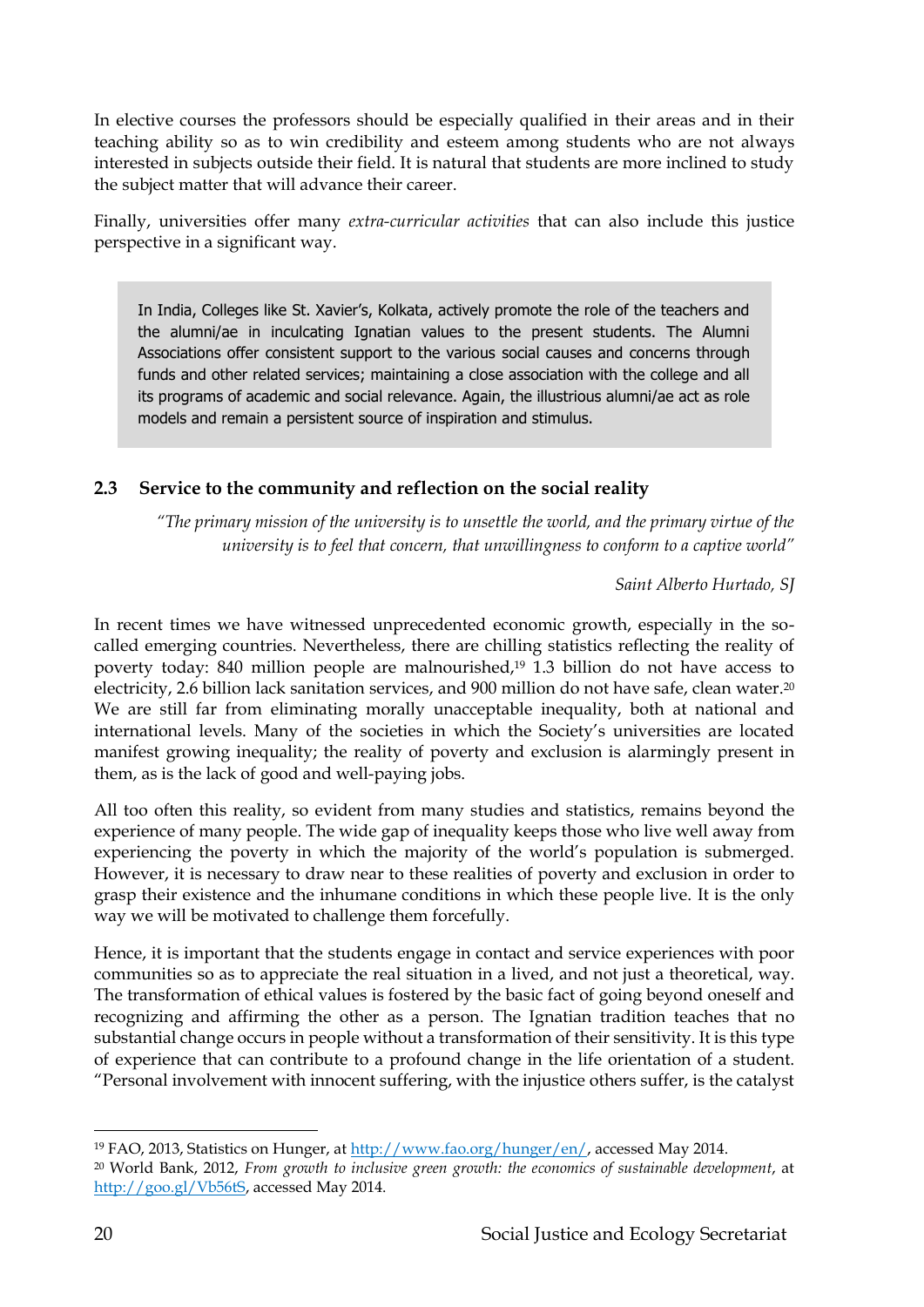for solidarity which then gives rise to intellectual inquiry and moral reflection" (Kolvenbach, 2000b).

Jesuit Colleges in India have a *National Service Scheme* whereby students have to go to villages and live there for a minimum of ten days constructing village roads, interacting with marginalized communities, learning more about the rural poor and living with them. St. Xavier's college, Kolkata, India, has adopted several villages in West Bengal. It funds for the building of proper infrastructure in these villages. It also provides food and shelter to the needy residing in these villages. The whole activity is funded by the students and alumni members.

Mexico's Iberoamericana University has two community centers, outside the campus but a part of it, in which they carry out diverse programs of social promotion. Professors, administrators, students, and alumni participate. In this way they foster the experience of solidarity within the university community.

Although it may be institutionally difficult to offer this type of experience, it is necessary to seek creative ways to expose students to these realities within the academic setting.

There here are currently many diverse *programs of immersion and personal contact with the poor* in the universities of the Society. Some programs are included as part of the content of the university courses themselves by having students work with marginal communities and by applying their knowledge to the local situation. This allows the students to become familiar with this reality close-up, to see society from the perspective of the excluded, and to integrate this service into their academic work and intellectual development.

There are many universities which have developed this type of program at the local level. They place their students in contact with persons or situations which present them with an ethical and emotional dilemma (indigenous peoples, migrants, prisoners, street children, substance abusers, the sick…). These programs ordinarily include close accompaniment of the student and adequate time for reflection on the experience. Often, they form part of the academic requirements.

In the United States the universities have involved students in providing needy people with professional services: dental, medical, legal, business, etc.

St. Joseph's College in Trichi, Tamilnadu, India, through its outreach program "Shepherd" prepares students to impart their knowledge and skills for the betterment of the rural community. The outreach is mandatory for all the students. Each department adopts a cluster of villages and each class one village.

Other programs at universities in the first world fit into the framework of international travel. They enable students to acquire intercultural experience, become aware of the reality of inequality in the world, and become immersed in an unfamiliar reality. These programs also open students to new global realities that are intellectually challenging and that call for new ways of understanding their lives and their future.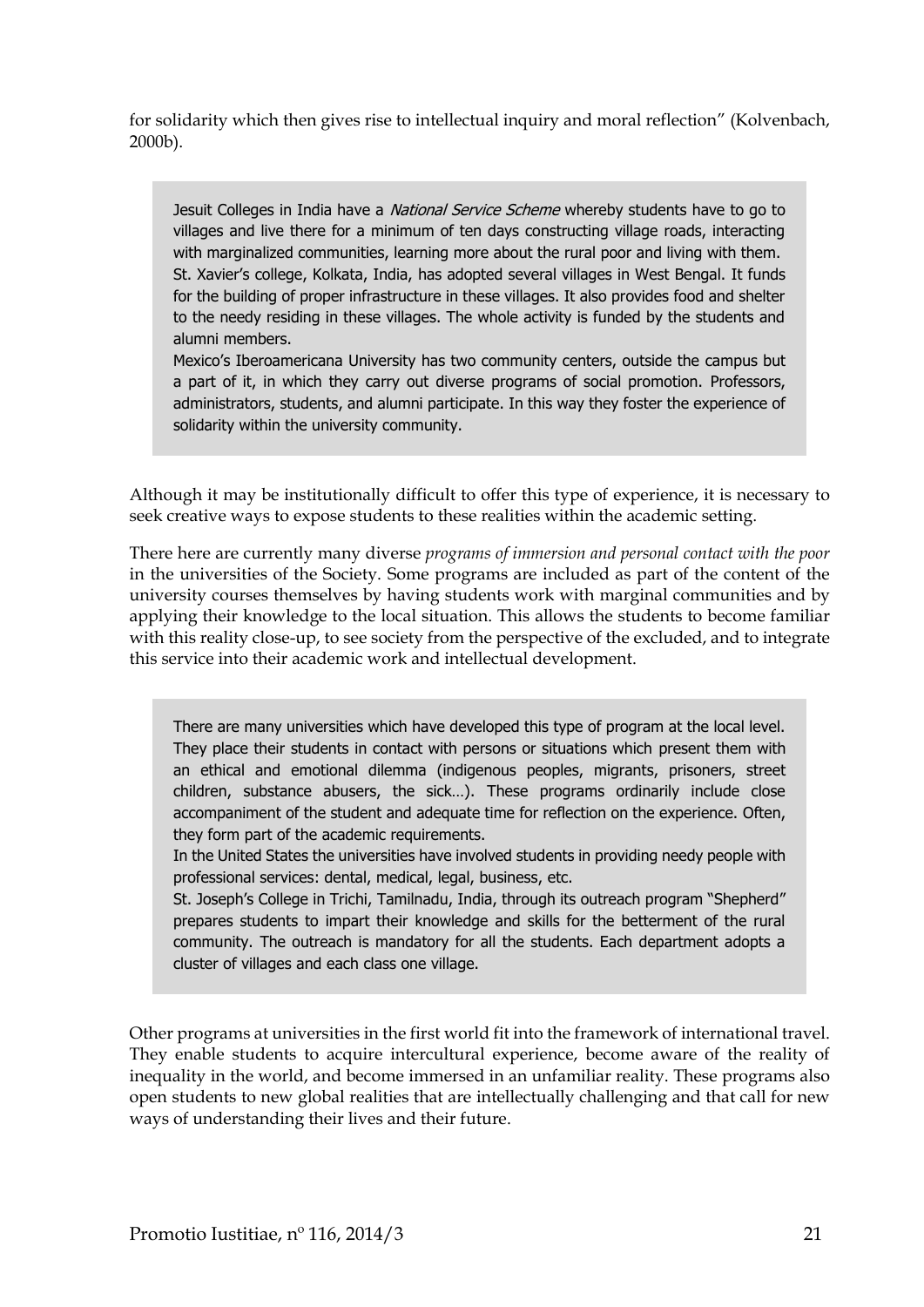American universities devote considerable economic and human resources to this area, which has grown significantly in recent years. Almost all these universities have international programs in Africa, Asia, and Latin America. These programs demand a high degree of professionalism and help students in the process of determining their professional vocation.

The University of San Francisco (US) offers "Casa Bayanihan", a study-abroad program for students to better understand the world while engaging with poor communities. The four main pillars of the program are accompaniment, academics, simple community living, and spirituality.

At ESADE (Barcelona, Spain) there is a program which offers students the possibility of doing professional practice in solidarity with countries to the South. The program has three characteristics: 1) the professional practice links working for justice with the student's future profession; 2) an introductory process introduces students to the need for a change of attitudes; 3) the receiving institutions are linked to the Society.

It is true that this type of experience runs the risk of slipping into social tourism in which the contact does not go beyond telling some stories without any personal consequences. At times it can become one more of the numerous experiences that a student has; there is a need to be aware of this danger and to face it in practice. The students should realize that a truly vital experience of immersion in the world of the poor happens only when it is sustained over time, and there are some universities that work to make this possible.

To avoid the risk of superficial exposure, these programs should be developed under *certain conditions*. First, these programs should be integrated with the intellectual and academic programs that the students are pursuing. To achieve such integration, service and insertion programs should be supervised by experienced professors with professional knowledge of the fields and areas where the students are working.

Second, such programs should encourage the students to share their experiences, their difficulties, and the critical questions they face. It is probable—and desirable—that some students begin a spontaneous discernment process regarding their future professional orientation. In such cases it is very helpful to have capable, well-prepared persons who will accompany them with respect and dedication.

Third, as was indicated in the introduction, students must be able to examine their own inner world with all its feelings and movements—this is a characteristic practice of Ignatian spirituality. One component that should be included in this type of initiative is openness to a transcendent dimension of reality, which can be interpreted in a Christian vein or in some other perspective. Indeed, in many cultures it is the experience of encounter with the needy that instigates and fosters the religious experience of encounter with God.

Fourth, service to underprivileged communities should include not only the professional dimension but also the human sharing that is no less important. While students offer their still tentative professional skills to the community to which they are sent, they can feel themselves useful and appreciate the value of their studies for serving others. In this way they avoid simply utilizing the poor but rather enter into a truly human encounter that questions and animates the students' interior processes.

Fifth, these programs require a reflective component. Students need to study the causes that produce the desperate human situations where they serve, and they need to question their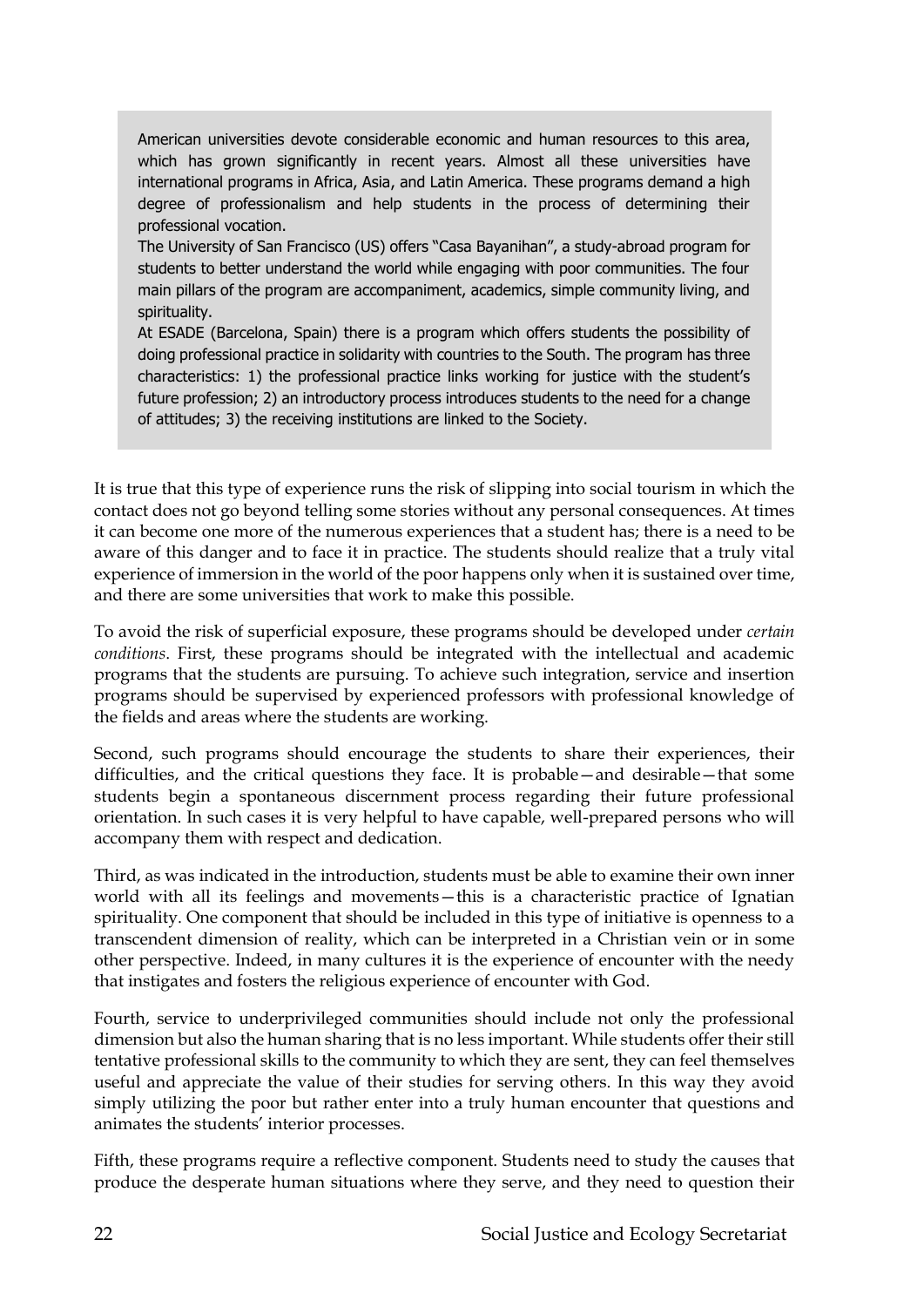own role within the existing political and economic frameworks. The realities of injustice tend to go unnoticed, and poverty is usually attributed to people's inability to escape from their situation. It is necessary to study historical and cultural contexts, the social and economic factors, and the political conditions in order to understand better their complex connection with injustice. University solidarity must always be shaped by serious intellectual work.

Such reflection is included in the programs of many universities, such as those that form part of the network of Jesuit Universities of Latin America (AUSJAL). Some of them have incorporated systematic academic reflection into the obligatory service programs which students must complete.

Sixth, the universities should form relationships with a large number of organizations that work within the communities. There is great potential of collaborative research and consultation between university professors, students, and community organizations for their mutual benefit. 21

#### <span id="page-22-0"></span>**2.4 Citizens of the world**

*"In order to respond to this world which is rapidly shrinking, we have set our aim on educating for responsible citizenship in the global city"*

*Fr. Kolvenbach (1989b, 59)*

The concept of citizenship has a dual heritage. The Roman tradition envisions citizenship more as a *charter of rights* while the Greek perspective understands it as a fundamental sentiment of *belonging to a community* in which one assumes commitments. Both heritages are relevant to the notion of citizenship.

Educating for citizenship that is committed to justice involves helping students understand that a university degree means not only specialized training but also taking on social responsibility as a vital part of one's professional career. Along with their studies, students acquire new civic duties. Basically, it is a matter of endowing "students with values that go beyond gaining money, fame, and success…". It means forming "leaders concerned for society and the world and desirous of putting an end to hunger and conflict in the world" (Kolvenbach, 1989b, 59). It means going beyond the ordinary criteria of competence and competition that can contribute to building economic prosperity and democracy but that also tend to foster individualism and undercut communitarian values.

Being a citizen means reflecting on the complex problems that concern humanity, serving generously without having to receive anything in return. It means speaking truths which unmask social prejudice and discrimination. It involves taking part in public debates and influencing areas of decision-making with unflagging labor on behalf of the common good. In the best tradition of the Society, citizens should be open to other ways of thinking and should honestly reconsider their own convictions and attitudes when faced with the truth others offer. Such an attitude creates bridges for communication and dialogue. That is why

 $\overline{\phantom{a}}$ 

<sup>21</sup> The document refers to this aspect more extensively in *[3.3](#page-29-0) [In contact with the social apostolate](#page-29-0)* . There one can see more completely what is only indicated here.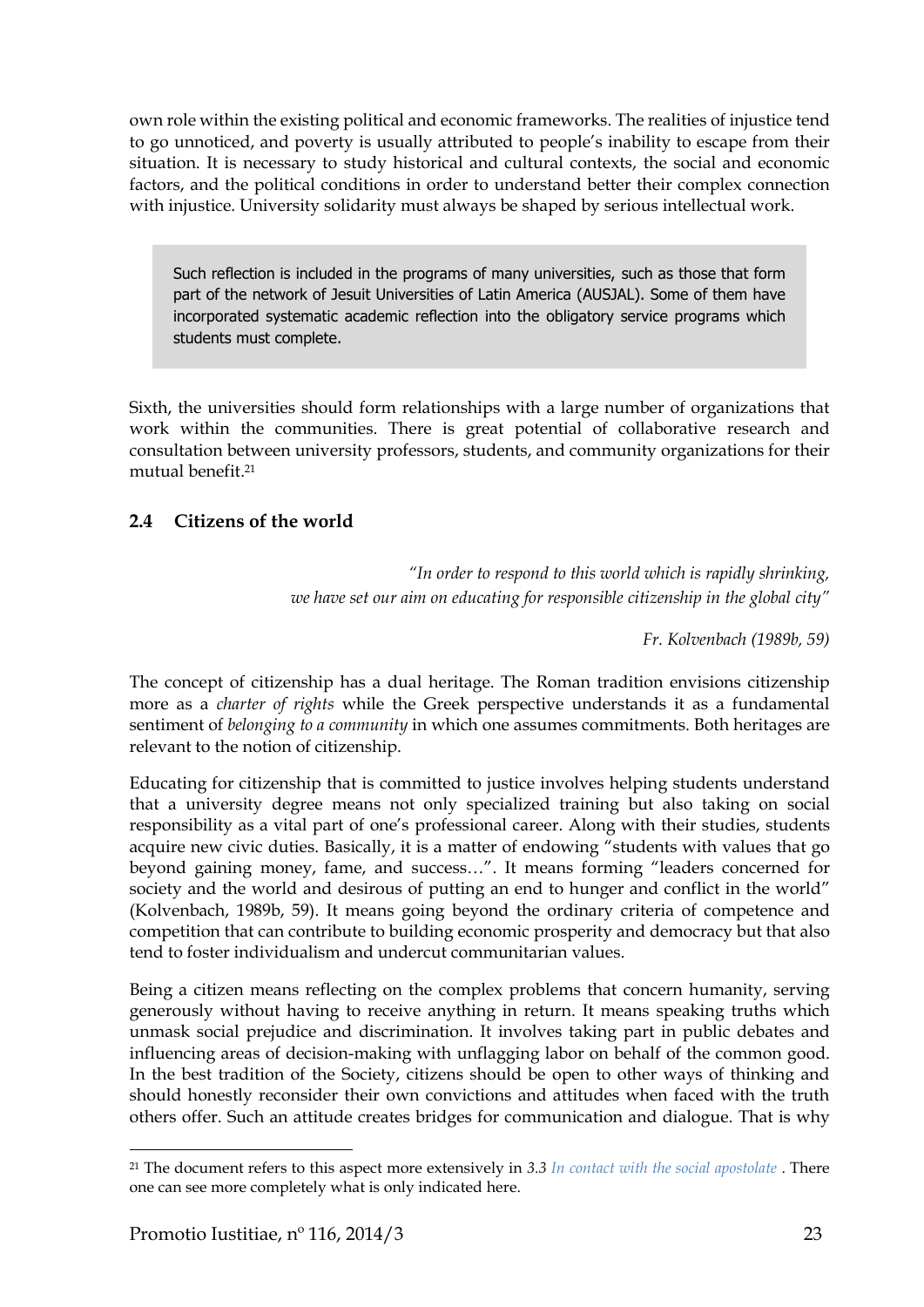the university should help students grow in the ability to think, communicate, debate, discern, and make decisions for the common good.

Some universities already make education for citizenship a vital part of their curriculum by including development of social and civic competencies.

Ignatian Solidarity Network, US, engages individuals, especially students at Jesuit universities and high schools, in legislative advocacy for immigration reform, economic equality and environmental justice in the US. Students visit their legislators, participate in email campaigns, and hold prayerful demonstrations at the US Capitol Building.

This way of being a citizen demands a universal outlook since the world we live in has become a global village in which the same phenomena affect human beings regardless of where they are living. There can be a great difference, however, in how the phenomena affect social groups, depending on the place they occupy. If we consider environmental deterioration, transformation of ecosystems, migratory shifts, the dynamics of economics, consumerism, the processes of modernization, the postmodern irruption, demographic growth, exploitation of resources, drug trafficking, violence—these global phenomena affect all peoples and all societies, but they do so in very different ways.

Many of these phenomena require collaborative management. Many voices have expressed the need for new forms of global governance in order to deal effectively with these realities<sup>22</sup> which affect the whole of humankind and which today often cause great harm to the poor majority of the earth. There is a need for global institutions which will be inclusive and allow for a just distribution of wealth.

Universities can contribute to fostering a consciousness of partaking in world citizenship. Someday this consciousness may provide the democratic basis for a future world governance. In this area the tendency of universities to move toward what is more universal is completely in accord with the Ignatian principle that a good is greater inasmuch as it is more universal.

What underlies this citizenship is acquiring a fundamental feeling of belonging to one and the same humankind. It demands that the students open themselves to other cultures and delve into the meaning and value of their own culture. The university experience should help students to appreciate other ways of living, and to discover, with an attitude of reverence, the values of others, often thousands of years old. Since there is no affection without encounter, we must draw near to the history and the cultural, religious, and political traditions of others. Our education "can provide our students what they will need to live in the world-city" (Kolvenbach, 1989a, 44).

 $\ddot{\phantom{a}}$ 

<sup>&</sup>lt;sup>22</sup> The Church has called for such new forms of global governance on several occasions. The pastoral constitution of Vatican Council II, *Gaudium et Spes* (no. 82), proposed the formation of an authority for keeping the peace. "This goal undoubtedly requires the establishment of some universal public authority acknowledged as such by all and endowed with the power to safeguard on the behalf of all, security, regard for justice, and respect for rights." (at [http://goo.gl/g3SjT,](http://goo.gl/g3SjT) accessed May 2014). More recently, the Pontifical Council on Justice and Peace wrote a document calling for the reform of international finance and monetary systems with the hope that in the future a public authority of worldwide competency will be established (at [http://goo.gl/NjgHoK,](http://goo.gl/NjgHoK) accessed May 2014).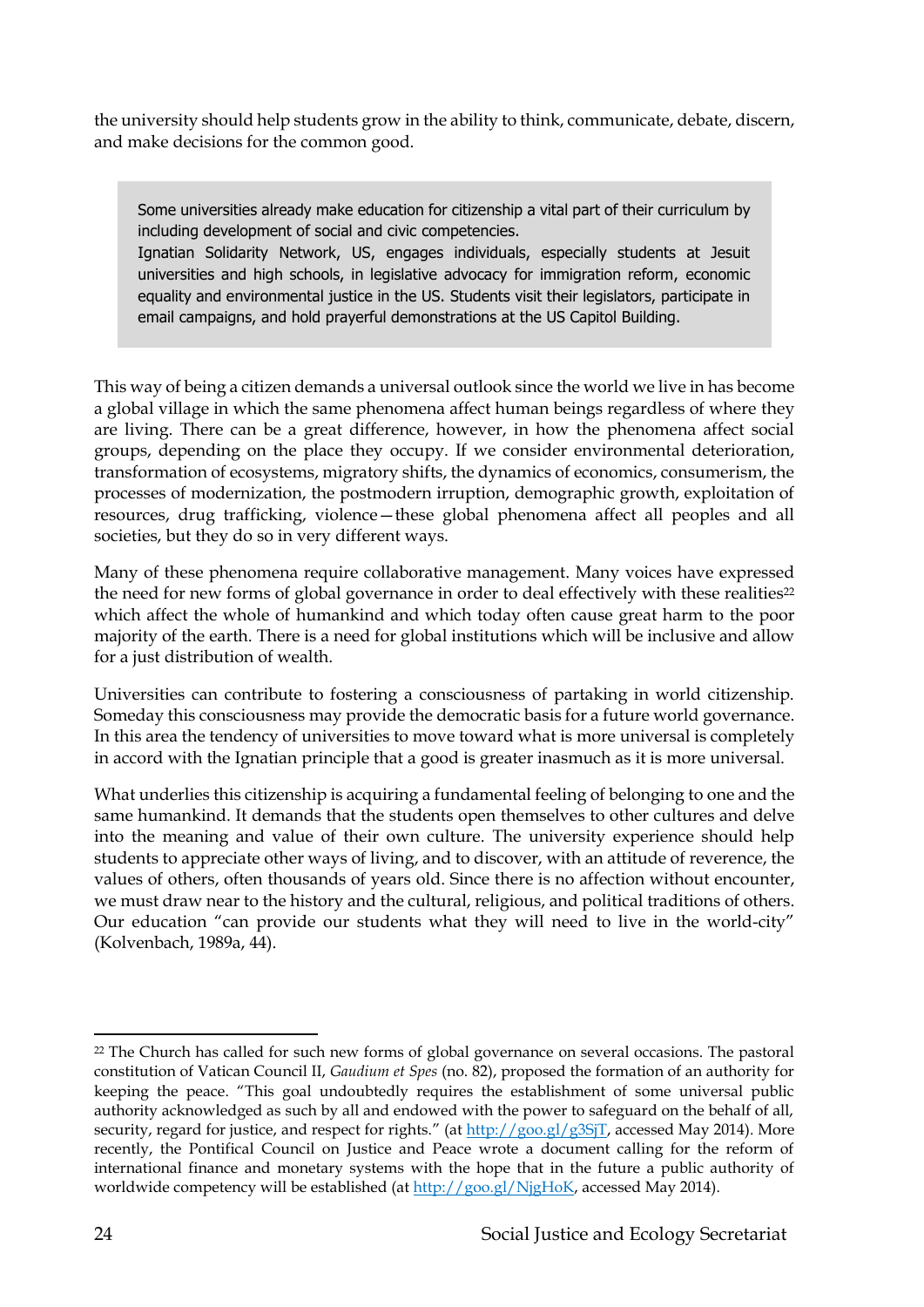Many universities are carrying out programs with international experiences that foster considerate and respectful encounters with other cultures. In university centers there are many open forums in which local and international questions are debated from a multiplicity of perspectives. Likewise, the learning of foreign languages -and not just the principal ones- is being promoted for the satisfaction of entering into direct communication with other human beings with all their own idiosyncrasies and values.

The alumni associations of Jesuit Colleges in India open chapters across the globe to promote fellowship and foster social and cultural exchange.

Perhaps a consciousness and an attitude of active citizenship can be transmitted only by professors who are themselves active citizens and by universities that are practicing this type of citizenship as institutions. This concept will be developed in section 4 of this essay, *[Social](#page-35-0)  [projection: the university as a transformative institution.](#page-35-0)*

#### <span id="page-24-0"></span>**2.5 Supporting those from whom more can be expected**

Our students are not all equal; they have neither the same values nor the same capacity for generous and disinterested commitment, nor the same desire to work for a better world. This does not mean that some are better than others. It means simply that, from the perspective of a mission that includes promoting justice, there are students from whom more can be expected.

It is necessary to consider those students who will stand out in generous public service, whether in politics, civic organizations, public agencies, or private institutions working for the public interest. These students should receive the special attention they need in order to grow in their vocation of service. Identifying these students requires the kind of the personalized attention which has always characterized Jesuit education. Perhaps such identification is best done during the final years when there is a greater familiarity with the students. In any case, it will be important to make the selection carefully, relying on objective criteria so as to not become an arbitrary task.

These students might receive from the university certain specialized courses and particular experiences, which would bring out their special talents. In all cases there should be personalized accompaniment that helps the students identify their talents, realize their personal limitations, and keep growing. It is advisable that these offerings not be linked to university fees or academic grading.

Some universities offer "honors programs" as a educational complement for particularly promising students concerned about questions of justice.

The Universidad Rafael Landívar, Guatemala, has established the program of "Loyola Scholarships" which support students economically and also help them develop leadership abilities for service to society. Personalized accompaniment helps them to know themselves better, grow spiritually, become socially committed, and clarify their own goals in life. The selection of candidates is made in such a way that the scholarships are ultimately oriented toward leadership that will benefit society.

AUSJAL has developed a program of "Ignatian Leadership" especially for university students interested in combining personal awareness, analysis of the social reality to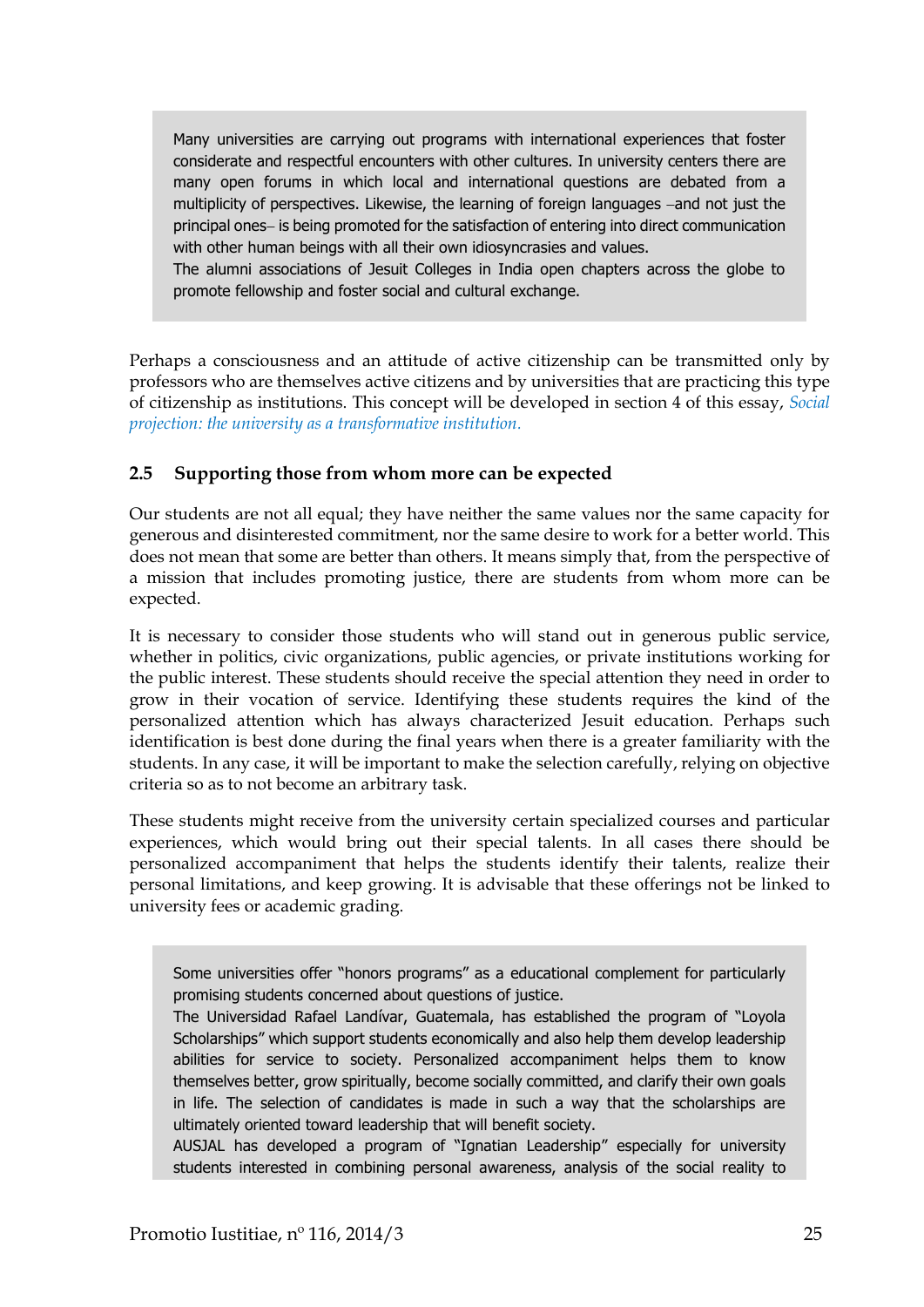contribute to its transformation, development of leadership skills, involvement in social organizations, and Christian life experience from an Ignatian perspective.<sup>23</sup>

#### <span id="page-25-0"></span>**2.6 Suggested questions for reflection and discussion**

The aims and goals of student formation in a Jesuit University.

- 1. Have we articulated what we want our students to become? Where do we state that our objectives are to form them into "men and women for others," that is, citizens characterized by their compassion, their commitment, their conscientiousness, and their competence?
- 2. Do we know what our students do when they complete their university studies, that is, the kinds of men and women they become? Do we know how and whether they work for justice and how they view their formation at the university as preparing them for this vocation?
- 3. Do we provide ample opportunities for students to serve the poor and the marginalized? Do we help them reflect on their experience and help them connect this experience with their faith commitment? How do our programs compare with best practices in the promotion of service learning?
- 4. Are their academic programs which we do not currently offer which would enhance this effort to promote justice and service to the poor?
- 5. Are we making progress connecting the challenges of sustainability and the proper use of the environment with matters of justice and fair distribution of our resources?

 $\ddot{\phantom{a}}$ 

<sup>23</sup> Found at [http://goo.gl/8p0U51,](http://goo.gl/8p0U51) accessed May 2014.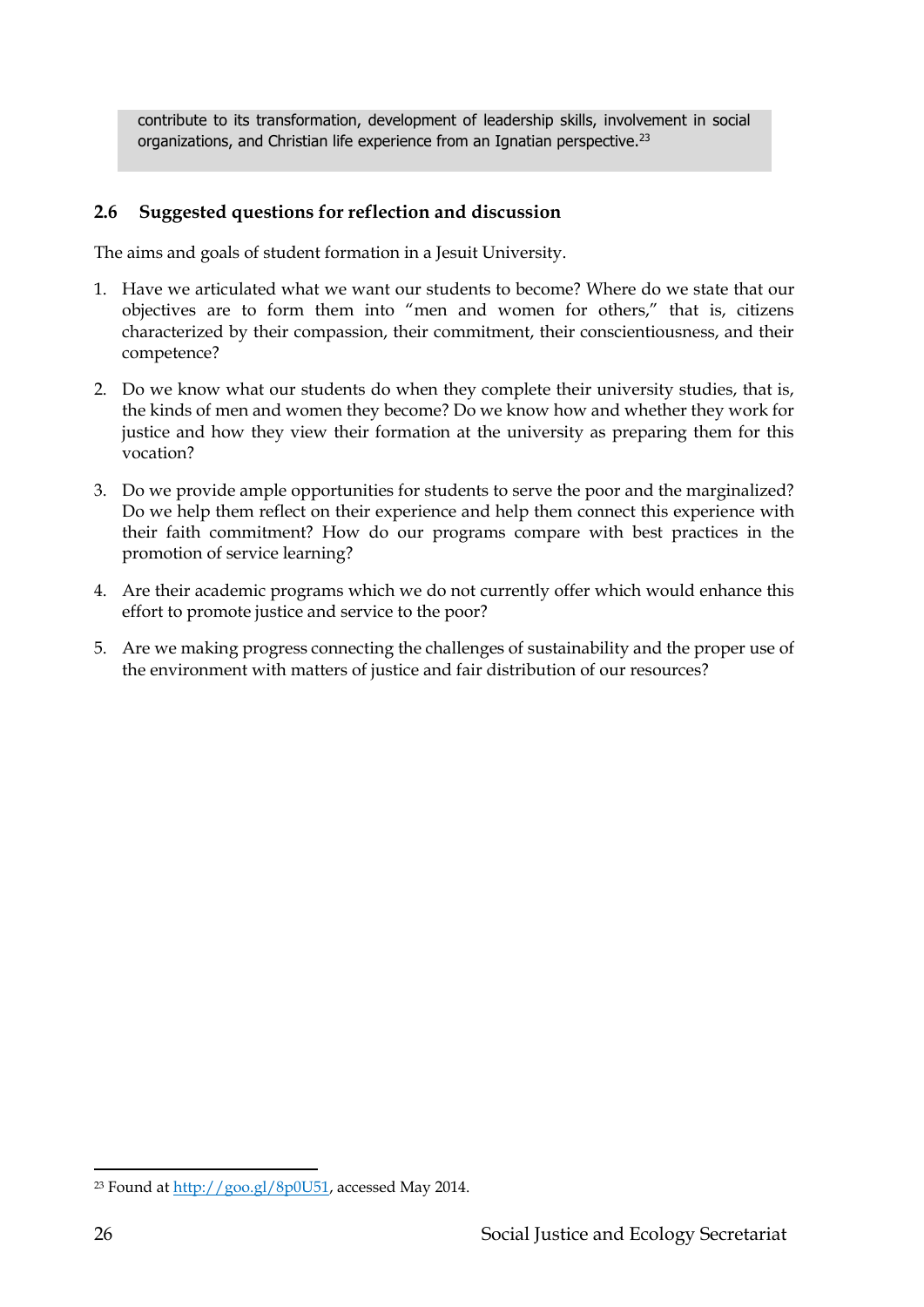## <span id="page-26-0"></span>**3. University research**

The Church wants the university to be "an ever more effective instrument of cultural progress, both for individuals and for society" (*Ex Corde Ecclesiae* no. 32). The Society of Jesus also desires that its universities contribute "to transformation of society in search of deeper levels of justice and freedom" (CG 34, d. 17, n. 10).

In this regard, research plays a fundamental role. The university contributes to human progress and social transformation by increasing the store of precise, useful knowledge. The concerns of the research and the ways in which it is done will influence the contents and the interests incorporated into teaching.

Some of the major thematic areas for research which Fr. Nicolás (2010) mentions are "the dignity of human life, the promotion of justice for all, the quality of personal and family life, the preservation of nature, the search for peace and political stability, a more just distribution of the world's resources, and a new economic and political order that will better serve the human community at both national and international levels."<sup>24</sup> The universities of the Society should carry out research that will contribute to the solution of human problems.

Nowadays universities compete at national and international levels and are classified by agencies that publicize their rankings. One essential element of evaluation is research activities, and a university's ranking will have much influence on available financing, public and private assistance, and the interest students have in attending the school.

These assessments of the quality of research are determined by concrete interests that could be quite indifferent or even contrary to research that is responsive to questions of justice.

One rector lamented that his university, at the request of local government, had completed very costly research that provided significant benefit for the poorer classes. Official rankings of quality, however, did not recognize the social value of the completed project and so rated it poorly.

Both in the choice of topics and in the way of proceeding, Jesuit universities must find a just equilibrium between carrying out quality research consonant with external standards and being true to their own identity and mission.

In this section we will point out some of the characteristics of the type of research that is done from the perspective of the promotion of justice.

<sup>24</sup> He mentions it citing *[Ex Corde Ecclesiae,](http://www.vatican.va/holy_father/john_paul_ii/apost_constitutions/documents/hf_jp-ii_apc_15081990_ex-corde-ecclesiae_en.html)* no. 32, accessed May 2014.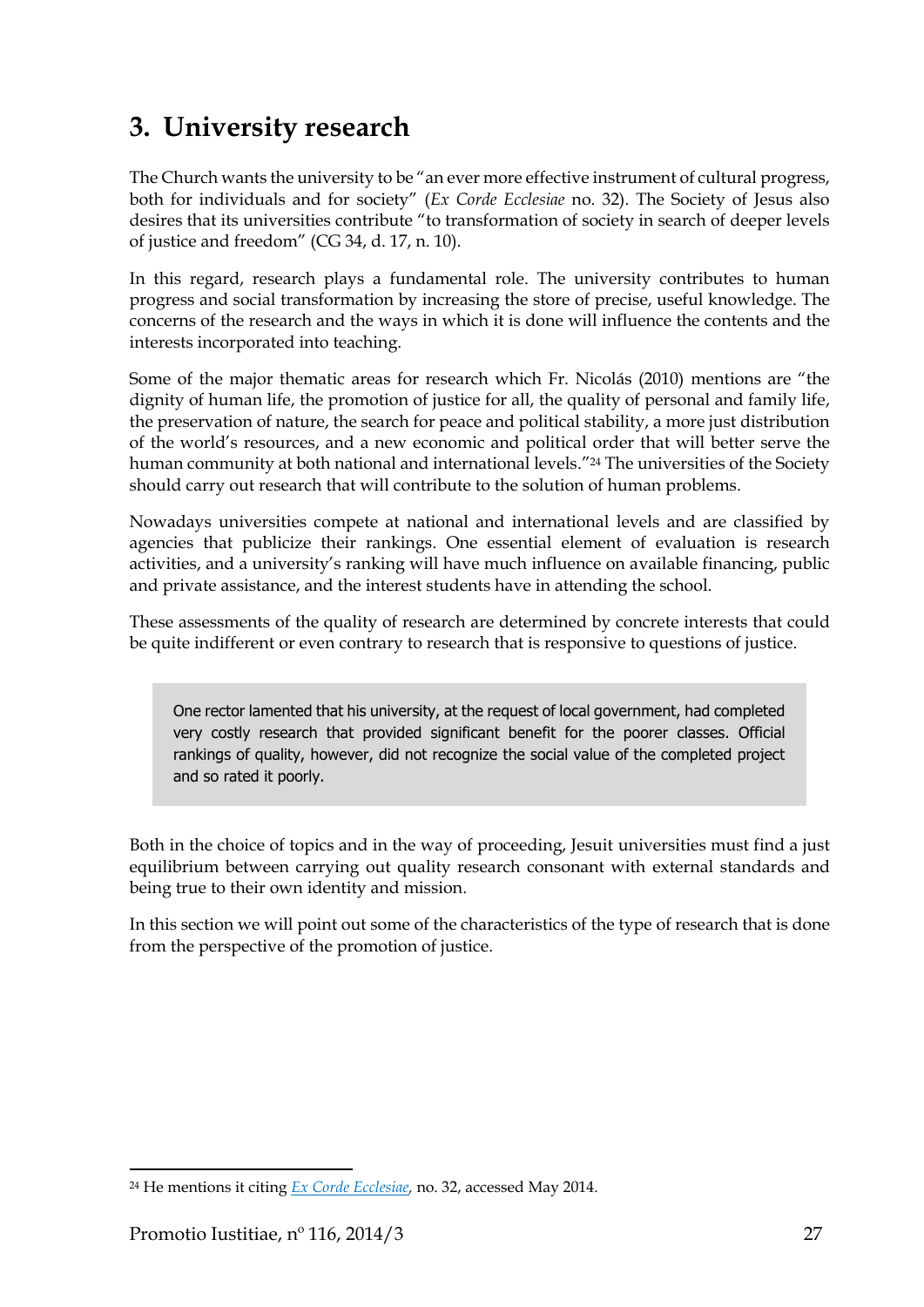#### <span id="page-27-0"></span>**3.1 From among the poor and for the poor**

*"The university should incarnate itself among the poor so as to become science for those who have no science, an informed voice of those who have no voice, and intellectual backing for those who in their lived reality know truth and right but lack academic arguments that could justify and legitimize their truth and right."*

*Ignacio Ellacuría, SJ*

All research starts with certain initial interests, chooses the pertinent questions, and inevitably concentrates on what is considered the most relevant data, ignoring other aspects of the situation. While this knowledge seeks to be well-reasoned and has a value in itself, "it is not truly neutral because it always carries with it the bias of the values and particular conceptual structure of human beings" (Kolvenbach, 2006).

That is why it is necessary to ask "for whom and for what" research is being done (Kolvenbach, 2001a, no. 26). An entity that has made the promotion of justice one of the essential dimensions of its mission should ask itself to what extent its research is carried out from the perspective of the poor for the sake of bettering their lives, for it is in their suffering that the inhumanity of unjust structures becomes clearly manifest. "By preference, by option, our Jesuit point of view is that of the poor" (Kolvenbach, 2000b).

Taking on research from the perspective of the poor and deliberately seeking their well-being create and cause a fundamental change in our approach to knowledge.<sup>25</sup> Reality is not seen the same way when viewed from below as when viewed from above. The researcher does not choose the same questions or analyze them the same way, nor do the same consequences become relevant. Thus, it is important to make explicit the presuppositions from which research begins and to hold on to them.

Loyola University Chicago has a Center for Urban Research and Learning that promotes equity and opportunity in communities throughout the Chicago metropolitan region. It builds and supports collaborative research and educational efforts. These partnerships connect Loyola faculty and students with community and nonprofit organizations, civic groups, and government agencies. Such collaborations effectively link knowledge in the community with knowledge in the university. This helps to build sustainable communities that enhance the quality of life for all citizens<sup>26</sup>.

Such a perspective will motivate the university to include in its programming current human problems that are seriously harmful to the welfare of the most disadvantaged. Perhaps this will lead to the formulation of uncomfortable truths which will require courage to express, but they are nevertheless necessary to protect the common good and the dignity of all (Kolvenbach, 1991, 97).

<sup>&</sup>lt;sup>25</sup> Fr. Ellacuría actually went much farther: "The proper theoretical plane for focusing on the more serious social problems is normally that of the popular majority—as regards both correct interpretations and practical solutions" (Ellacuría, 1982, 791). By the term "popular majority" he understood the poor majority dispossessed by "historical social structures."

<sup>26</sup> This information is mainly taken from the webpage of the Center: [http://www.luc.edu/curl/Mission.shtml.](http://www.luc.edu/curl/Mission.shtml)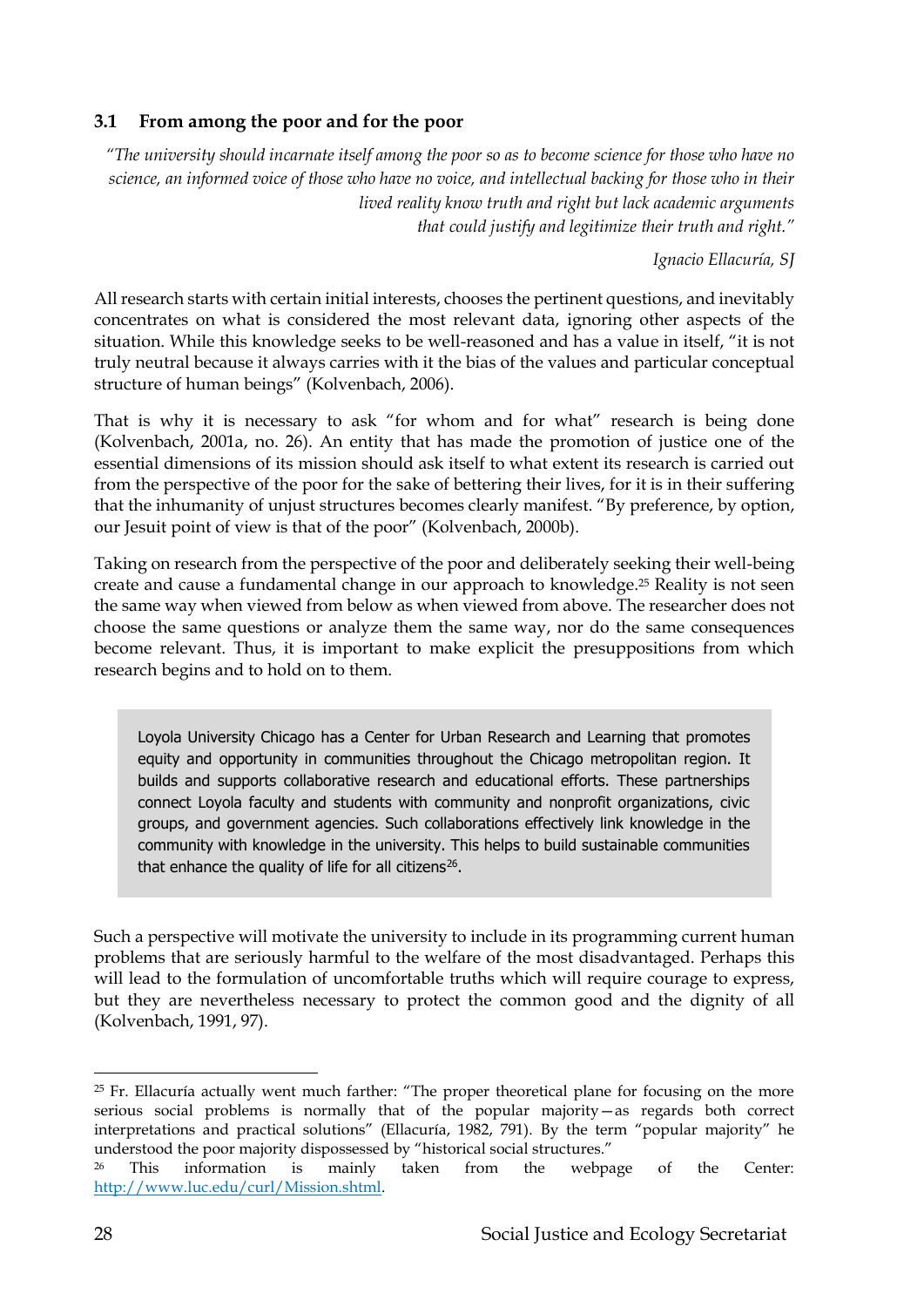As we have already pointed out, one of the difficulties may reside in financing, which often enough favors a research agenda far removed from this perspective. That is why it is necessary to talk frankly about this option with those who finance research, and we should appeal to them for greater openness to this perspective.

#### <span id="page-28-0"></span>**3.2 The need for interdisciplinary university research**

In recent centuries knowledge has progressed by means of the separation of disciplines that concentrate on ever more specific aspects of reality. Today an interdisciplinary approach is needed which can pull together this fracturing of knowledge (Kolvenbach, 1990, 77).

The university remains faithful to its universal vocation whenever it deals with the great problems which affect the lives of people today by embracing the total complexity of their social reality. From this perspective, the serious contemporary problems which the university is called on to investigate can be treated adequately only from a multiplicity of academic perspectives. The goal is to attain an integration of disciplines that will reconcile the knowledge which proceeds from each one of them (Kolvenbach, 1991, 101). Accordingly, the interdisciplinary approach should "flow toward coherent knowledge which begins from rigorous scientific specialization in just one aspect of reality and proceeds, with the same rigor, to situate it within the larger framework of human self-realization" (Kolvenbach, 1987, 32).

As stated in *Ex Corde Ecclesiae*, theology should play an important role in such an interdisciplinary reading of reality (nos. 16, 19-20). Theology cannot develop independently; it must work jointly with other sciences as it seeks to interpret the presence of God in historical phenomena and events. Theology can in turn contribute elements of judgment to other disciplines to help them transcend themselves in their search for truth (Kolvenbach, 2001b, 235). Arrupe emphasized the need for theological reflection, social analysis of the structural causes of injustice, and Ignatian discernment about ways to respond to such injustices (cited in Kolvenbach, 2001b, 232).

This interdisciplinary approach should be realized in groups of specialists coming from different areas of knowledge and sharing certain traits. They should be able to dialogue with peers whose approach to reality is methodologically different from their own; they should be open to questioning their own studies and conclusions; they should be eager to seek and enhance truth. In fact, the interdisciplinary approach should be a kind of shared discernment in which the participants discuss the human community and the fate of individuals. In analyzing the complex problems of society, they should include discussion of economics, politics, culture, science, and theology (Kolvenbach, 2001a, 27), and they should pay special attention to the ethical dimension of the problems.

The required methodologies for these approaches could engage in processes of community discernment based on Ignatian spirituality. This is still a field open to creativity and experimentation.

Some universities use the complementary or alternative concept of *transdisciplinary study*, by which they mean an openness to other types of knowledge and ways of knowing which go beyond the traditional notions of academic discipline. Transdisciplinary study emphasizes a triple "beyond": 1) beyond existing knowledge and its patterns by creating new approaches to knowledge; 2) beyond the mere academic work taking into account concretely lived human and creational realities (particularly the suffering ones), and 3) beyond the mere description of reality moving into applied science that can give ground to sustainable advocacy.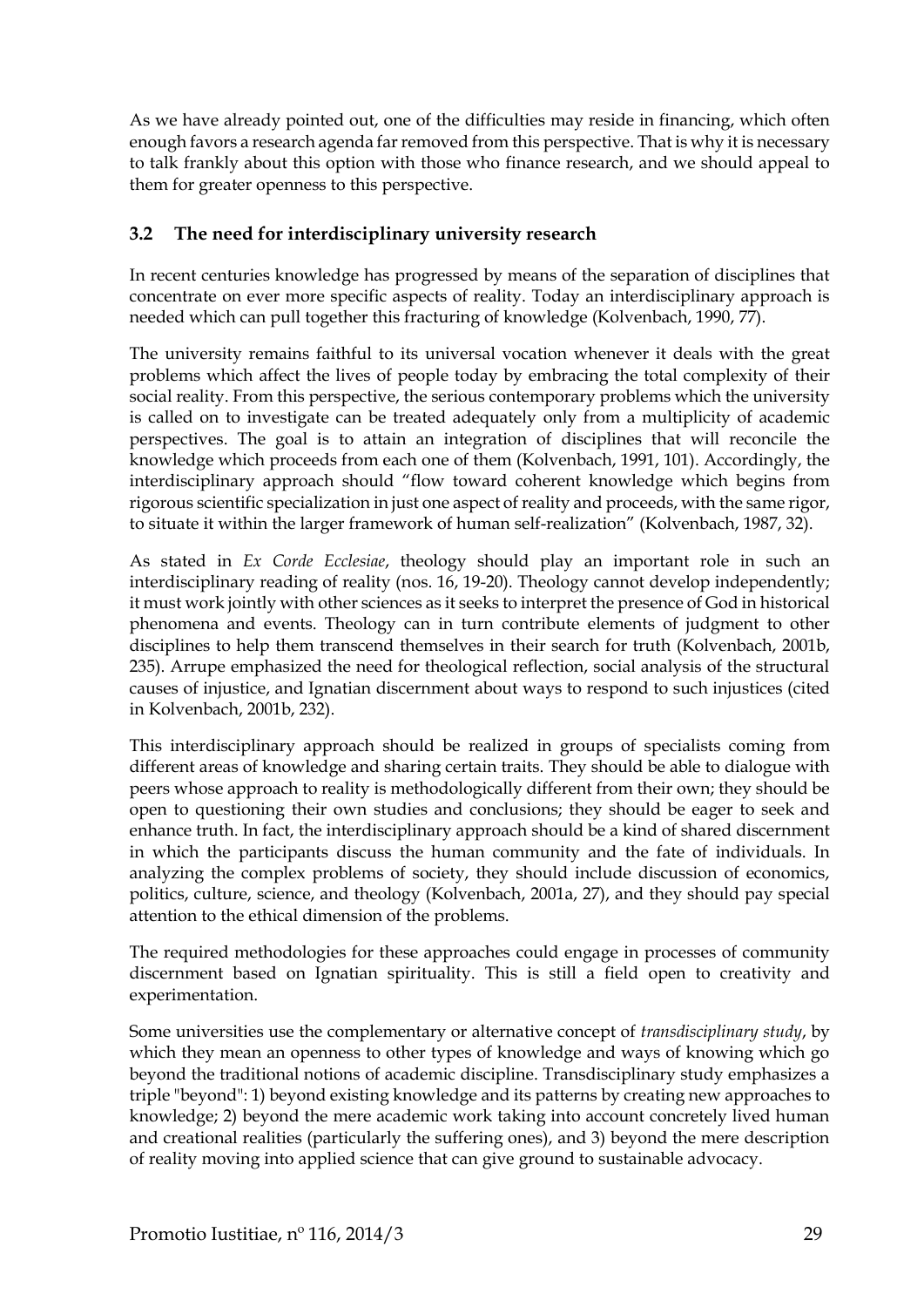This open and sincere search should lead to new syntheses of knowledge which lead to a more enlightened understanding of reality. "Academic institutions should offer wisdom rather than just understanding and science" (Kolvenbach, 2001a, 38). Inspired by the Ignatian tradition, a Jesuit university is called to offer "interior knowledge" of reality.<sup>27</sup>

#### <span id="page-29-0"></span>**3.3 In contact with the social apostolate**

The social apostolate of the Society brings together those institutions, communities, and individuals who accompany, serve, and defend the poor and who labor directly in the promotion of justice. The institutions which form part of the social apostolate are generally called social centers. The nature of the social apostolate and the social centers varies greatly depending on the social reality of the diverse countries in which they are located. Some social centers are more active in the area of social action while others offer charitable services. Some concentrate on social research and its publication while others seek to have a political impact.

Fr. Kolvenbach said that Jesuits "in the universities run the real risk of living separate from or… emotionally distant from the realities which are found outside the university campus" (1989a, 43). Where they exist, the social centers can become privileged partners for the universities that wish to become involved in the promotion of justice. Similarly, social centers can remain intellectual poor without sufficient and proper tools for analysis of social situations that universities can provide.

At that time Fr. General called for the Jesuits in the universities to take "the initiative in collaborating with those Jesuits who work full-time in the direct promotion of justice" (ibid.), that is, with those in the social apostolate. Many years have passed since Kolvenbach spoke these words, and the conviction has spread that close collaboration between the university and the social apostolate is crucial for the effectiveness of the promotion of justice within the Society and would mutually enrich each other. This conviction has arisen independently in both of those apostolic sectors (cf. CG 35, D. 3, no. 35).

The universities are looking more and more to the social centers of the Society for help in carrying out their research. The centers offer special platforms for studying the social reality, platforms that are dynamic, complex, and intellectually challenging. They also offer for consideration insights that arise from practical involvement and direct commitment with that reality. Some social centers produce their own studies, such that they can form part of the interdisciplinary teams and thus enrich the university work. For their part, the social centers have long recognized that collaboration with the academic world adds rigor to their analysis of reality, enriches their reflection, fosters the solidity of their proposals, and facilitates their contact with public decision-makers who influence the situation in which they work.

This said, we cannot ignore the real difficulties which exist within such a relationship. The rationales and the interests of the two sectors do not always coincide, and this can lead to the misunderstandings and frustrations that inevitably occur.

Nevertheless, there has been noteworthy progress in recent years; gradually and certainly, we are learning from experience. In the case of research, it would be helpful to develop a theoretical model of collaboration which will allow each sector to give full expression to its capabilities, without either one of them feeling used or subordinated to the other.

<sup>27</sup> This is one of the Ignatian characteristics highlighted in the introduction *[1.3](#page-11-0) [Some characteristics of](#page-11-0)  [the Ignatian style](#page-11-0)*.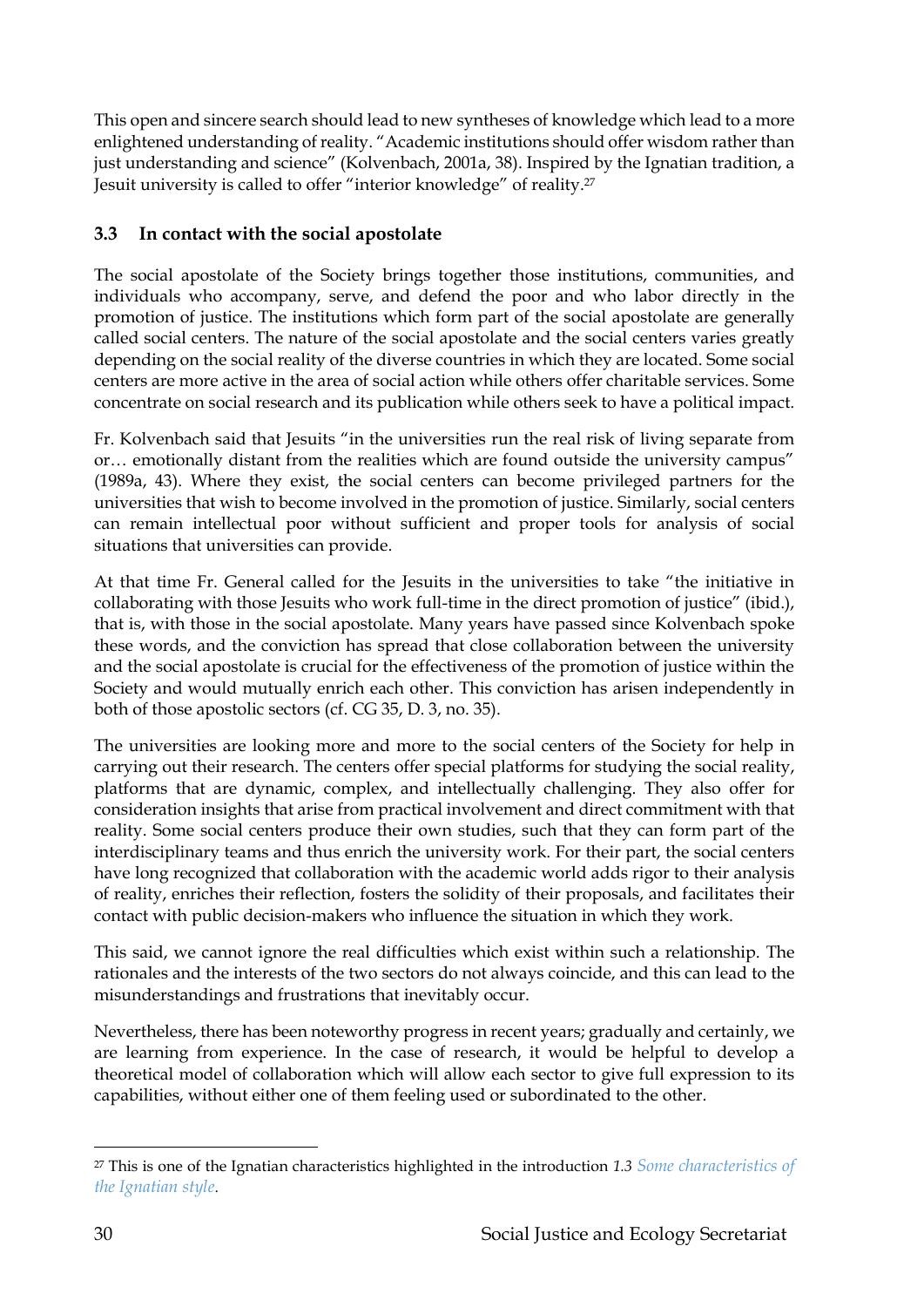The Kino Border Initiative, located on both sides of the Mexican-American border near Nogales, is an institution which serves migrants who are deported. This institution serves as a platform both for American university students who wish to serve the community and for researchers who seek data on what is happening on the border. What they learn will be used creatively and effectively for advocacy. More recently, a similar project has begun on the border between Mexico and Guatemala; it is sponsored by the Mexican and Central American provinces.

There are other cases such as the collaboration between the Catholic University of Caracas and the Centro Gumilla. In the Southern Brazilian Province they have prioritized the same three guidelines for research to facilitate the collaboration of the university UNISINOS with social centers and other works of the social apostolate.

The university system of the Jesuits in Mexico has signed an agreement with the social sector as regards providing services for migrants and indigenous peoples. The universities offer training to the personnel of the social centers and develop specific research projects. The Indian Social Institute, New Delhi functioned as a centre for many universities and colleges to work on the sociology of human displacement as a result of development. The Centre worked with Jesuits of Loyola School of Social Work in Kerala and other colleges as well.

Some universities have "service-learning" programs for law students in which the university, the social centers, and professional organizations participate. An example would be the "legal clinics" in the Pontifical University of Comillas (Spain) and in several American universities.

Le Moyne College, United States, has a center for applied urban-regional research. It works with the community and local authorities in research projects which promote just development in economic, educational, and environmental areas (National, 2012, #11). Such collaboration with local entities that are not necessarily Jesuit-related is quite common.

In its collaboration with social sector groups and organizations, the university should consider developing formal agreements. These agreements should express a firm commitment on the part of the university authorities and therefore not depend exclusively on the good will of certain persons who are open and enthusiastic about these matters.

#### <span id="page-30-0"></span>**3.4 University collaboration in international networking**

Ever greater benefit is being obtained through the international presence of Jesuit universities in the development of research and, in some cases, through their involvement with institutions of the social sector. This effort began decades ago at different levels. Fr. Nicholas spoke about this in his address to the universities in Mexico in 2010, when he urged "Jesuit universities to strive to form functional international networks for working on important themes dealing with faith, justice, and ecology. Such networks would transcend countries and continents" (Nicolás, 2010). His call still remains a challenge.

The same concern is expressed as well in the Church document *Ex Corde Ecclesiae* (no. 37): "Original forms of dialogue and collaboration are to be encouraged between the Catholic universities and the other universities of a nation on behalf of development, of understanding between cultures, and of the defence of nature in accordance with an awareness of the international ecological situation."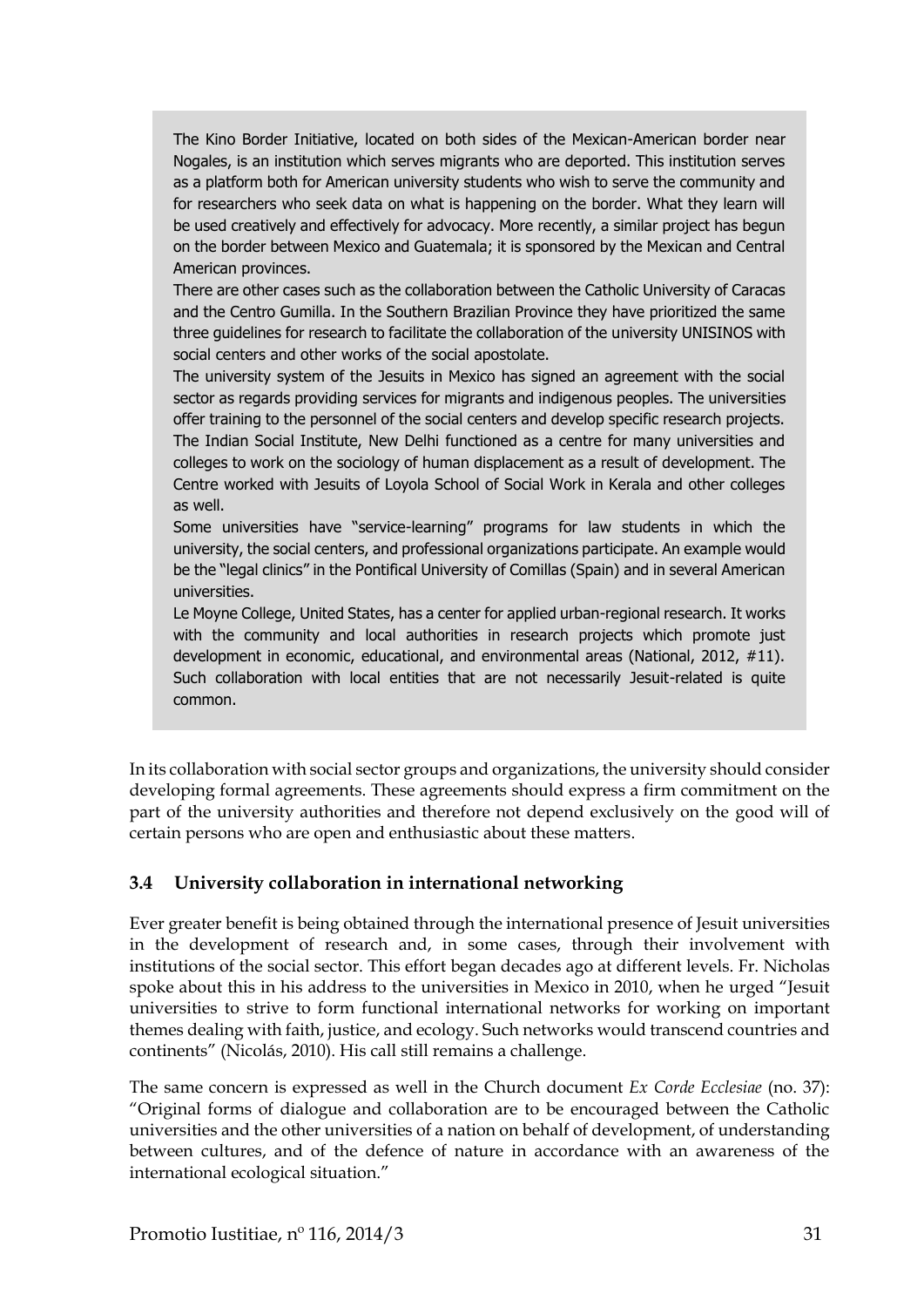In an ever more globalized world, the phenomena studied by the academic world have roots and repercussions that go far beyond national borders. Yet, these borders still constrain the geographical scope of the concerns on which the universities focus. The possibilities which an international body such as the Society offers in the field of research are important since it has more than 200 centers of higher education throughout the world. This allows for a more complete approach to the phenomena studied, the inclusion of diverse perspectives and traditions, and access to new finance from sources interested in international perspectives on the world's problems.

Networking also provides economic and human resources that help the universities become more effective. The effort to find resources may at times come into conflict with some of the more immediate concerns of each university such as rankings, financing, and infrastructure.

There are regional collaborative networks—such as the AJCU (United States), the AUSJAL (Latin America), JHESA (South Asia) and the UNIJES (Spain)—which have been active for decades and are now offering support for international collaboration. These networks also have become important for collaboration with non-Jesuit universities.

For 20 years the AUSJAL network of Jesuit universities in Latin America has carried on the structuring of networks with significant progress. In recent years it has been developing homologous networks, which bring together academicians of similar areas from different universities. Through these networks there is an interchange of information and best practices. One of them, the network of University Social Responsibility (RSU), stands out as an instrument for integrating university policies according to the schools' impact at various levels: educational, cognitive, social, organizational and environmental. An "Observatory of Poverty" has also been established for the sake of doing comparative study of the reality of poverty and its evolution in Latin America.

Loyola University of Chicago, in coordination with the Secretariat for Higher Education, has started a network of some forty researchers from Jesuit institutions around the world. They aim to produce a text on ecological concerns which can be used by universities and secondary schools everywhere. The researchers come from both academic and social backgrounds. This university is also sponsoring a three-year international research project over the topic "[Democracy, Culture and Catholicism](http://www.luc.edu/dccirp/)" involving six Jesuit universities worldwide.

The networks that are part of the Global Ignatian Advocacy Network (GIAN) are working on five themes from an international perspective: migrations, ecology, the right to education, governance of natural and mineral resources, and peace and human rights. These networks consider their respective problems at a global level. Although most of the persons who belong to the networks come from the social apostolate, all of the networks also include people from academic institutions.

Jesuit Scientists forum collaborates with people in Science in different colleges depending on specialization.

Jesuit Colleges in India sign MoUs with Universities in the USA, Canada and Europe offering faculty exchange and student exchange programmes to broaden the mindset of the academic community.

Twenty-one mostly Jesuit institutions in the United States, Latin America, Africa, Europe, and India collaborated in publishing a book, "30 Years of HIV-AIDS,"<sup>28</sup> which offers an

<sup>28</sup> Torre de la, Javier (ed.), 2013, *30 años de VIH-SIDA, balance y perspectivas de prevención*, Comillas, Madrid.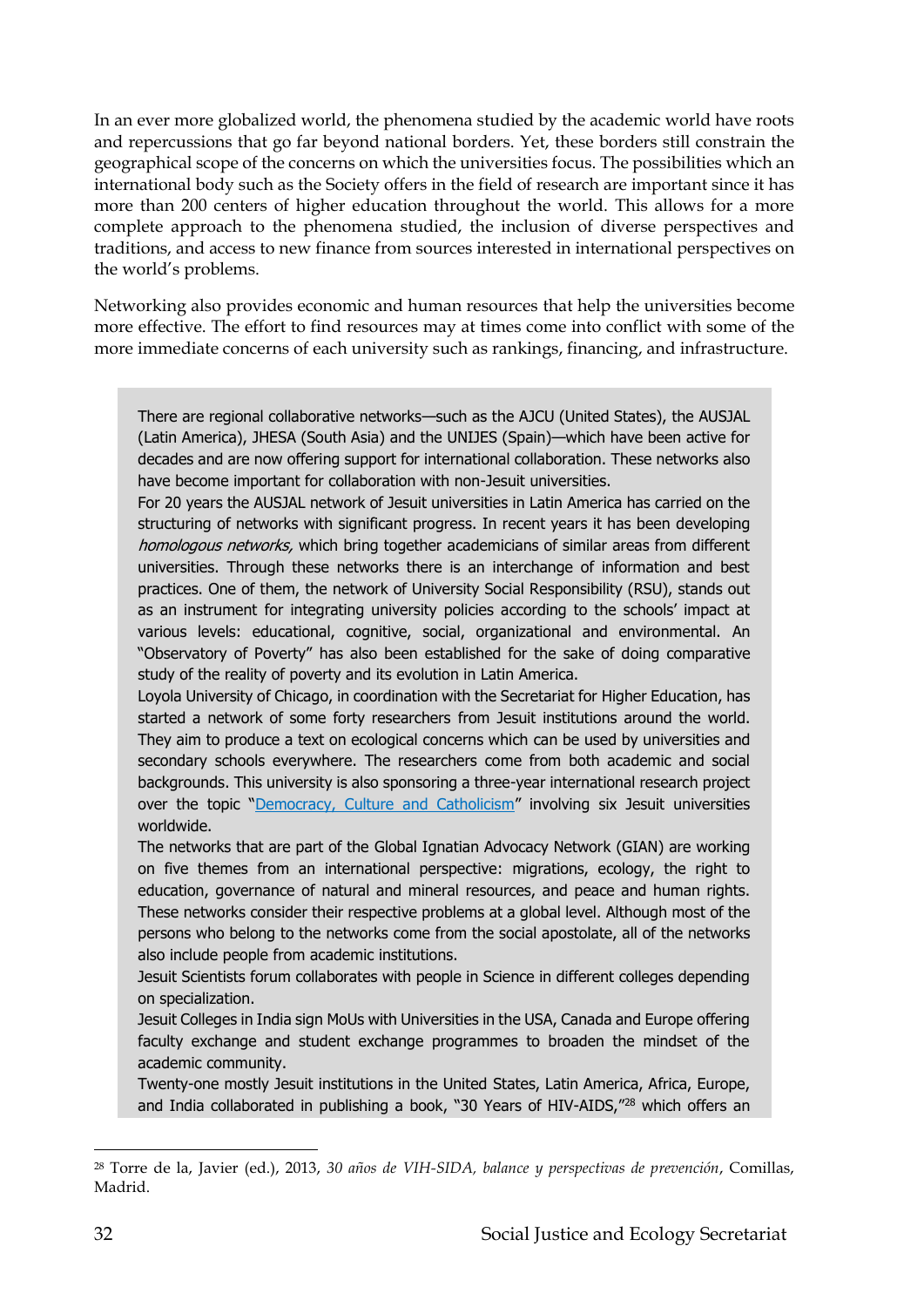assessment of three decades of confronting the problem of AIDS; it also presents perspectives on prevention.

Jesuit universities are located around the world but seem not to be taking yet full advantage of the global network they have at their fingertips. At the conference on Jesuit higher education held in Mexico in 2010, however, the Superior Fr. General Adolfo Nicolás raised questions about whether Jesuit institutions of higher learning were adequately taking advantage of the global network they are part of to serve the universal good stressed by Ignatius. In Nicolás's words, "until now, we have not fully made use of this 'extraordinary potential' for 'universal' service." (Nicolás, 2010). There is a lot more to be done to realize the potential for global collaboration in Jesuit higher education.

#### <span id="page-32-0"></span>**3.5 Proposals and political advocacy**

Since an institution that wishes to work for the promotion of justice must involve itself with human society and the world around us, research cannot be restricted just to analysis; it must also propose recommendations and solutions.

Analysis in itself usually leads to criticism, which is a necessary step toward becoming aware of the limitations of the situation and the need to overcome them. However, it is also necessary to envision future scenarios for which it is desirable and possible to work. We must move beyond simple denunciation and announce the possibility of viable futures through intelligent recommendations and proposals.

As Fr. Nicolás pointed out (2013), "a Jesuit Catholic university cannot be content with simply offering criticism or diagnostics of the great problems of humankind. Rather, it has the mission of bringing diverse worlds of discourse into dialogue so as to find alternatives for a truly human and sustainable society." He stated that research always "has as its objective making a difference in people's lives instead of being simply an abstruse conversation among members of a closed, elitist group" (Nicolás, 2010). To this end, "imagination and creativity are essential" (ibid.)<sup>29</sup>

General Congregation 35 (D. 3, no. 35) specifically urged universities and research centers to foster studies and policies oriented toward analyzing the causes of poverty and improving the natural environment.

The recommendations and proposals can take many forms. They may relate to the sociocultural sphere by offering people dignified ways of living; they may relate to economics and labor by suggesting reforms which will contribute to the integrated development of society; they may relate to the institutional by formulating procedures by which organizations can foster participation and social responsibility; they may relate to the pre-political sphere by emphasizing human attitudes which make living democratically possible; and they may relate to the political sphere by proposing policies which can protect the weakest members of society and promote true social development.

 $\overline{\phantom{a}}$ 

<sup>&</sup>lt;sup>29</sup> When it is time to carry out proposals for the future, a university which operates from Gospel values is inevitably called to contemplation. The Gospel proposes a profound undermining of established values by always winding up as counter-cultural. One must mull over, interiorize and taste those values which can renew structures of human coexistence.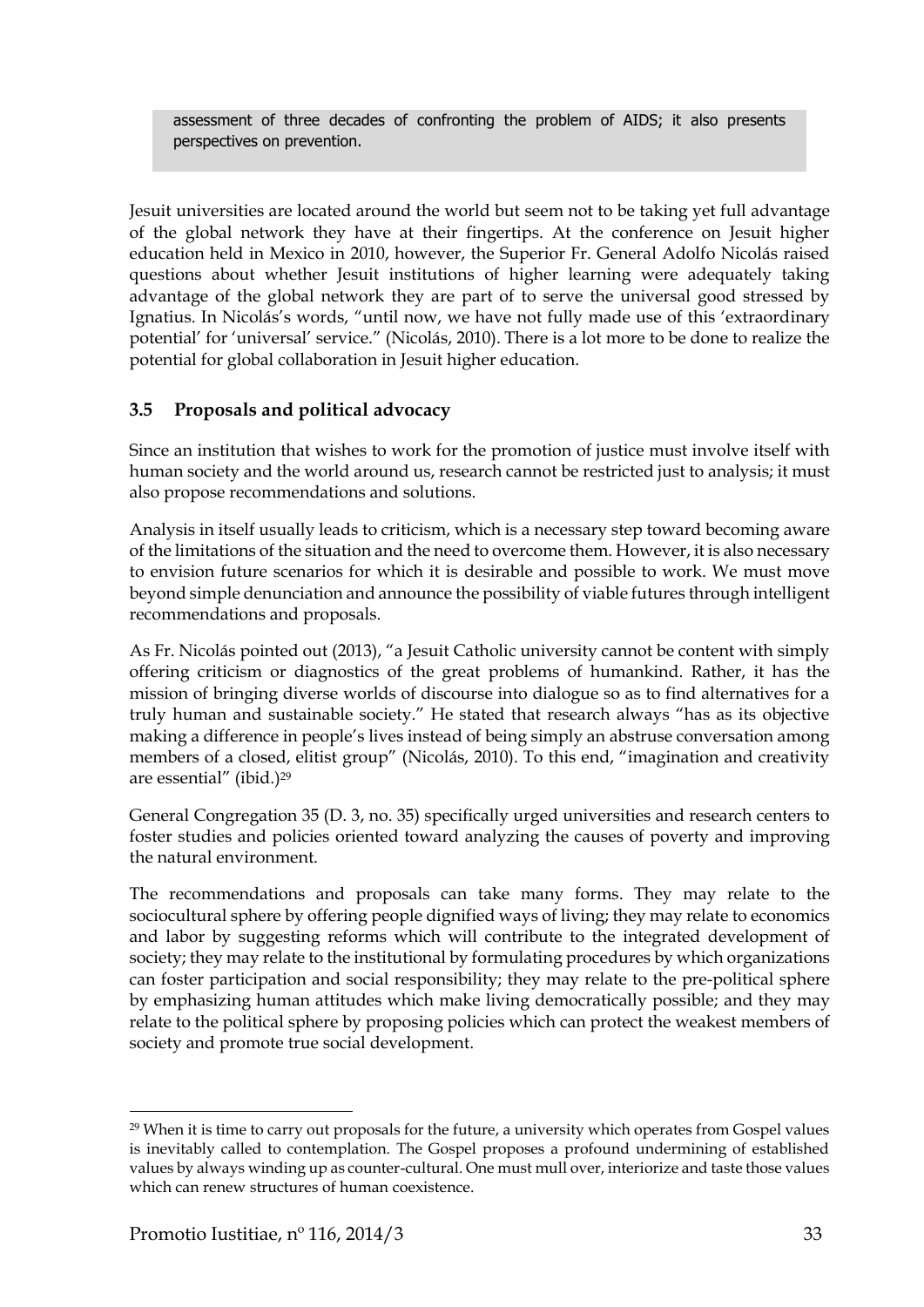Those proposals which pertain to political advocacy occupy an important place since they entail the defense of those who are weakest at the levels where decisions are made. The risk of doing political advocacy is that the universities will concentrate their efforts on defending their own institutional causes.

Many universities of the Society have set up institutes which contribute specifically to the promotion of justice through research, publication, and teaching. These institutes examine many social areas, including migration, rural concerns, poverty, cultural diversity, governance, human rights, education, development, minority rights, refugees, bioethics, sustainability, the social responsibility of business…. There are so many it is impossible to name them all. They are valuable resources in the societies where they are located, and their studies and opinions are well received because of their rigor and coherence. Some institutes specialize in *public policy*. This area is of particular interest since the local legal situation has a strong impact on the life of the people and the communities. This area, which is concerned with protecting people's rights, can benefit from rigorous, scientifically based proposals, and it can have great influence on the concrete policies of a region or country. The School of Government at the Ateneo of Manila, Philippines, is particularly relevant in this regard; it works on public policy and management and assists with the development processes promoted by the government.

#### <span id="page-33-0"></span>**3.6 University policy regarding research**

University research is driven by the university's own policies, by the financing that the research teams can obtain, and by the interests of the academic personnel, who always preserve their academic freedom.

When the university as an institution wishes to foster and prioritize relevant research in fields related to the promotion of justice, it will set up the policies to make this possible. In this way it can promote certain types of research in a strategic and coherent way. These policies should be combined with concrete incentives. The universities can also set up partnerships with social action groups that share common interests.

University policies can set up mechanisms which support some of the elements already mentioned in this section: cross-disciplinary research, orientation from the viewpoint for the poor and from among the poor, direct contact with the social reality, development of proposals, political advocacy, and participation in networks. Without such mechanisms it is much more difficult for the research teams to develop the characteristics that are desired. In this regard, the university's institutional leadership plays a key role.

Many universities dedicate part of their resources to underwriting, either partially or totally, certain types of research which they wish to prioritize in the area of social justice. In some cases such initiatives are also supported financially by Jesuit communities or provinces. Some American universities grant awards or some other type of recognition to researchers and teachers who have done significant work in the area of social justice. The research policy of the Catholic University of Córdoba, Argentina, has defined five problem areas in which they will concentrate research funding: marginalization, discrimination and human rights, public health, environment and sustainable development,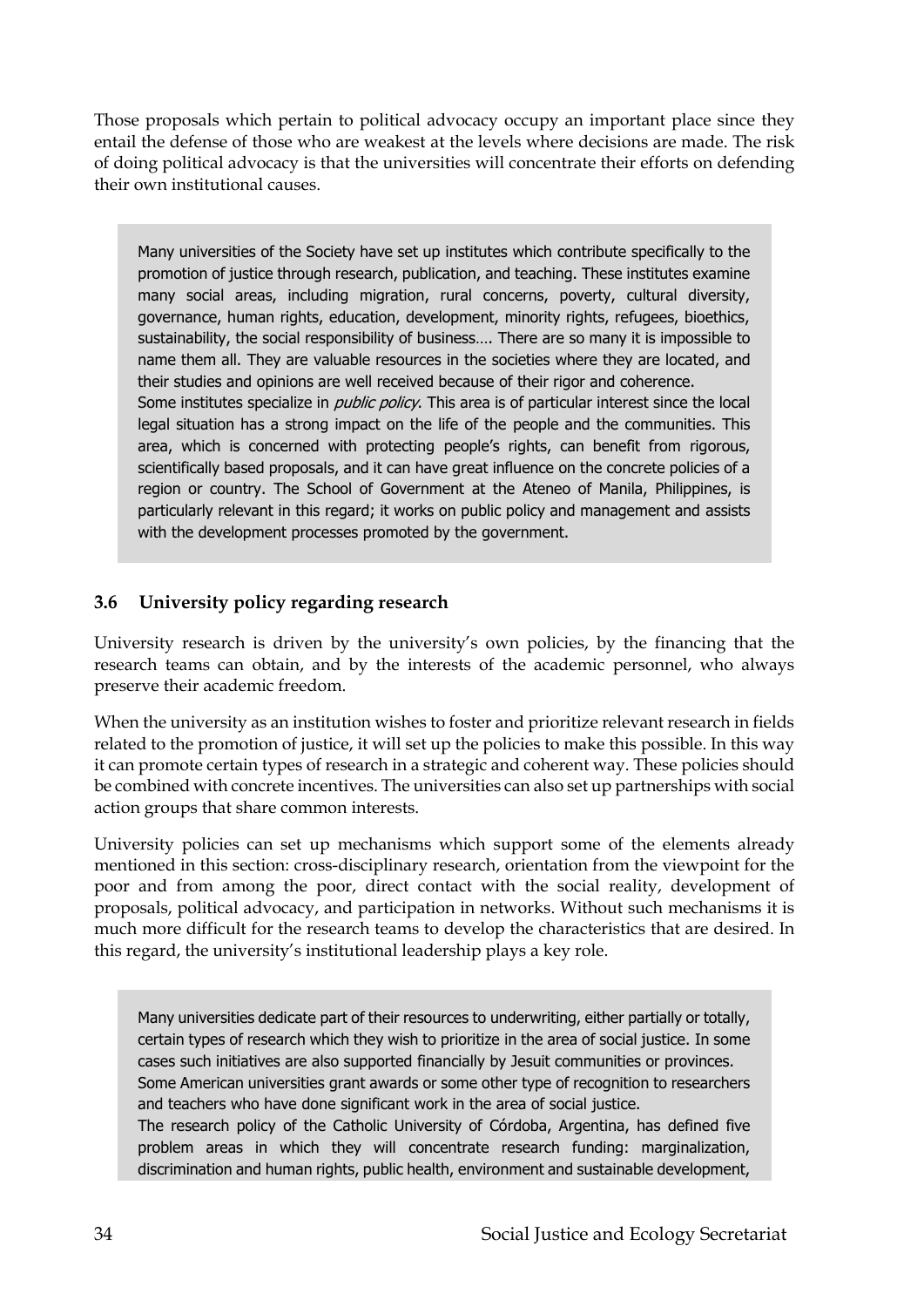and institutional practices and public policy. This research has produced political advocacy initiatives in the areas of environmental justice and access to land.

#### <span id="page-34-0"></span>**3.7 Suggested questions for reflection and discussion**

Research that promotes and builds a more just world:

- 1. Do we have programs (or centers, or institutes) that are specifically aimed at doing research for and with the poor?
- 2. Are there sufficient resources and rewards for research specifically aimed at improving the plight of the poor and alleviating unjust social and economic conditions?
- 3. Are we collaborating with the institutions of the Social Apostolate in our Province and region? Are there other institutions with which we might collaborate to advance our social justice mission?
- 4. Have we made sufficient progress forging interdisciplinary collaborations within and across the institution to address more systematically and holistically the problems of the poor and the challenges they face due to unjust social structures?
- 5. Are we comfortable with promoting research that can lead to social justice advocacy and the tensions and resistances this may bring to the university?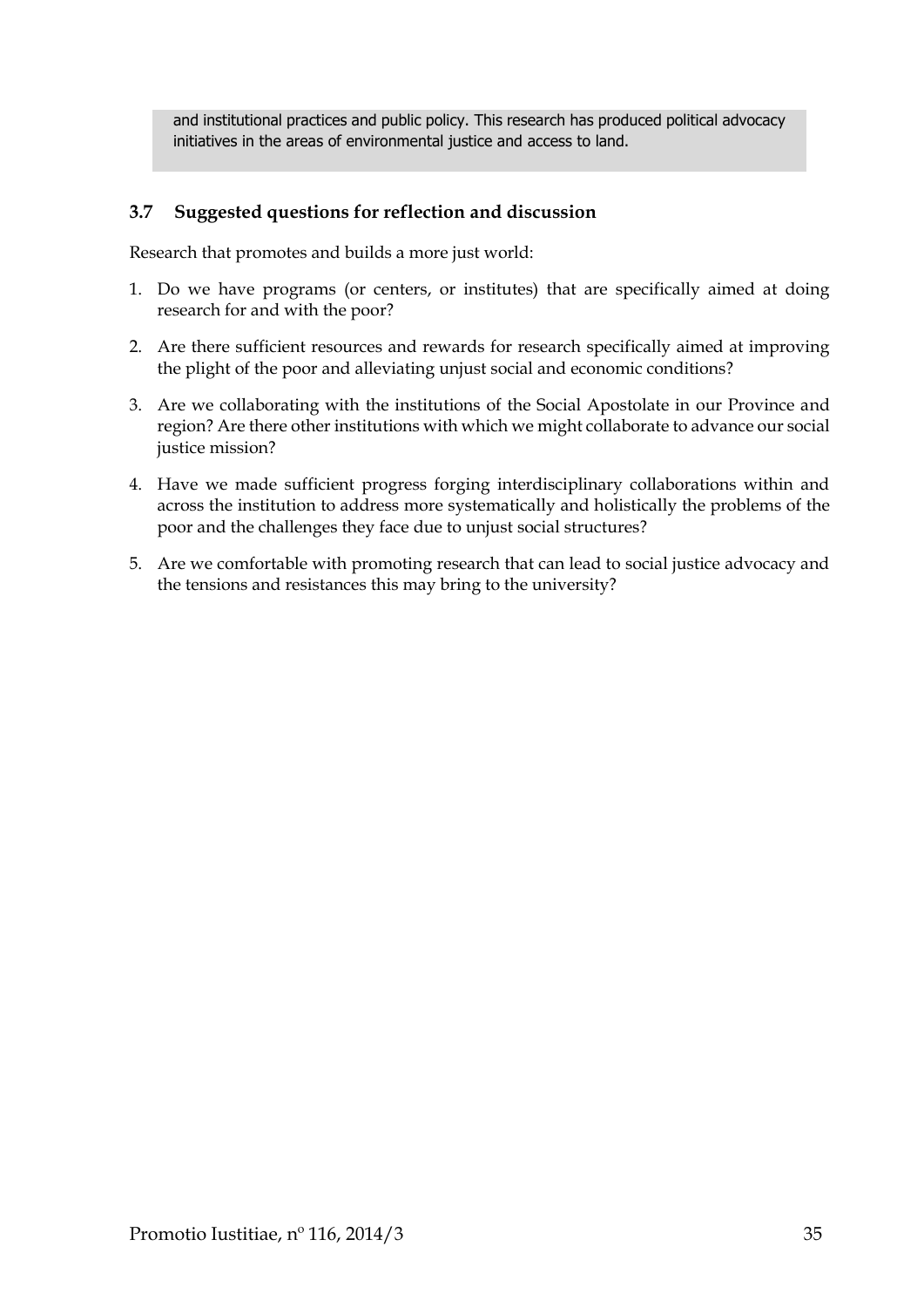## <span id="page-35-0"></span>**4. Social projection30: the university as a transformative institution**

*"Every Jesuit academy of higher learning is called to live in a social reality…*  and to live for that social reality, to shed university intelligence upon it *and to use university influence to transform it"*

*Fr. Kolvenbach (2000b)*

Universities serve as reference points for the cities and societies where they are based: they generate thought, they offer space for open debate about models of society, and their graduates exercise influence on the social, political, and economic texture of their region or country. As generators of culture, universities have traditionally been considered to be instruments for modernizing society. Some Jesuit universities have exercised important influence in the development process of the nations where they are located. Universities fulfill an important public role by responding both to the formative needs of their students and to the developmental needs of their societies.

A university can sometimes be tempted to abandon this public role and operate exclusively as a dispenser of academic degrees. It can become a technocratic institution whose only aim is to provide qualified labor for business enterprises, or it can seek to build up its prestige solely for the sake of sustaining itself.

It is therefore necessary to discern carefully in each historical movement what should be the transformative role exercised by the university in the concrete social reality where it is located. Only in this way will a university attain the needed social projection by which it becomes "a cultural force advocating and promoting truth, virtue, development, and peace in that society" (Nicolás, 2010).

The Catholic University of Córdoba (Argentina) has made social commitment the central focus of its university activity, expressly seeking to become socially involved in the struggle for justice.

The primary field in which universities can exercise a transformative influence is culture. In the Society's understanding, as has already been indicated, socio-cultural structures provide the basis for political and economic structures (GC 34, D. 3, no. 10). Promoting justice therefore involves transforming culture. The members of the faculty in the universities need to develop new cultural syntheses that bring about an improvement in the conditions of society. They need to generate a new cultural awareness, characterized by an all-embracing humanism and an ethics that inculcates responsibility. Humanism and ethics should occupy an eminent place in our universities, even though some societies tacitly relegate humanistic and ethical projects to the private sphere. As we will point out further on, an effort should be made within the university itself to develop a community that lives according to these values.<sup>31</sup>

<sup>&</sup>lt;sup>30</sup> This expression–*proyección social*–comes from Fr. Ellacuría, who was rector of the University Centroamericana José Simeón Cañas of El Salvador, and its use has become widespread among Jesuit universities.

<sup>31</sup> This aspect is treated in section *[5.3](#page-46-0) [Building an apostolic community](#page-46-0)* .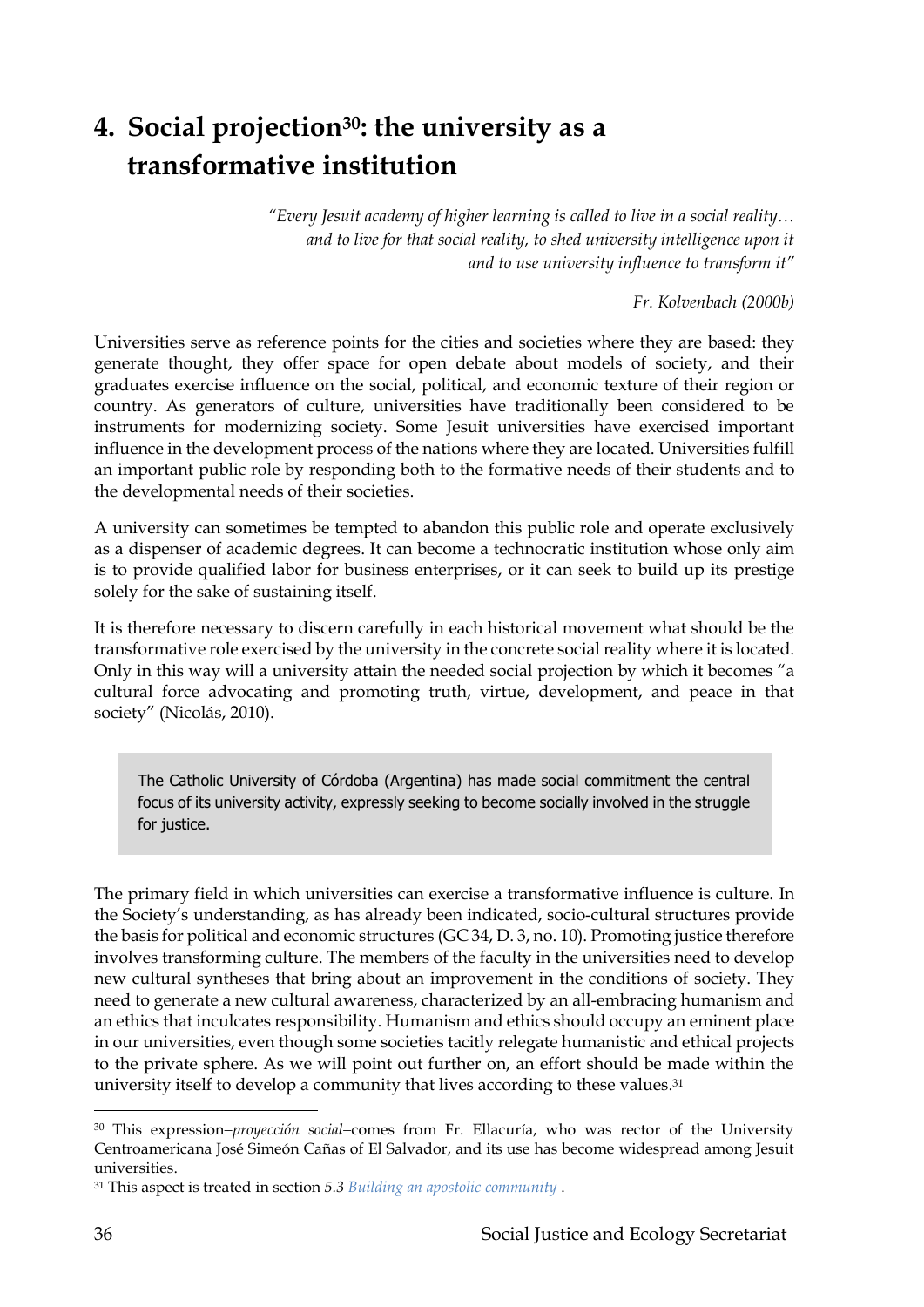#### <span id="page-36-0"></span>**4.1 An inclusive project that benefits poor people**

The promotion of justice involves a preferential concern for the poor that defends their rights. That means insuring that the poor participate in the flow of material, cultural, and spiritual goods that presently benefit mainly the privileged minorities. University education can contribute significantly to this defense of the poor, but it can also be just another instrument contributing to the growth of inequality, for there is always the "risk of concentration of knowledge, exclusion of the weak, and accentuation of differences" (Kolvenbach, 2000a).

As Fr. Nicolás has pointed out, "an important challenge to the learned ministry of our universities today comes from the fact that globalization has created 'knowledge societies,' in which development of persons, cultures and societies is tremendously dependent on access to knowledge. Globalization has created new inequalities between those who enjoy the power given to them by knowledge, and those who are excluded from its benefits because they have no access to that knowledge" (Nicolás, 2010).

Jesuit universities should reflect on the means available to them for promoting social equality and integrating the poor into society. There are four areas to which they should especially devote attention: making university education more accessible to the poor, motivating their graduates to work on behalf of the poor, helping the institutions that benefit from their services to do so as well and promoting social entrepreneurship.

As regards *access to university education*, we should keep in mind that it is primarily the responsibility of governments to guarantee equality of opportunity and access to higher education. National policies in most countries require that the students cover most of the costs out of their own pocket. Such policies, if they are not accompanied by generous scholarship programs and subsidized loans, prevent access for those persons who have fewer resources. It is therefore important to demand government policies that make higher education accessible to all those who are qualified.

Institutions which require their students to pay their own costs, as is the case with the Jesuit universities, have serious difficulties in making their outreach inclusive. As a result, there is a danger that our education may benefit only the relatively privileged. However, our Jesuit "institutions cannot be content with serving only a determined social segment" (Kolvenbach, 2000a), a social segment which, if our institutions did not exist, would still have the means to attain an education of similar academic quality in other centers. Such a situation is worrisome and should make us reflect on the added value of the Society's institutions that justify their existence.

There is a need to provide educational access to students without sufficient resources by means of generously endowed scholarship programs. "Providing access to the economically weak … is the litmus test by which we can judge the commitment that Jesuit secondary and higher education has to the Gospel" (Kolvenbach, 1989b, 61). But the difficulties are not just economic. There are poor families that might request scholarship aid, but they do not do so because they feel their sons or daughters would be outside their element. Helping such persons feel welcome in the universities is not just a question of finance.

The ideal is that the education we offer will help the poor acquire the academic, legal, social, and spiritual means that will enable them to initiate projects that will empower their communities.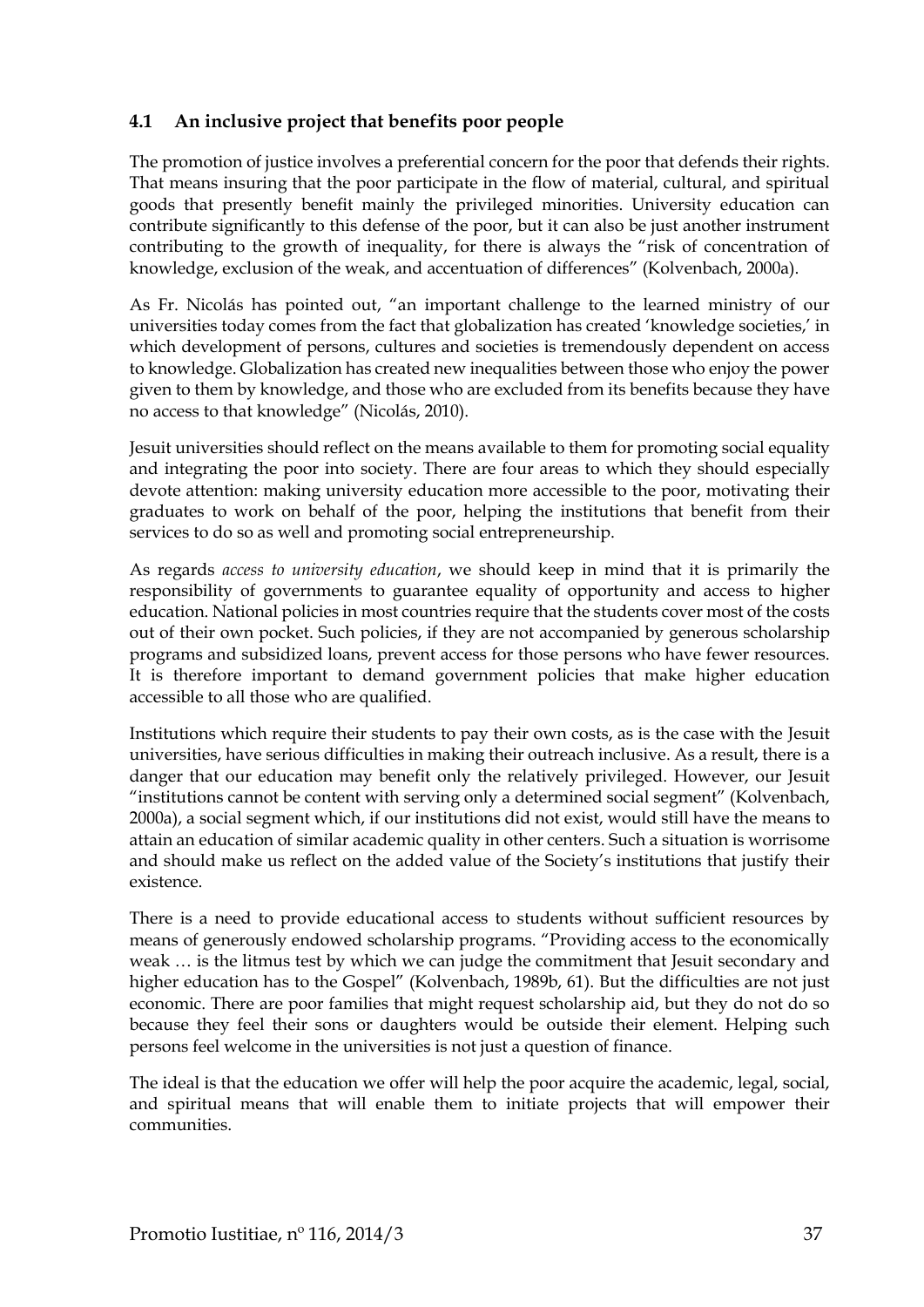There are many Jesuit universities which have scholarship programs to assist students who cannot finance their studies. Some of them supplement these scholarships with other types of assistance for the students that is in harmony with the university's own mission, a mission that seeks not only "academic excellence" but "human excellence" and places great value on the students' prior history of social commitment.

Mexico's Universidad Iberoamericana offers nearly complete scholarships for poor students who wish to attain university degrees in technical subjects.

In Loyola College of Engineering, Chennai, India, the Dalit students are provided with freeships for the study of engineering.

The facilities of the universities should provide access for physically handicapped persons and should also accommodate students who have some type of intellectual handicap. This promotes a culture of inclusiveness and creates community awareness.

There are certain human communities whose unique characteristics may require special attention, such as indigenous peoples. When possible, the universities should develop initiatives directed especially toward them.

The Jesuit University System in Mexico has worked to create in the state of Oaxaca an indigenous university that offers a number of programs particularly pertinent to the regional needs. It is an excellent example of bringing quality higher education to those who are most marginalized.

The South Asian Assistancy has established a University College in Williamnagar (Megalaya state, India) to cater to the needs of the tribal community. In the state of Karnataka Loyola College Manvi, is intended to provide education to the first generation learners from India's untouchable communities.

Another way the universities can impart formation to students with scarce resources is by using the new tools of the Internet. This initiative, one recommended by Fr. Nicolás (2013), has already succeeded in some places and is being explored in others.

The Jesuit universities of the United States have contributed generously to the creation of Jesuit Commons, which offers university education to refugees through the agency of the Jesuit Refugee Service. Jesuit Colleges in India are also collaborating. Professors from the universities give courses by means of the Internet. Present-day electronic media offer unique opportunities for expanding access to education; they make it possible for Jesuit universities around the world to fulfill their mission of reaching the most needy populations.

A second way in which our universities can advance social justice is to *insure that their graduates possess a commitment* that leads them to work for the dignity and advancement of the poor. A university's social inclusiveness will partly depend on the decisions that its graduates make in their private and professional lives. It is therefore important to expose them to a Christian humanism that aspires to make a dignified life available to all persons by means of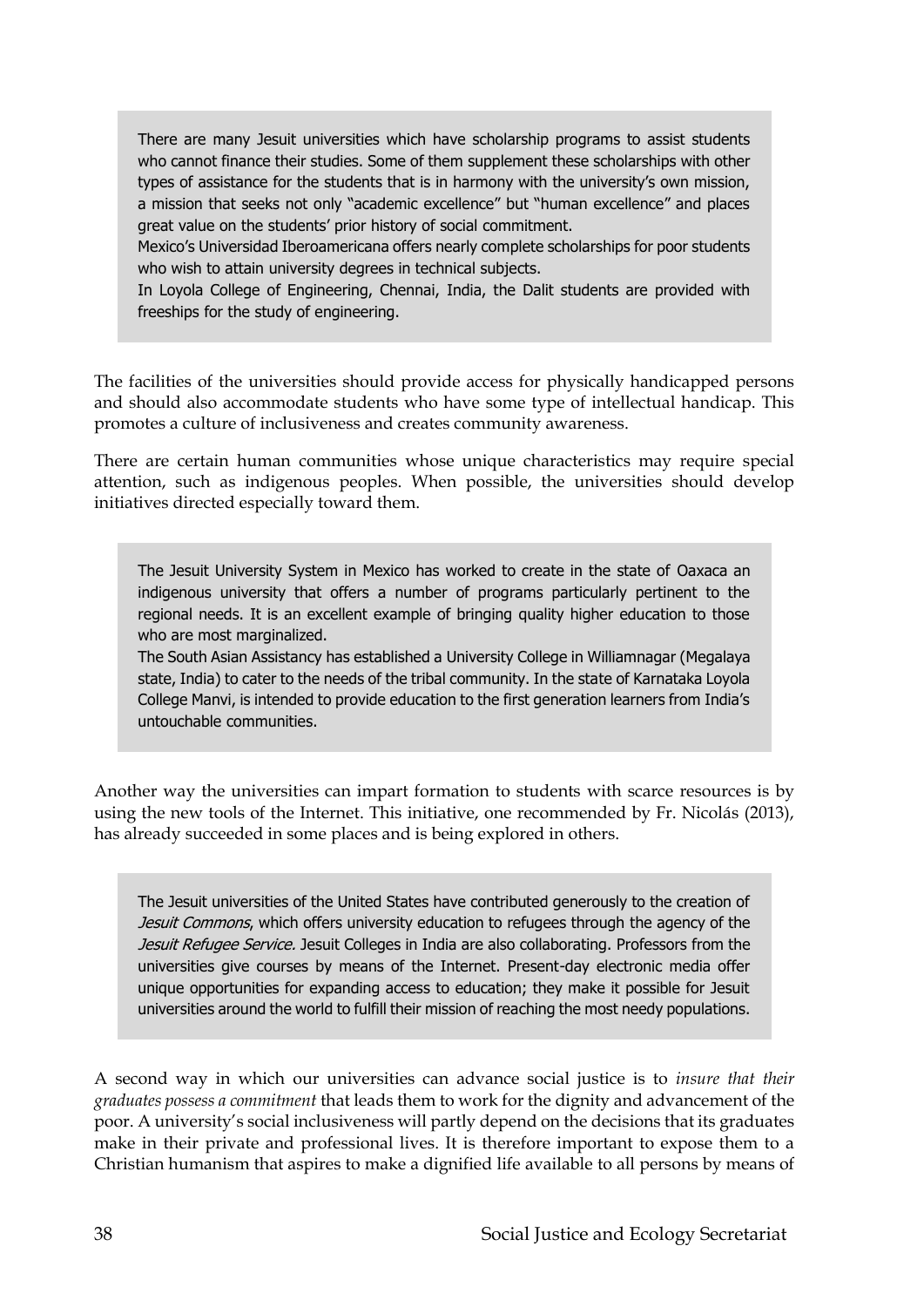an education that has a "perspective of justice based on the needs and hopes of the poor" (Kolvenbach, 1990, 80).

It is important to develop structures and organize teams of people in the universities that will accompany the graduates during their professional lives so that they will have the support they need when they make crucial decisions in matters of social justice.

The Alumni Association of ESADE (Barcelona, Spain) provides a service that makes it possible for alumni to form teams of volunteers who advise NGOs in matters of organization and management.

A third way in which universities can promote justice is by *offering services to other communities and institutions* by way of consultation, participation in consortiums, and design of public policies. These services can provide special opportunities for demonstrating the importance of making the inclusion of the poor a priority.

Jesuit Colleges in India have pronounced their Corporate Social Responsibility (CSR) policies for eradicating extreme hunger and poverty; promotion of education in the rural sector; promoting gender equality and empowering women; reducing child mortality and improving maternal health; ensuring environmental sustainability; extending preferential option to the scheduled caste and scheduled tribe communities.

A fourth way of promoting justice is by *fostering social entrepreneurship*. "Social entrepreneurship is a broad and diverse practical social change movement that deploys innovative business skills and technologies to address the needs of those living in poverty. Social entrepreneurs are people or organizations that use economic and technological innovation to achieve social goals. They use entrepreneurial skills to create organizations that, instead of seeking profit, pursue a more just and humane society."<sup>32</sup>

Santa Clara University, California, United States, offers The Global Social Benefit Fellowship providing a comprehensive program of mentored, field-based study and action research for undergraduate juniors. The fellowship combines a fully funded 6-7 week international summer field experience in the developing world with two quarters of academically rigorous research.

The Xavier Institute of Management & Research in Mumbai (India) has developed "Ideas Incubation Lab", an attempt to offer business solutions to societal challenges, empowering financially individuals & institutions dedicated to societal work. The lab engages students shortlisted after 6 months into the course. The lab pursues business without greed and excellence for solving India's most chronic problems in a most effective way.

<sup>32</sup> From Santa Clara university's presentation at [http://goo.gl/Ykoxtp,](http://goo.gl/Ykoxtp) accessed May 2014.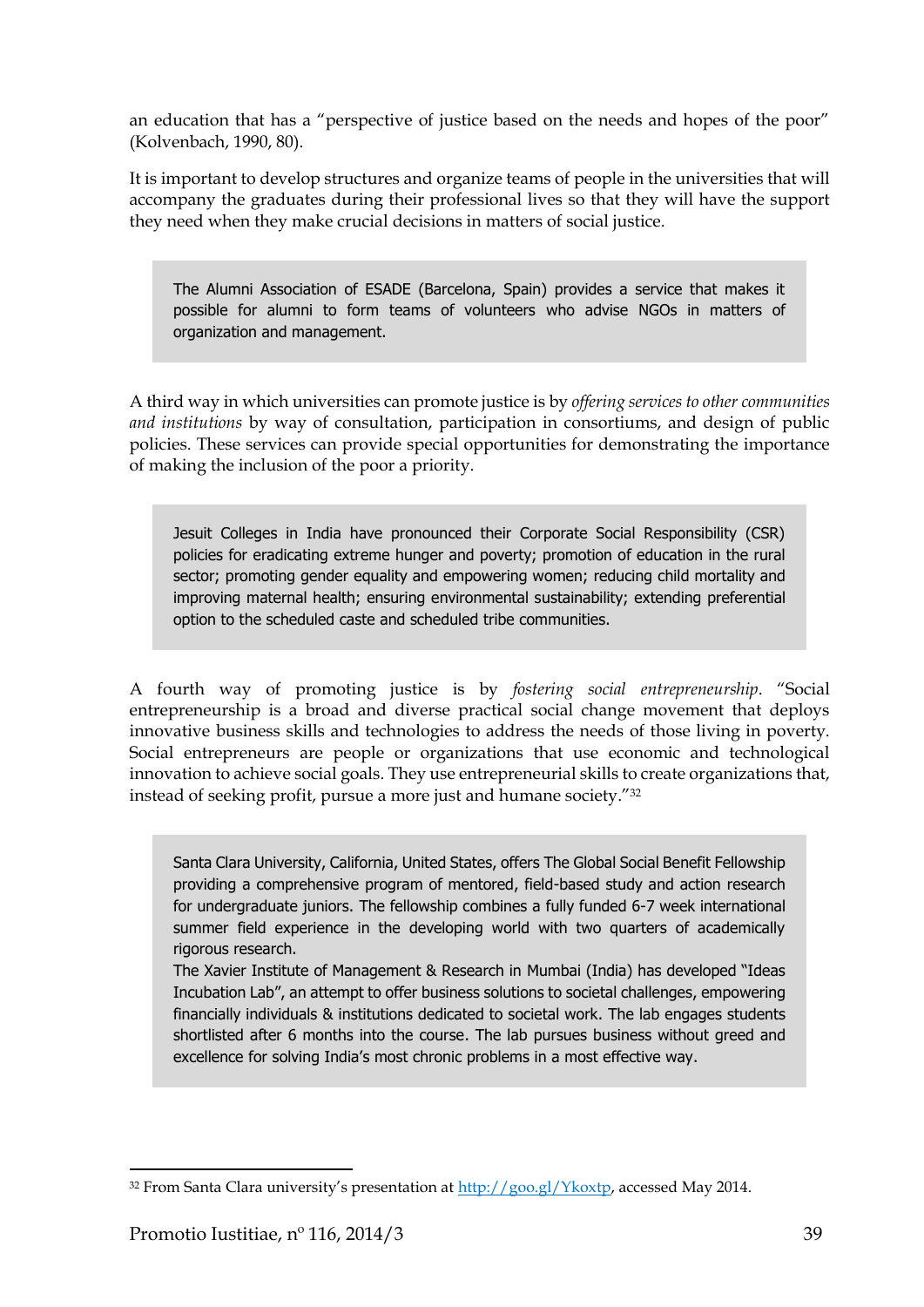#### <span id="page-39-0"></span>**4.2 A public forum**

All societies need public forums in which they can reflect upon themselves. They need places where there can be exchange of ideas, sincere and open debate, proposals for new models of society. Such spaces build bridges of dialogue between positions that are opposed but rationally defensible. The university is one of these privileged public forums.

Universities can become platforms for expounding and exploring in depth the different ways of organizing society. They should therefore be open to different ways of thinking and allow them to be freely expressed. The Society of Jesus has always been characterized by a spirit of openness that aspires to recognize the signs of the Spirit that are present in countless human initiatives.

The university can also provide a forum for debate. It is not enough just to expound propositions; it is necessary to enter into profound discussion of suppositions, values, ethical consequences, etc. Such discussion contributes to the building of democracy and encourages the civic and public dialogue that is often thwarted by the partisan slogans of purportedly democratic societies.

The Philippine Province, together with its universities, is supporting peace process with the Muslim and indigenous people's communities and development in Mindanao. They hold public fora in the mode of interdisciplinary conversations where issues such as the peace process, the environment, urban planning, and the like are discussed, recorded and shared on the social media.

The university can provide space in which people can find meaning for their lives and a sense of dignity and solidarity; it can also create a forum for the voices of those whose thoughts and perceptions are usually ignored in our communities.

A space should also be created for the proposals about life and justice that arise from the reflection that takes place in the university itself, thus creating a dialogue with modern-day culture and providing the local society with an opportunity for ongoing education.

Some universities have radio stations which allow people to express themselves regarding social concerns and ways that the university can relate to them. The radio station of the UCA of El Salvador produces three daily newscasts and frequent commentaries on the social reality. It allows broad participation for its audience and is the second most listened to news station in the country.

University professors and researchers are often interviewed by the media, which provide them an avenue for introducing a perspective that emphasizes inclusive citizenship.

The Humanitas Institute of UNISINOS in Brazil presents daily reflections and has weekly programs that include interviews and debates about current social questions.

Community Radio Sarang is managed by St. Aloysius College, Mangalore, India. Approximately 95% of the content is produced by and with the local community, such as farmers, fisherfolk, vendors, patients, students, medical and legal experts. The place is a melting pot of cultures, religions and languages. The radio also spreads messages of peace and harmony among people in a conflict-ridden society. The topics include health and hygiene, sanitation, agriculture, education, fisher-folk issues, road safety, water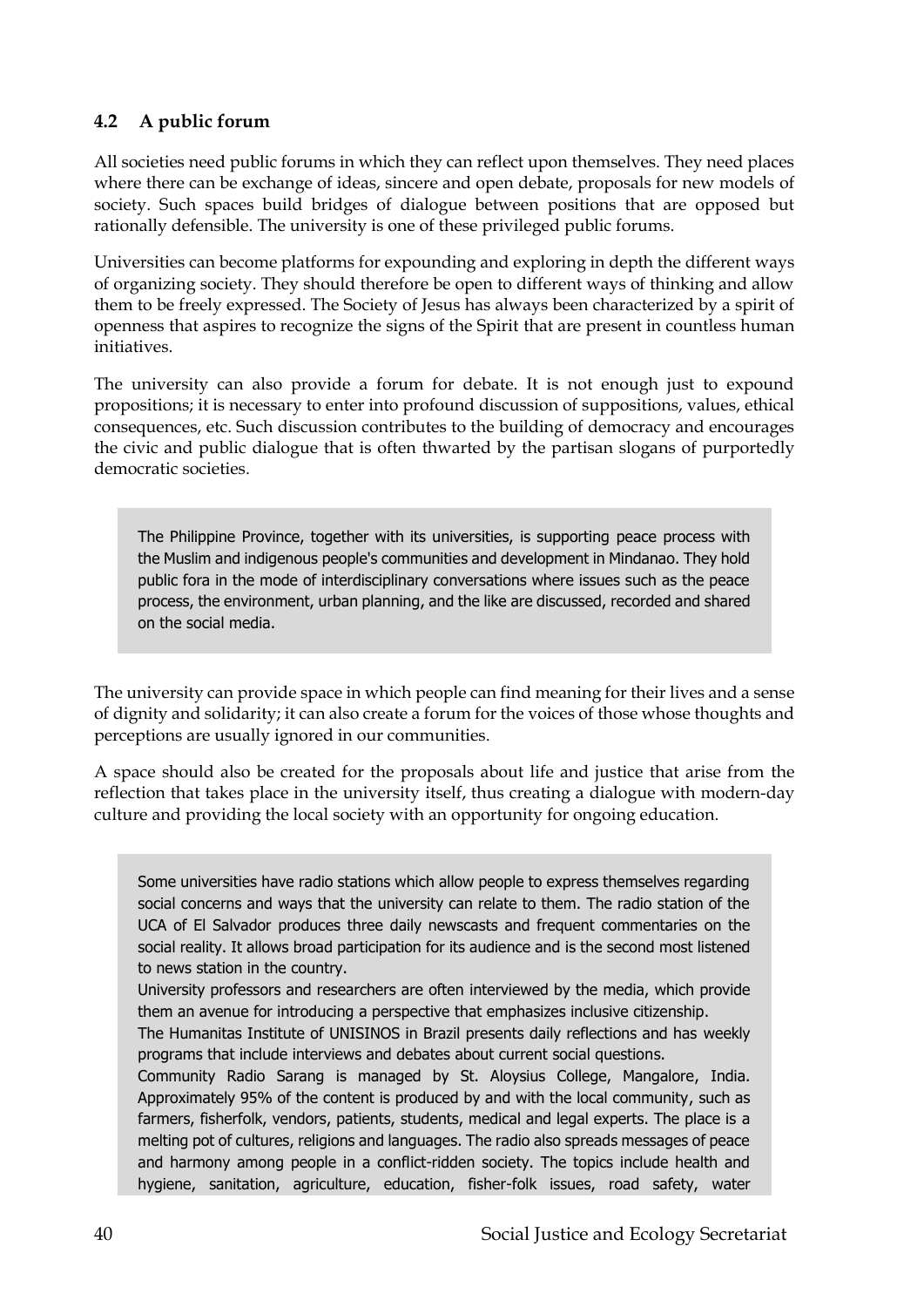conservation, and women and children's rights. The programs are in the two local languages and two dialects.

#### <span id="page-40-0"></span>**4.3 Public positions**

There are times when the university should speak out publicly on matters of common concern. "The university should have the courage to express uncomfortable truths … in order to safeguard the true good of society" (Kolvenbach, 1991, 97). This can be an effective way for the university to make its true identity known.

In the public realm the universities of the Society are able to give voice to the Church's teaching in credible and convincing ways. They can defend Christian values in their communications with other social agents, both public and private. In this way the Church becomes effectively present to the academic world and traverses frontiers that are usually beyond its reach.

At times these public stances will be taken by a professor or some institute within the university, but they may also involve the president, the board of directors, or the university as an institution. Protocols are needed to determine the best way to take such stances.

The Ateneo de Manila, Philippines, developed a protocol on university public positions, where they tried to make sure that the academic freedom that is necessary for forming positions among individual teachers and sub-units of the university is not impaired.

Since public positions will put to the test the identity of the institution and the values that guide its decision-making, they should be preceded by vigorous internal debate which allows time for serious discernment.

In taking a public position, the university reveals clearly the nature of the relations it has established with the political, economic, and social powers of society, expressing either its agreement or its disagreement with them. Sometimes those same powers have representatives on the university's governing bodies and so exercise pressure on behalf of certain positions. "It may happen that not all the sponsors or trustees are always disinterested, nor identify with the mission statements and the orientation of the university... The institution may end up moderating the tone of its voice, or refrain from speaking about certain issues." (Kolvenbach, 2001a, 37). At such moments the ultimate motivations of the university are put to the test, and it must decide which values will be given priority.

After a serious study of the environmental, social, and economic impact of mining in the Philippines, the Ateneo of Manila called for a moratorium on the extractive activities in that country. The recommendation gave rise to many criticisms both within the university and outside.

After a lengthy process of debate, the universities in Spain jointly elaborated and published a document titled, "Regenerating Democracy in the Public Life of Spain," a statement that subsequently caused considerable public controversy.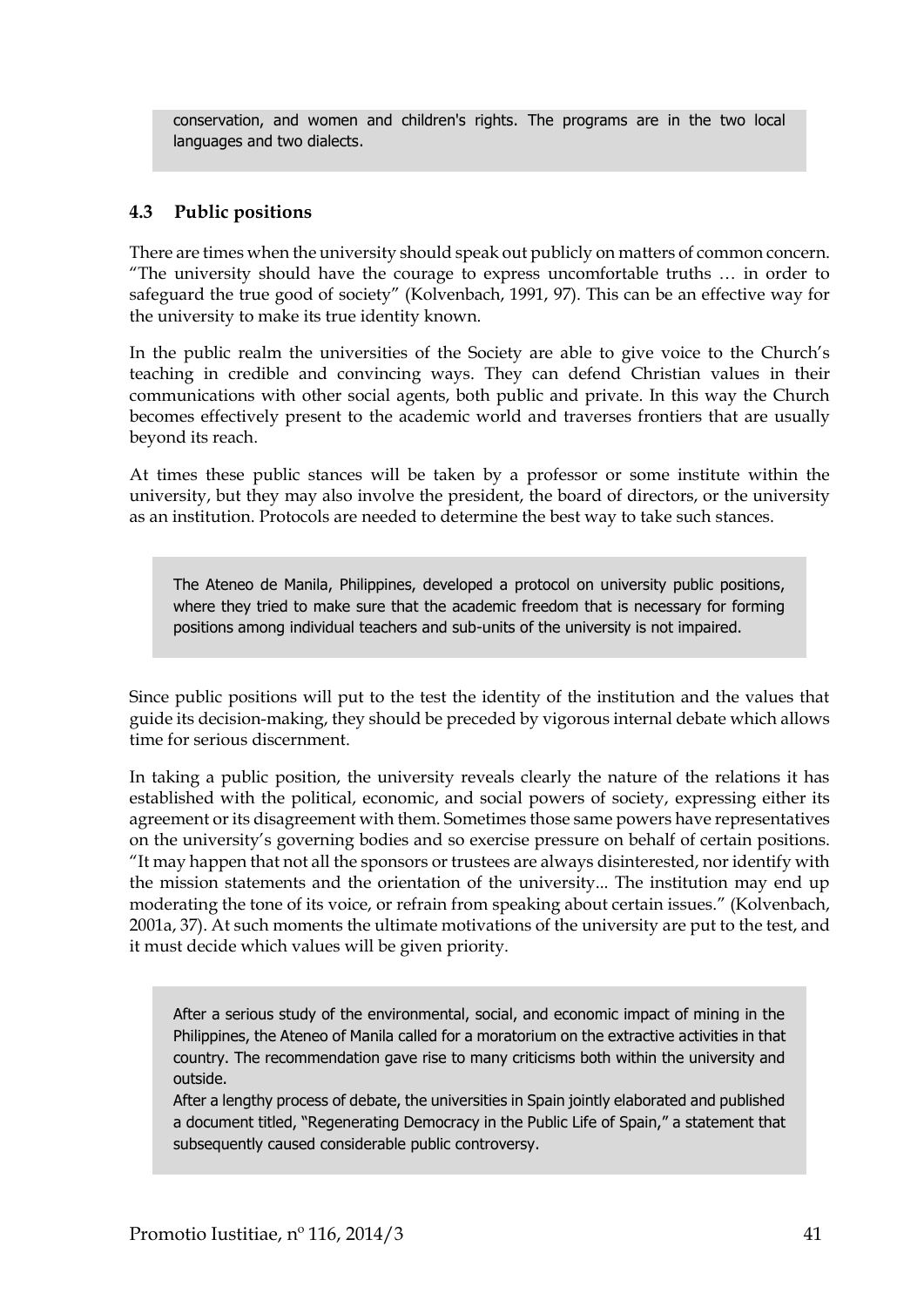At St. Xavier's Institute of Engineering, Mumbai, India, students built pressure on the union government to take cognisance of the hazards of suspected high levels of radiation emitted by mobile towers. After receiving complaints from the local community about headaches, dizziness and nausea, the students launched the campaign, 'The Radiation Zone — Red, Yellow n Green'. The first step was to reduce the permissible limit for mobile tower radiation emission.

#### <span id="page-41-0"></span>**4.4 Developing green campuses**

Our age has seen growing concern about ecological questions, not only because of the urgent need to protect the environment but because the progressive deterioration of the planet is today affecting poor communities above all and will have devastating effects on future generations. This is definitely a question of justice.

Developing green campuses is one way for universities to make an active commitment to our planet's future and to show their concern for the environment and for the victims of ecological destruction. We need to develop ways to reduce consumption, recycle waste materials, and develop renewal energy. It is also necessary to consider how architecture can help reduce energy needs and save on water costs. Investing in such initiatives may be costly at the start, but with time the initial investment is recovered. In any case, the criterion should not be exclusively economic.

Many universities are carrying out remarkable initiatives in this area, such as recycling waste materials and electronic equipment; using clean energy to reduce the emission of greenhouse gases; cutting back on consumption of paper, water, and energy; involving students in caring for the university's green areas and planting native species, etc.

Some universities are implementing in practical ways the international agreements with regard to the environment, as is the case with UNISINOS of Brazil, which follows the environmental standards of ISO 14.000.

The campus of the Universidad Loyola of Seville, Spain, has been constructed with a view to maximum energy efficiency. This involves the generation and economical use of energy, architectural and technical features that favor efficient climate control, and resourceful use of water. The university has been used as an international standard. Similar efforts have been made in the new buildings of Loyola University of Chicago (United States), as well as in other universities.

In India, Jesuit Colleges have successfully implemented the policy of green campuses non-smoking, non-plastic etc. St. Xavier's Kolkata promotes green neighborhood by planting trees and keeping the roads clean. The Social Work department of the College has tied up with the local Municipality and the police to coordinate the work.

#### <span id="page-41-1"></span>**4.5 The economic resources of the universities**

The universities are generally the institutions of the Society that require the greatest economic resources. Nowadays they find themselves in an increasingly competitive milieu so that a large part of their viability depends on their financial security.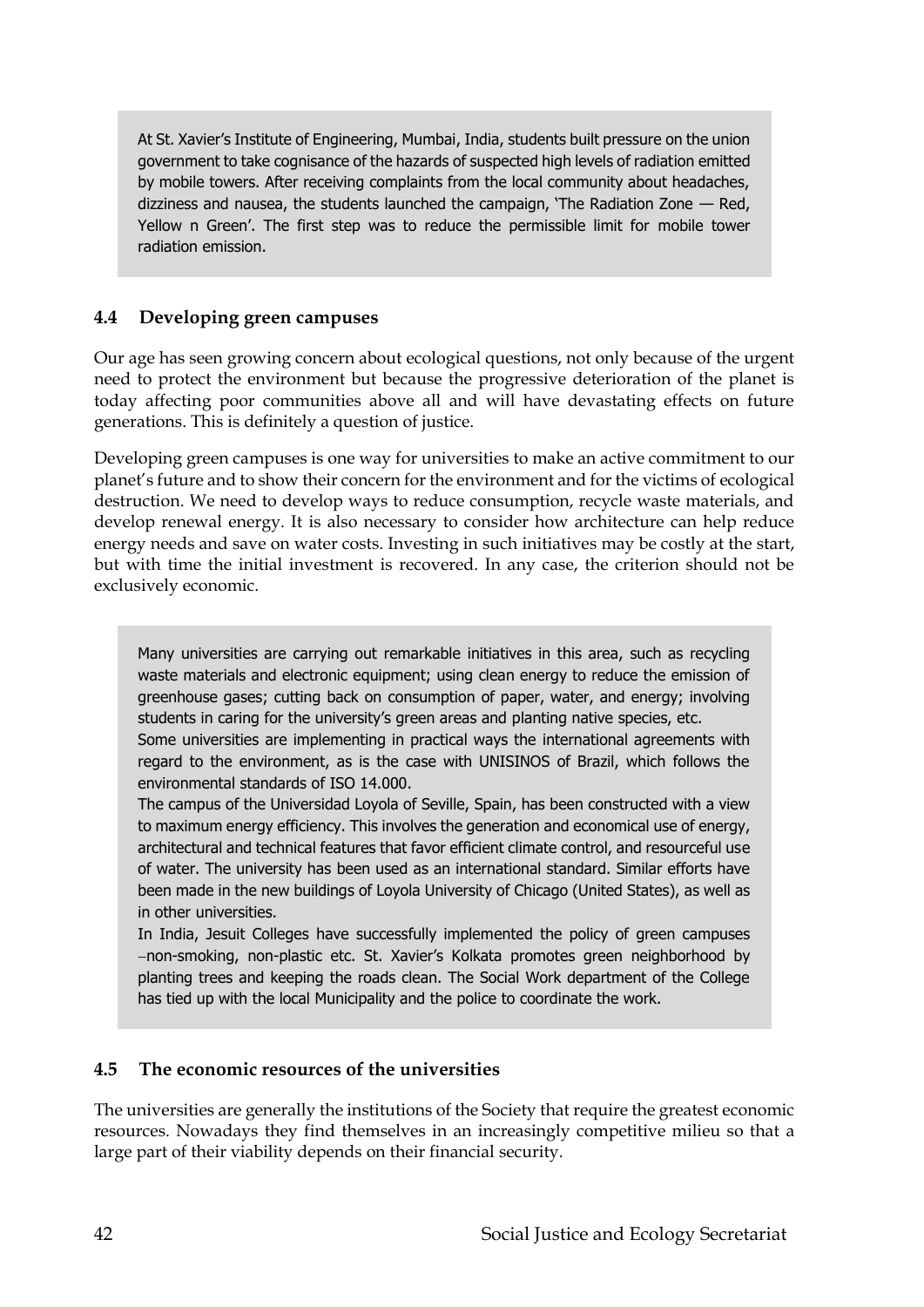A university's dependence on external economic sources may limit its freedom: "The growing costs of education and the trend to privatization imply a progressive dependence on financial subsidies, which can turn into a veritable social mortgage… The autonomy itself of the university and the freedom of research and instruction are at stake" (Kolvenbach, 2001a, 37). We need to consider three important aspects regarding economic resources: obtaining funds, investing them, and spending them.

Since obtaining funds is necessary, the university should adhere to definite criteria that will guarantee its autonomy. It should not compromise its identity with that of a donor. This may happen when accepting funds from institutions whose activities are not entirely ethical or are perceived as contrary to justice and other values promoted by the university. In such cases the credibility of the university can be severely damaged.

The university's funds should be invested with a view to obtaining the best return, but it must be in keeping with sound ethical standards.

The funds should be used in ways that allow the university to provide quality service without extravagant expenses. In keeping with its ideals, the university should offer an image of balanced use of its resources in order to make its option for justice and sustainability credible.

#### <span id="page-42-0"></span>**4.6 Suggested questions for reflection and discussion**

The Jesuit university as "social project:"

- 1. Have we, as an institution, discerned how we contribute to building of a more just and humane society, that is, to transforming our culture in ways that will make it more sensitive to the plight of those who are victimized by unjust social, economic and political forces?
- 2. How effective have we been in making our institution more accessible to the poor? In motivating our graduates to work on behalf of the poor? In helping other institutions that benefit the poor? And, in promoting social entrepreneurship?
- 3. How effective have we been in promoting public discussion and reflection on the causes of injustice and in promoting solutions? Do we have, on a regular basis, speakers and fora that discuss these issues?
- 4. Do we/should we take public positions when we see injustice or when issues arise that call for advocacy on behalf of the poor and disadvantaged who cannot speak for themselves? What process of deliberation and consultation is necessary if we desire to do  $s<sub>0</sub>$
- 5. Is our campus a green campus? Are we promoting responsible use of resources like energy and food such that our students are given examples of sustainability? Do our plans for infrastructure improvements and new facilities show consideration and a sincere effort to be more environmentally sensitive?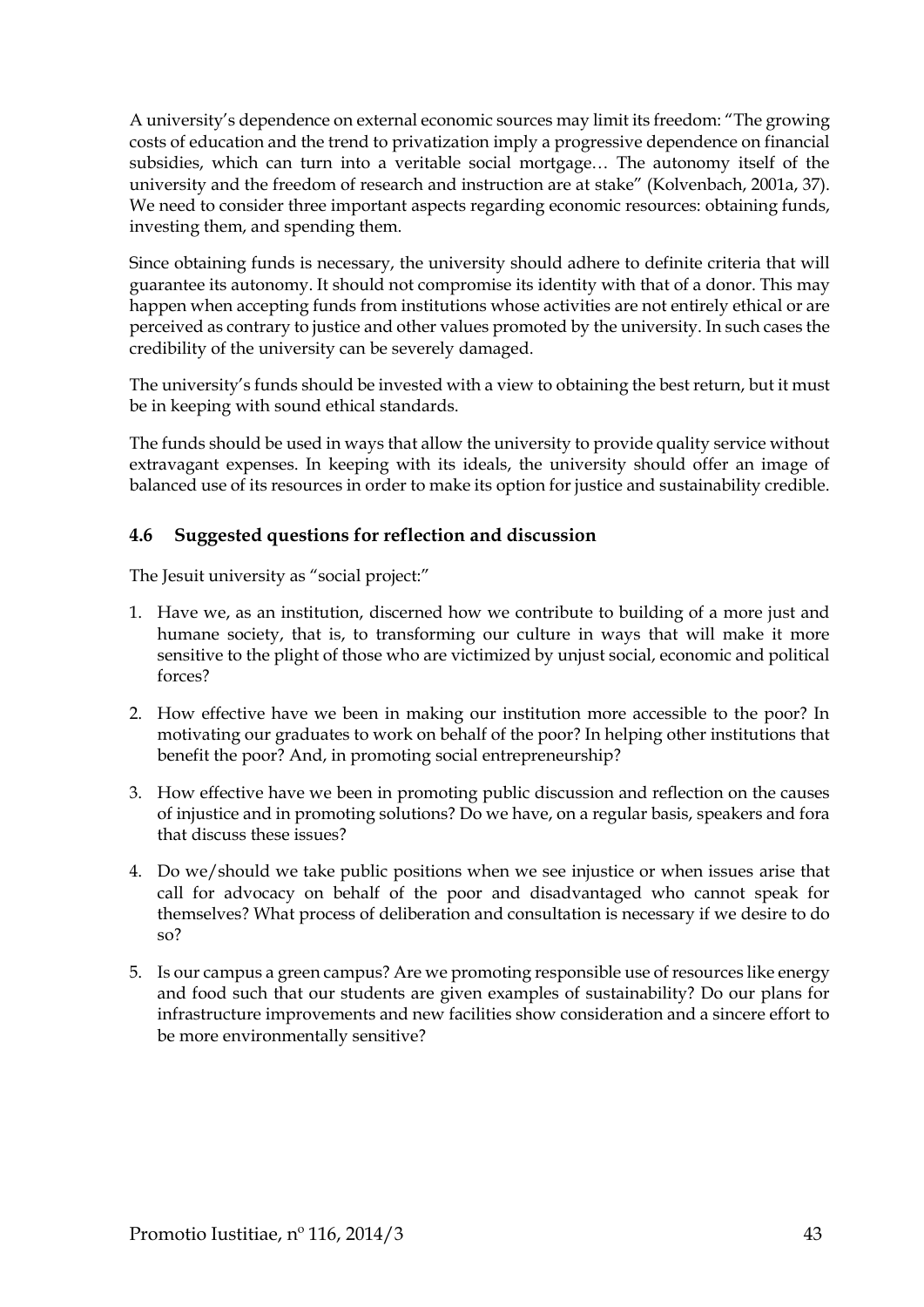## <span id="page-43-0"></span>**5. A university community that promotes justice**

*"It takes a village to raise a child"*

*African proverb*

Having reviewed the areas in which the universities can concretize their commitment on behalf of justice, we now treat the question of the persons who are to carry out that commitment, keeping in mind that it is a responsibility of the whole university community with all its distinct components.

An institution is a unity that goes beyond the sum of its members. As *Ex Corde Ecclesiae* states clearly, the university is primarily a community: "Every Catholic University, *as a university*, is an academic community that, in a rigorous and critical fashion, assists in the protection and advancement of human dignity and of a cultural heritage through research, teaching and various services offered to the local, national and international communities" (no. 12).

In the context of the present document, the university community as such has the primary responsibility for carrying out the university's mission of promoting justice. It should therefore insure that the university's activities—teaching, research, and social service—are oriented toward justice, and this will be possible only if there is a critical mass of the personnel who are sufficiently imbued with the university's mission.

Consequently, it is not only the members of the governing councils and the board of directors who should strive to carry out the university's mission. All the staff and the whole student body should also feel committed to the mission of the university since they are the ones who make the countless small daily decisions that shape the style of the institution.

The university will carry out its mission of promoting justice by creating a true community where there is coherence between the values held and the work done. GC 34 addresses this matter when it states that "full human liberation, for the poor and for us all, lies in the development of communities of solidarity at the grass-roots, … where we can all work together toward total human development" (D. 3, no. 10). The congregation hopes that such communities will be created in "each of our different apostolates" (D. 3, no. 19). Past experience has shown that the transformation of economic and political structures is impossible without cultural transformation, and cultural transformation comes about only through communities that embody new values that radiate into their environs.

An essential part of the university mission, therefore, is the creation of a community that shares the values of solidarity and justice, promotes them actively, and instills them in the very institution. To this end it is important to take into account the nature of the university personnel, who are usually diverse in their religious orientations and the values they hold. Such diversity will require the careful development of areas of dialogue and mutual understanding, with the aim of seeking a basic consensus that cannot be taken for granted.

The responsibility for creating this university community belongs very particularly to the rectors (or presidents) and the management teams which help in the governance of the university.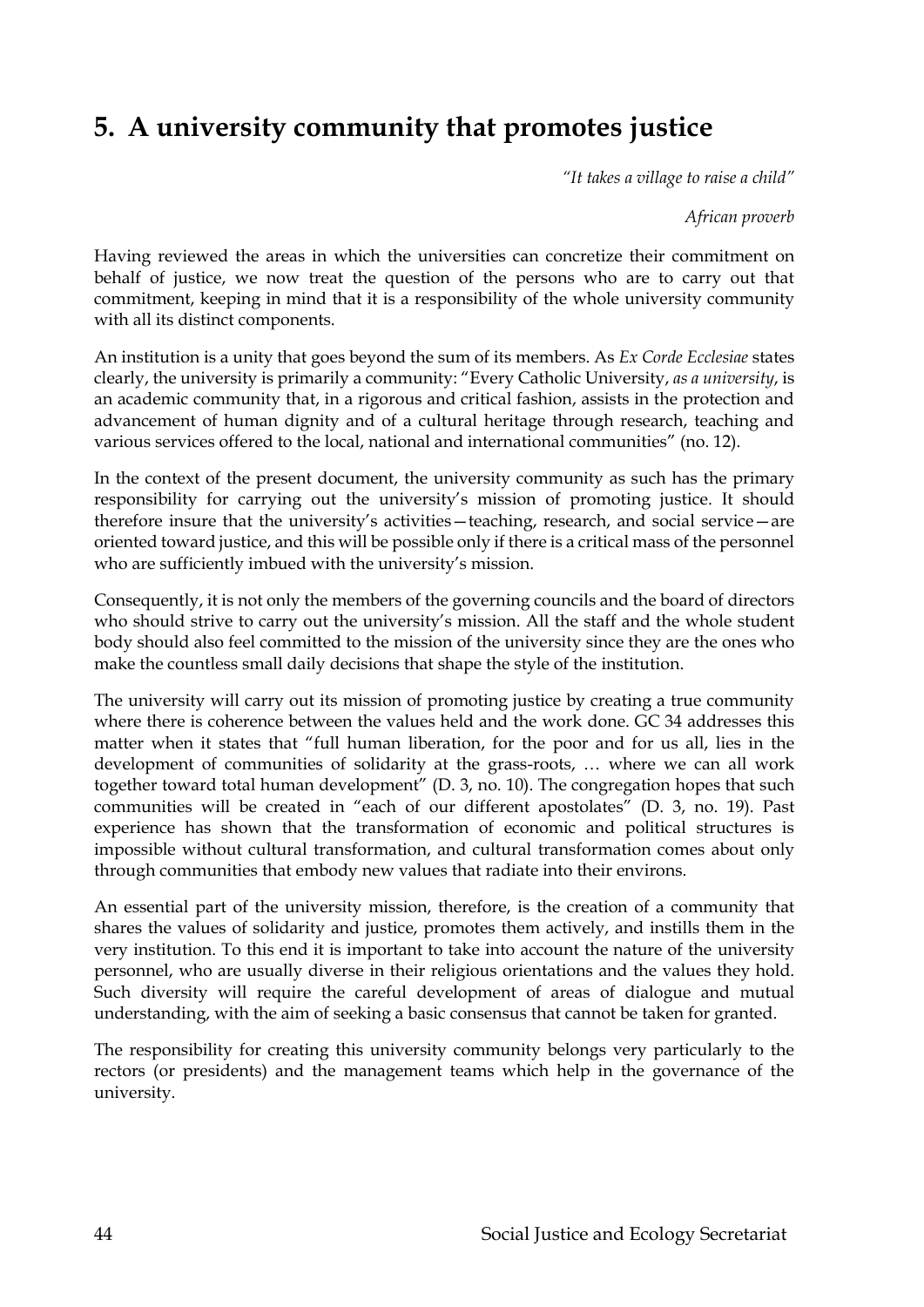#### <span id="page-44-0"></span>**5.1 Personal attention for university personnel**

The university personnel include the professors, the researchers, and the auxiliary and service staff. Each of these human groups has its own particular characteristics and needs. Close attention should be paid to their working conditions and the ways in which they are hired, promoted, formed, and accompanied.

The university needs persons who are not only competent in their respective academic areas but are in accord with the mission of the university and actively promote it in their work and their lives. The university must therefore "find ways of attracting, hiring and promoting those who actively share the mission" (Kolvenbach, 2000b). Clear policies are needed for hiring and promoting persons who believe in the university's mission and are committed to it.

*Hiring* policies will make it possible for the university's mission to be carried out diligently if the teaching staff share the same concerns. It may be too much to hope that all the university personnel will be ideally formed during the whole of their professional career, but as we have said, there should be a critical mass of persons who help to shape a university culture of preferential concern for solidarity and justice. The criteria used for hiring should make it possible to select persons who are most in tune with the justice values of the university.

When new people are hired in the university, they should be introduced to the Jesuit educational model and the opportunities it offers for commitment to justice and solidarity with the most needy.

*Promotion* policies should be oriented to advancing persons who are most in line with the university's mission and who will work creatively to promote it. Criteria stressing merely technical competency are not enough; they need to be balanced with other criteria determined by the mission.

*Formation* of teaching personnel in the identity and mission of the university plays an important role. When people become aware of the twofold character of Jesuit universities, they feel drawn by the challenge and commit themselves fully to the work. A good personnel development program requires well-structured plans that are adapted to the circumstances of the university personnel and help them appropriate the ideals of the institution. Personnel development processes are moments that make it possible to recognize which persons are most identified with those ideals. Clearly, the development cannot be exclusively intellectual; it should also include experiential and affective dimensions.

Many universities offer formation programs adapted to diverse circumstances. Some of them take the form of workshops or seminars, and others are offered online. Some of them present elements of Ignatian spirituality that contribute to personal development while others attempt to relate the spirituality to the work of the university.

The Association of Jesuit Colleges and Universities in the US runs the "Ignatian Colleagues Program"<sup>33</sup>, which seeks to develop Ignatian partners who are capable of and committed to assuming leadership within the Ignatian spiritual and educational heritage and who will sustain their school's Jesuit Catholic character into the future.

An excellent program for formation of lay collaborators has been developed by the Association of Jesuit Universities of Latin America (AUSJAL).

<sup>33</sup> In [http://goo.gl/kP0oTL,](http://goo.gl/kP0oTL) accessed May 2014.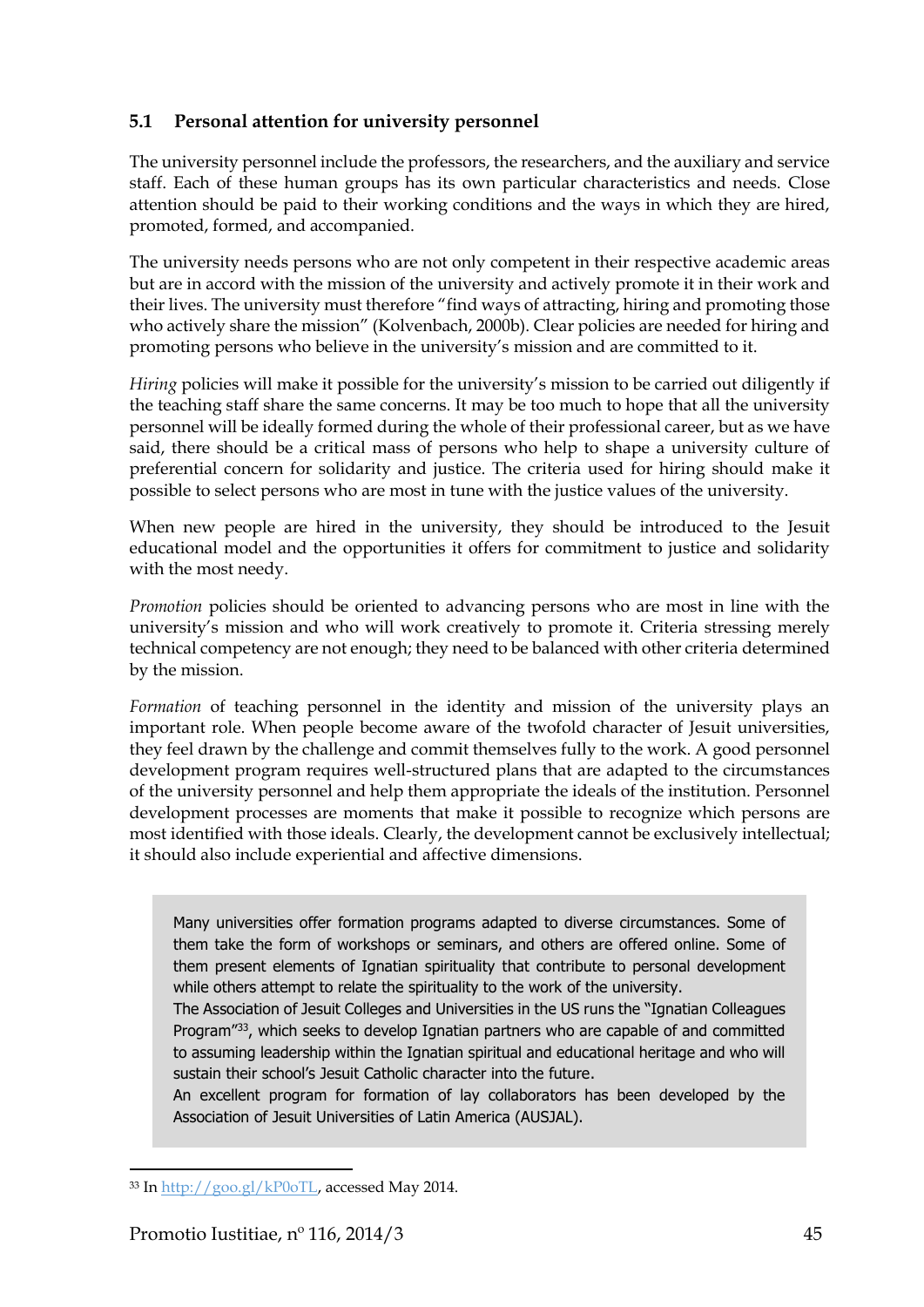The Federation of University Centers of Spain offers professors a one-week course that focuses on the four qualities discussed in the introduction: utilitas, iustitia, humanitas and fides.

St. Xavier's Kolkata, India, has formed a Jesuit team within the College that offers to new incumbent teachers and support staff one/two/three day orientations on Jesuit history, spirituality, charism, ways of proceeding and characteristics of education. These orientations are appreciated and have deep formative impact that promote cordial and conducive environment within campuses.

The *working conditions* of all university personnel should be truly just. Labor relations are always an area of potential conflict and the ways difficulties are resolved should reflect the university's mission to promote justice.

Finally, a unique characteristic of the Ignatian way of proceeding consists in paying special attention to persons and, in particular, offering *accompaniment* in any of several ways: professional, institutional, or personal. Personal accompaniment should naturally be voluntary, but it is appropriate that it be offered in all our universities.

#### <span id="page-45-0"></span>**5.2 Student life**

The students confer a certain style on the university through their persons, their relationships, and their creative expression. The student life they share together is an important formative element of the university itself. As Fr. Kolvenbach wrote, the university is "a privileged place for learning how to live responsibly in human society and in the people of God, both in the present and for the future" (Kolvenbach, 2006). The students themselves take on an active role in helping to define the interests of the university and the questions discussed there. The university has the responsibility for providing the structures and organization that are needed to stimulate the quality of student life in all its diversity.

Student involvement in university activities should be supported at both the personal and the communal level in ways that animate the organization of student life. A thorough understanding of student life will help to develop pedagogical methods and will also provide opportunities for implementing the university's mission.

Many universities provide for close accompaniment of student life in ways that strengthen and channel it. Sometimes this accompaniment is part of the university's campus ministry. One of the best ways to help develop student life is to provide adequate accompaniment, which means having dedicated personnel who are flexible, bold, and able to reflect astutely on the reality the students are living.

As should be clear, it is important that students at our schools be persons who are generous, adventurous, and concerned about the world. The methods for choosing students should include elements which evaluate candidates for these desirable aspects. By encouraging them to incorporate into their lives a commitment to solidarity, the university should help students to go beyond seeking simply their own individual professional success.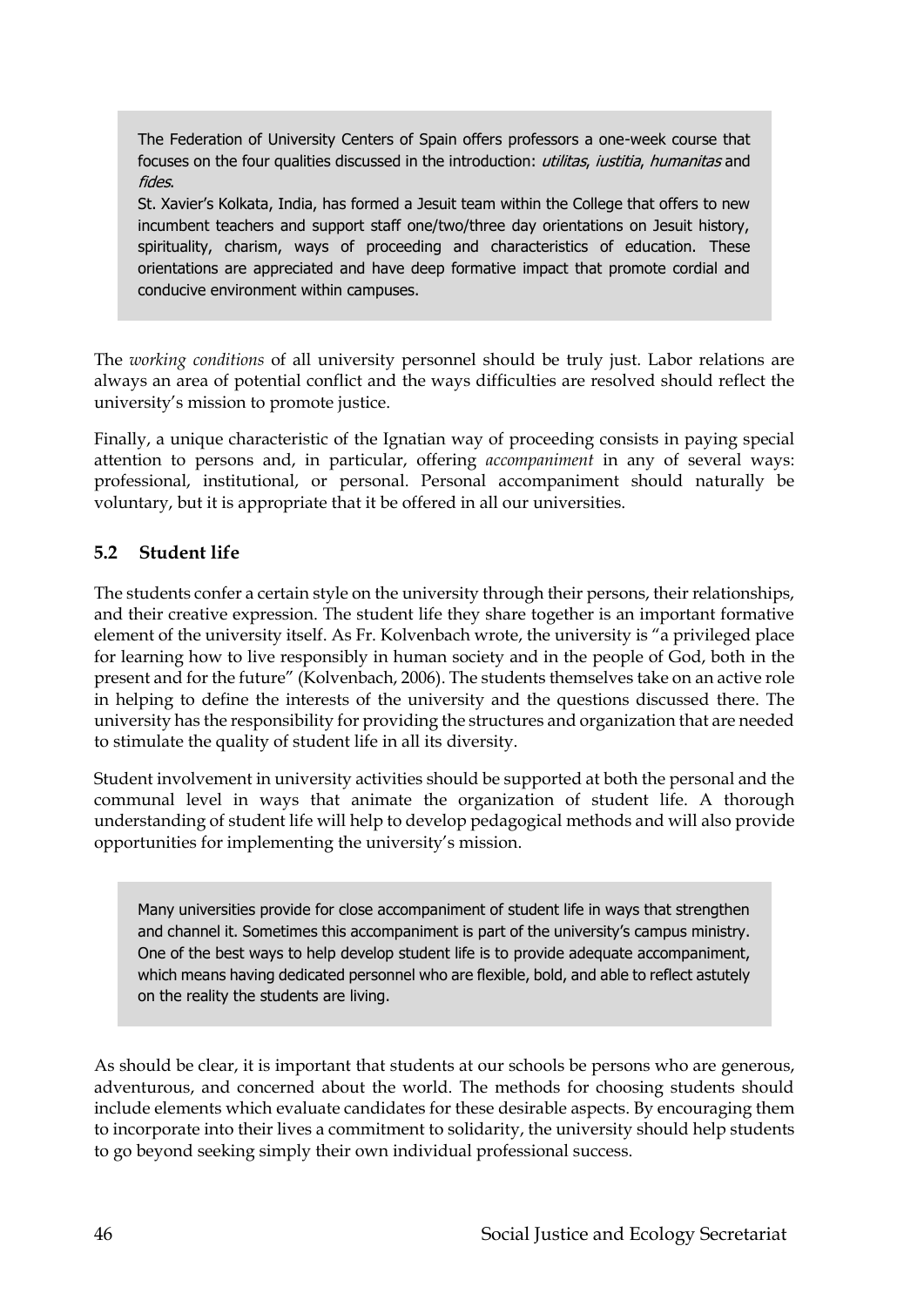#### <span id="page-46-0"></span>**5.3 Building an apostolic community**

For Fr. Kolvenbach, "the quality of the university ambiance and of the interpersonal community relations, as well as the attention and the importance given to each individual, should also be signs that characterize our universities and distinguish them from others." This means there should be an "open atmosphere of participation and collaboration among all the members of the institution" (Kolvenbach, 1991, 102).

It is important, therefore, to create a true university community, a community that shares the same mission and values, shows special concern for individuals, and maintains coherence between the university's internal organization and its mission of service of faith and promotion of justice.

According to the document "Orientations for the Relations between the Superior and the Director of a Work" (Curia, 1998), Jesuits who form part of the staff of apostolic works, including universities, are naturally obliged to carry out their professional tasks, but they also have a responsibility for infusing a corporate Jesuit character into the work. As far as possible, they should share the Ignatian ideal with others by means of effective communication, the witness of their lives and work, and the qualities of the relationships they establish. They have a catalytic function in realizing the university's mission and so have the right and the obligation to reflect in common about this mission they all share (Curia, 1998, nos. 11-13).

This task of sharing the Ignatian vision is not limited to Jesuits but extends also to their lay partners, whose participation is essential. Jesuits and laity together form a single community<sup>34</sup> whose apostolic end is to imbue the work with an Ignatian identity and sense of mission. This community should engage in discernment and shared decision-making according to the governance styles that seem most opportune. This exercise of appropriating the mission of the work, as recommended by the Society itself (Curia, 1998, 16-17), will allow the life and the work of the university to be permeated by Ignatian values and oriented toward the promotion of justice.

In Ateneo de Davao (Philippines), the shared re-formulation of the vision and mission appropriated personally by each of the members of the university, congealed the university into a highly-motivated community.

Not all lay partners will want to share a degree of co-responsibility that goes beyond the demands proper to their professions, but those who do wish to share it should receive from the university administration all the support necessary for them to do so. In this way a broader team will be formed to serve the university's mission, thus helping to create the critical mass that will insure its identity. Whatever their degree of involvement, it is to be hoped that all lay partners will identify in a real way with the institutional mission (Kolvenbach, 2001a, 44).

The governing body of the university has the responsibility for organizing meetings and programs of formation for the purpose of creating this apostolic community that will foster

l

<sup>&</sup>lt;sup>34</sup> The document referred above, "Orientations for the Relations between the Superior and the Director of a Work," actually speaks of a "team." The word "team" can be understood simply in terms of work, but the document stresses the community dimension that an apostolic team should possess since its success will depend on the closeness of human relations and the sharing of motivations and aspirations among the members.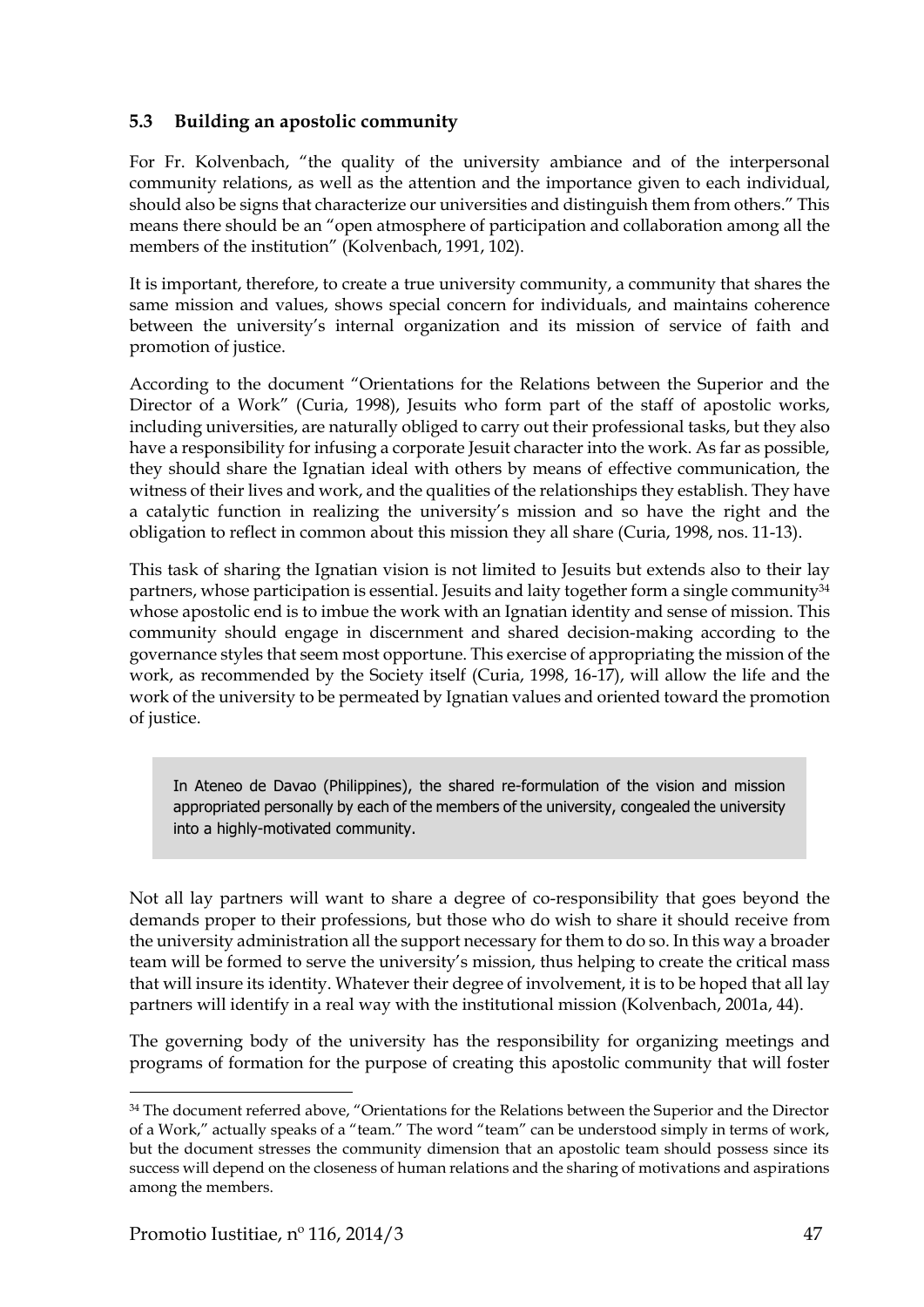the Ignatian spirit and the mission of the Society. At certain times, the rector (or president) may wish to involve this governing body in a process of planning and discernment aimed at fulfilling the university's mission (Curia, 1998, 17). The dynamic of this apostolic community will be characterized by interiority, prayer, discernment in common, and celebration of the faith.

The University of Deusto (Spain) has for years been fostering an apostolic community with these characteristics, using a variety of methods of formation and celebration. The community defines the university's mission and evaluates the outcome of its work, all the while maintaining a religious dimension.

St. Xavier's College, Kolkata has formed an apostolic community of its stakeholders – Jesuits, faculty members, students, parents of the students, alumni/ae and benefactors. There are regular meetings to assess each group's participation. The College has also given representation to these groups in the Governing Council and Boards, thus promoting a democratic participation.

#### <span id="page-47-0"></span>**5.4 Governing councils and boards of directors**

The governing councils establish the grand strategic goals of the university, and in some cases exercise proprietary rights over them. Their directives define the major features of the university's mission, which are then implemented by the different departments and units.

The great majority of the existing statements regarding the mission, the vision, and the values of the Society's universities already include the orientation of faith and justice.

It is important, therefore, that the promotion of justice occupy a central place among the values that guide these councils. In many cases the councils and boards will be required to dedicate quality time to processes of formation in order to assure a shared vision of the local reality in which they are situated. In their meetings they can pray together using texts that express the present-day mission of the Society of Jesus, and they can dialogue about the values that are actually guiding the university's activities.

It is highly advisable that these councils and boards include people who live and work in contact with the actual poverty of the country (e.g., directors of Caritas or certain NGOs). Such persons will contribute much to debates about the needs and perspectives of the marginalized.

A problem our universities sometimes face when it comes to the promotion of justice is that it is very demanding in practice. Moreover, in certain situations it may require a critical stance where strong economic and political interests are involved. When the governing council of the university takes seriously this dimension of the mission, it should be aware that it may have to pay a price (GC 32, D. 4, no. 46), and it should discern whether it is truly ready to do so.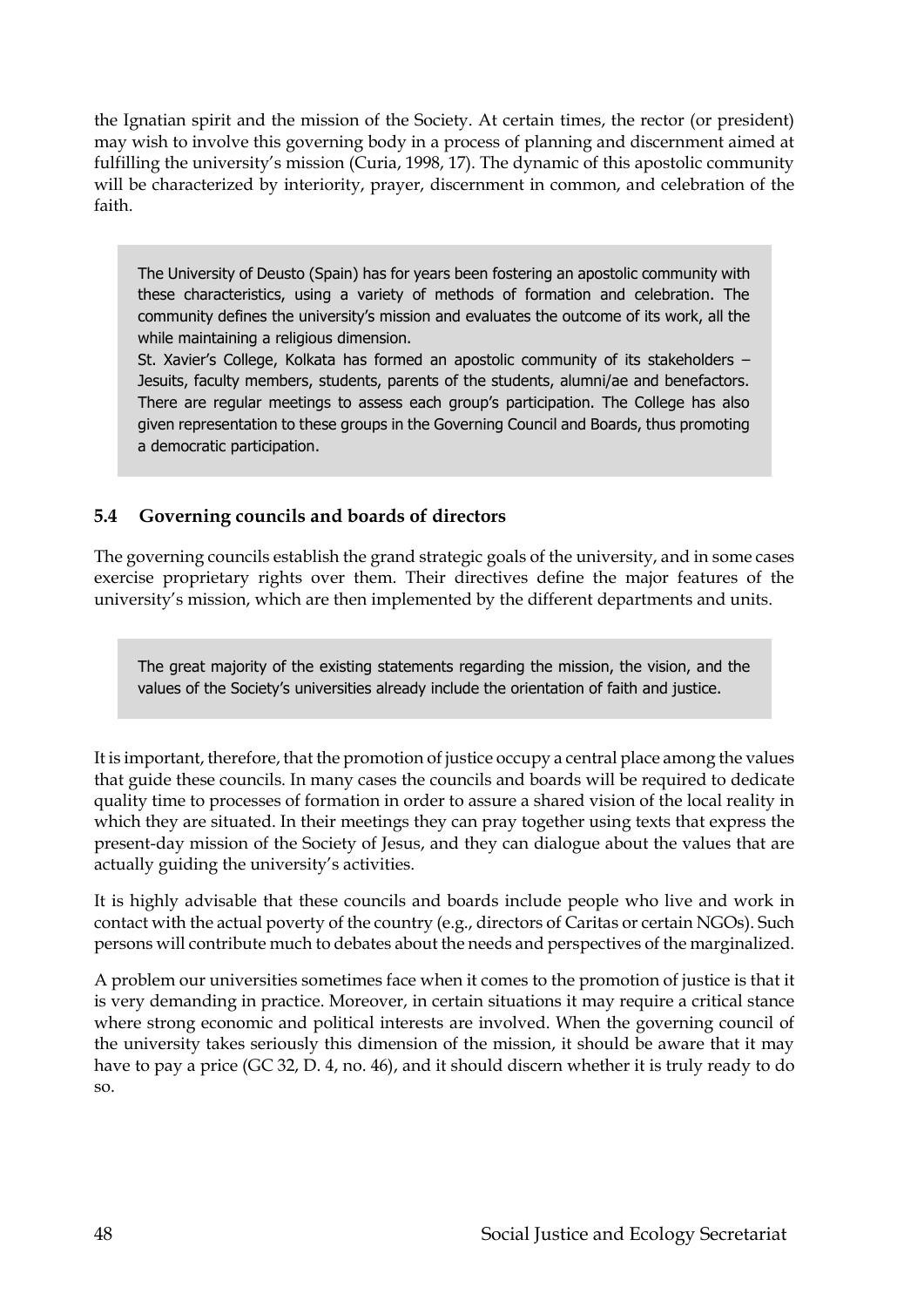#### <span id="page-48-0"></span>**5.5 The university's governing team**

The governing team is responsible for providing leadership and implementing the grand strategic lines determined by the councils. In practice, this team provides the day-to-day direction for the university in most of its activities.

It is therefore important that the governing team be in agreement with the of promotion of justice as part of its mission, since the university's efforts in the area of justice will be effective only if this team shares the values based on this commitment. The formation of the students, the research work, the social projection, and the reality of the university community all depend to a large extent on the leadership of this governing team.

Given the importance of this mission, it may be advisable that the universities establish a Social Responsibility Office whose job it would be to promote, develop, and coordinate all internal and external activities oriented toward the commitment to justice, as is the case already in some universities.

In any case, the governing team should enunciate clear policies and put them into practice, following them up and evaluating them regularly in order to improve them where possible.

#### <span id="page-48-1"></span>**5.6 Suggested questions for reflection and discussion**

The University community, its people and their development.

- 1. Is the university's leadership sufficiently aware and informed of the Jesuit tradition and commitment to social justice?
- 2. Are their on-going orientation programs for faculty and staff that share and promote the social justice mission of the institution and invite participation in that mission?
- 3. Are students invited to participate in the shaping of university policy and program in a way that enables them to appreciate more fully the complexities and challenges of promoting justice in the surrounding community and world?
- 4. Are faculty, staff and students able to participate in the shaping of university policy, especially with regard to justice within the institution, thus becoming agents of change?
- 5. Have the promotion of both faith and justice which are inextricably linked to one another been sufficiently embedded in the institutions strategic plan, and considered in all its planning efforts?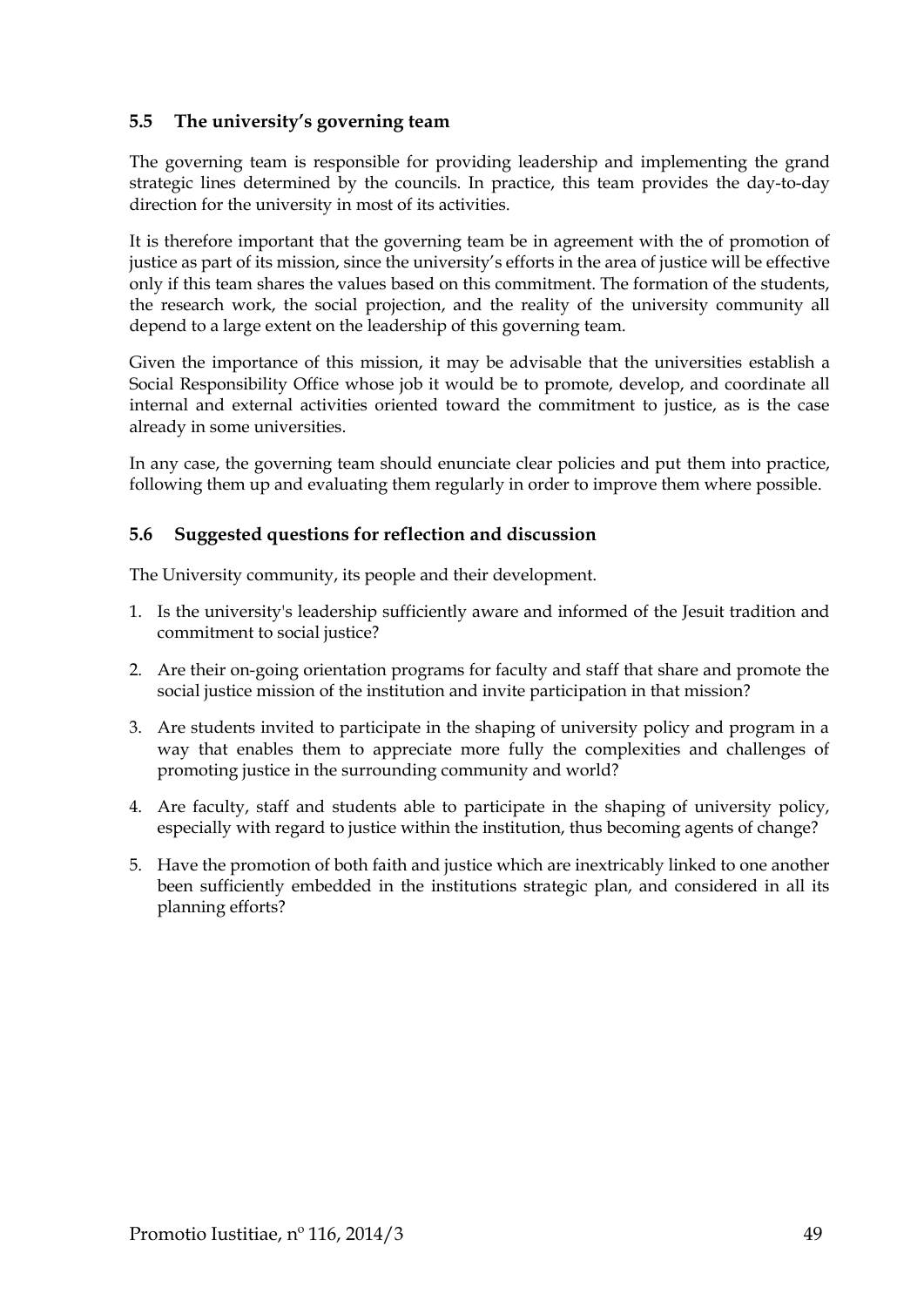There is no question that the Society's universities in recent decades have been valiantly trying to respond to the option for justice despite the many internal tensions it causes. In the process they have discovered that this option allows them to offer their students the best possible education and to confer a greater sense of public responsibility on the schools' activities. In this way they are truly becoming universities dedicated to creating societies of greater justice and solidarity, societies which protect the human dignity of all, especially the most impoverished.

Jesuit universities demonstrate that the adjective "Jesuit" and the noun "university" are not in competition with each other but are able to enrich one another mutually: a university can strive for true excellence even as it deepens its commitment to the Jesuit mission. In so doing, it imparts to its students a more profound and humanizing formation, and it carries out research work that is socially relevant and therefore conducive to more just societies. In this way the universities become transformative institutions that seek the greater common good and defend the interests of the poor.

Nevertheless, much still remains to be done to insure that the radical formulations are integrated harmoniously with the day-to-day life of the universities. There is still room for improvement.

The martyrs are always moving ahead of us in their commitment. The university Jesuits who have become martyrs because of their commitment to justice have also gone out before us in their demands, and they have set the future horizons for us:

*"…responding to (these demands) authentically requires of the university an ongoing creative act, which implies a tremendous collective intellectual capability, but above all a great love for the poor majorities, an undying passion for social justice, and a determined valor in confronting the attacks, the misunderstandings, and the persecutions which will no doubt come to those universities which in our historical context define their mission in terms of the demands of the poor majorities."* 

*(Ellacuría, 1982, 800)*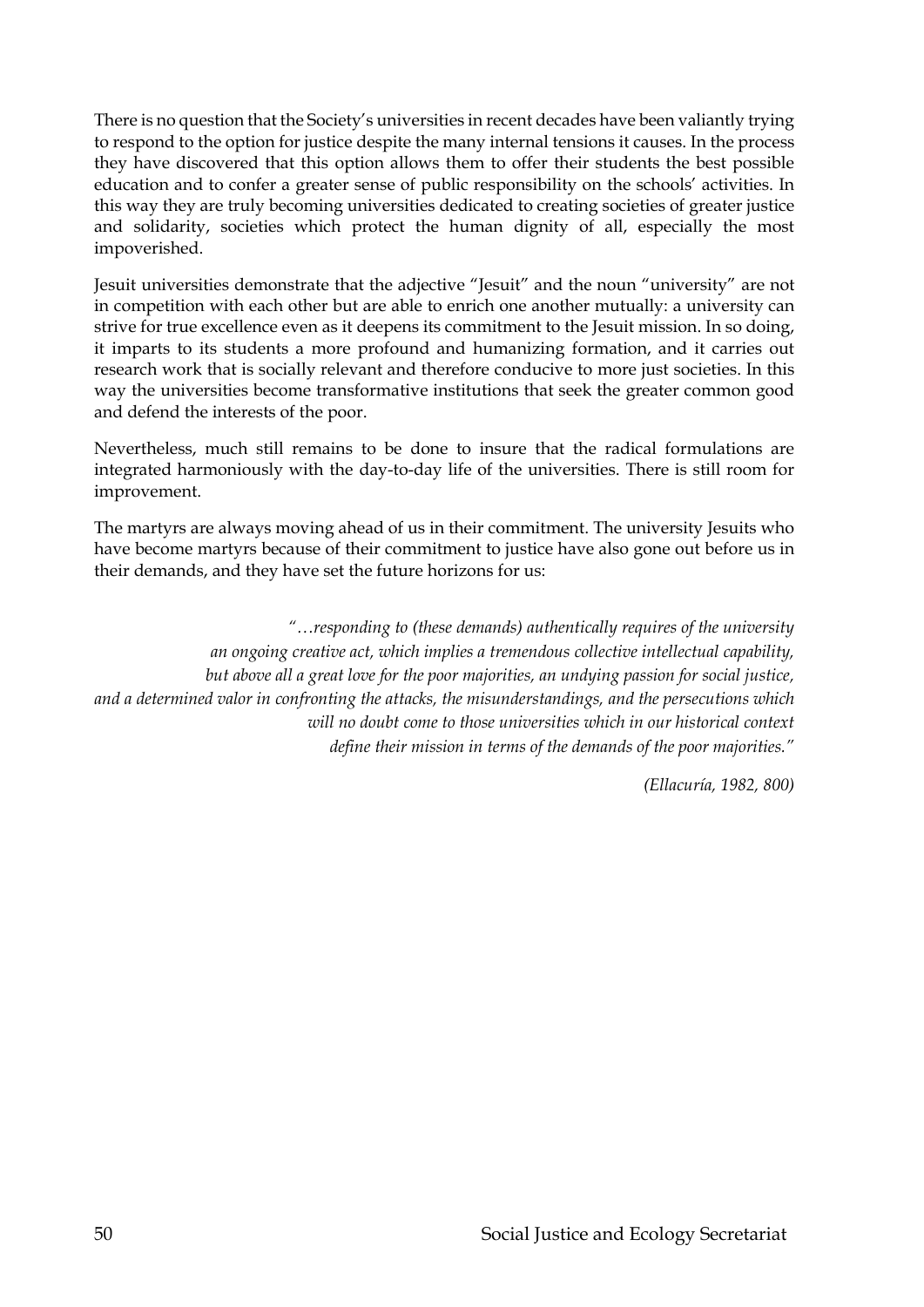## <span id="page-50-0"></span>**Acknowledgements**

This document would not have been possible without the generous contribution of a good number of people -Jesuits and lay- that work in universities and are committed to the promotion of justice. They have corrected the text and suggested many changes. They have also provided many good examples of practices, which have allowed us to portray the viability of the proposals. We thank them most warmly for their kind contribution. We include here their names, together with the province to which they belong:

José Luis Bermeo (MEX); Ildefonso Camacho, SJ (BET); Robert Caro, SJ (CFN); Julia Dowd (CFN); Michael Duffy (CFN); Allan F. Deck, SJ (CFN); Ivo Follman, SJ (BRM); Michael Garanzini, SJ (UCS); Jose María Guibert, SJ (LOY); Jacques Haers, SJ (BSE); David Hollenbach, SJ (MAR); Denis Kim, SJ (KOR); Job Kozhamthadam, SJ (DEL); Carlos Losada (TAR); Gerdenio Manuel, SJ (CFN); Josep Mària i Serrano, SJ (TAR); Julio Martínez, SJ (ESP); Josep Miralles, SJ (TAR); Esteban Mogas (TAR); José Morales, SJ (MEX); Jaime Oraá, SJ (LOY); Ambrose Pinto, SJ (KAR); Stephen Privett, SJ (CFN); Felix Raj, SJ (CCU); Michael Schuck (CDT); Joel Tabora, SJ (PHI); Luis Ugalde, SJ (VEN); Paul Vaz, SJ (BOM); Rafael Velasco, SJ (ARU).

## <span id="page-50-1"></span>**Bibliography**

Benedict XVI, 2009, *Encyclical letter Caritas in veritate,* in [http://goo.gl/hcxL,](http://goo.gl/hcxL) accessed August 2014.

Brackley, Dean, 2005, *The Jesuit University in a Broken World*, San Salvador, in [http://goo.gl/45HOVn,](http://goo.gl/45HOVn) accessed May 2014.

Brackley, Dean, 2013, "A Fruitful New Branch," in Combs, Mary Beth and Ruggiano, Patricia (eds.), 2013, in *Transforming ourselves, transforming the world*, Fordham University Press.

Combs, Mary Beth and Ruggiano, Patricia (eds.), 2013, *Transforming ourselves, transforming the world*, Fordham University Press.

Curia of the Society of Jesus, 1998, *Guidelines for the relationship between the Superior and the Director of the Work*, Rome, Acta Romana vol. XXII (1996-2002), 381-391.

Ellacuría, Ignacio, 1982, *Universidad, derechos humanos y mayorías populares*, in *Revista ECA* 406, 791-800.

John Paul II, *Ex corde Ecclesiae*, *Apostolic Constitution on Catholic Universities*, 15 August 1990, in [http://goo.gl/pdAz8,](http://goo.gl/pdAz8) accessed May 2014.

Kolvenbach, Peter-Hans, 1985, *The Jesuit university today*; *Address to the presidents and Rectors of Jesuit universities and other institutions of higher education,* in Acta Romana Societatis Jesu, XIX (iii), 394-403.

Kolvenbach, Peter-Hans, 1987, *En el centenario de la universidad de Deusto*, Bilbao, 5 June 1987, i[n http://goo.gl/Hr3dTX,](http://goo.gl/Hr3dTX) 25-35, accessed May 2014.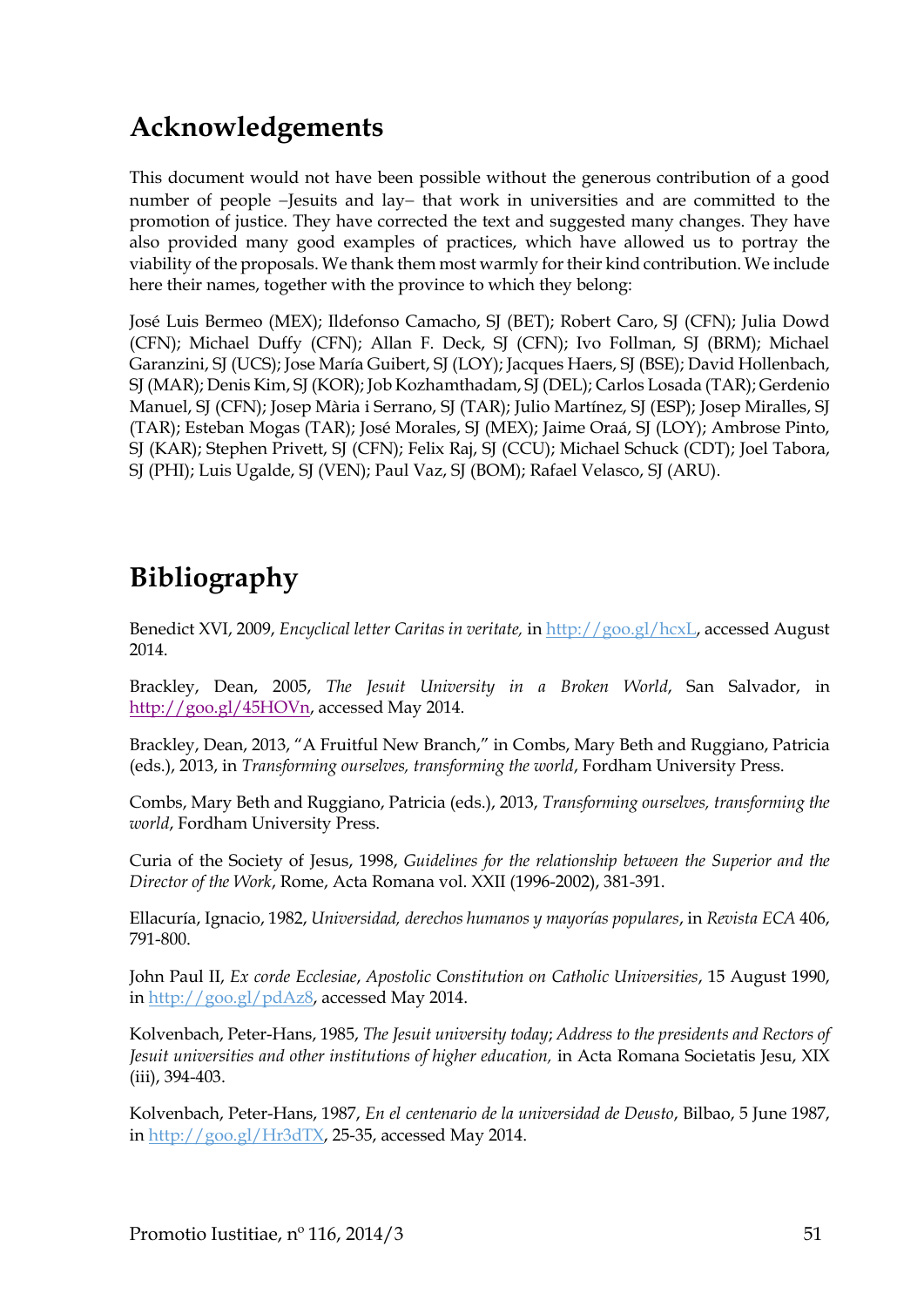Kolvenbach, Peter-Hans, 1989a, *A la asamblea de enseñanza superior de la Compañía en los Estados Unidos sobre las características de nuestra educación*, Georgetown, 7 June 1989, in [http://goo.gl/Hr3dTX,](http://goo.gl/Hr3dTX) 35-53, accessed May 2014.

Kolvenbach, Peter-Hans, 1989b, *En el segundo centenario de la enseñanza jesuítica en Estados Unidos de América*, Georgetown, 8 June 1989, in [http://goo.gl/Hr3dTX,](http://goo.gl/Hr3dTX) 53-65, accessed May 2014.

Kolvenbach, Peter-Hans, 1990, *A la universidad iberoamericana sobre un nuevo modelo de universidad*, Mexico, 23 August 1990, in [http://goo.gl/Hr3dTX,](http://goo.gl/Hr3dTX) 73-83, accessed May 2014.

Kolvenbach, Peter-Hans, 1991, *Discurso con motivo de la celebración del Primer Centenario de la Universidad Pontificia Comillas*, Madrid, 1 October 1991, in [http://goo.gl/Hr3dTX,](http://goo.gl/Hr3dTX) 90-103, accessed May 2014.

Kolvenbach, Peter-Hans, 1992, *Conferencia en la Universidad de UNISINOS*, *Universidad Católica y evangelización de la cultura*, San Leopoldo, 8 December 1992, in [http://goo.gl/Hr3dTX,](http://goo.gl/Hr3dTX) 103 – 112, accessed May 2014.

Kolvenbach, Peter-Hans, 1993, *Ignatian pedagogy today*, Villa Cavalletti, 29 April 1993, in [http://www.sjweb.info/documents/education/pedagogy\\_en.doc,](http://www.sjweb.info/documents/education/pedagogy_en.doc) 31-40, accessed May 2014.

Kolvenbach, Peter-Hans, 2000a, *Alocución en la Universidad de Saint Joseph*, Beirut, 19 March 2000, in [http://goo.gl/YGcsUX,](http://goo.gl/YGcsUX) 112-126, accessed March 2014.

Kolvenbach, Peter-Hans, 2000b, *The service of faith and the promotion of justice in American Jesuit higher education*, Santa Clara University, 6 October 2000, in [http://goo.gl/2lYu2R,](http://goo.gl/2lYu2R) accessed May 2014.

Kolvenbach, Peter-Hans, 2001a, *The Jesuit university in the light of the Ignatian charism*, Monte Cucco, Rome, May 27 2001, in [www.sjweb.info/documents/education/phk](http://www.sjweb.info/documents/education/phk-university_eng.doc)[university\\_eng.doc,](http://www.sjweb.info/documents/education/phk-university_eng.doc) accessed February 2014.

Kolvenbach, Peter-Hans, 2001b, *Alocución a la Universidad Javeriana en la inauguración de la nueva sede de su Facultad de Teología,* 19 October 2001, in [http://goo.gl/Hr3dTX,](http://goo.gl/Hr3dTX) 230-243, accessed May 2014.

Kolvenbach, Peter-Hans, 2006, *Lectio inauguralis en la Universidad San Alberto Hurtado*, Santiago de Chile, 1 May 2006, in [http://goo.gl/YGcsUX,](http://goo.gl/YGcsUX) accessed May 2014.

Kolvenbach, Peter-Hans, 2007, *The service of faith and the promotion of justice. Reminiscing about the past and looking at the future*, in [Promotio Iustitiae n. 96,](http://www.sjweb.info/sjs/PJ/index.cfm?PubTextId=5599) 9-18.

National Steering Committee of Justice in Higher Education, 2012, *Institutional Examen Executive Summary*, in Institutional Examens, 4-16, in [http://goo.gl/ZKLqjW,](http://goo.gl/ZKLqjW) accessed May 2014.

Nicolás, Adolfo, 2010, *Depth, Universality, and Learned Ministry: Challenges to Jesuit higher Education today,* in [http://goo.gl/83VVQt,](http://goo.gl/83VVQt) 7-22, accessed May 2014.

Nicolás, Adolfo, 2013, *Unicap: en la ciudad de los puentes, una universidad sin fronteras*, alocución a UNICAP (Universidad católica de Pernambuco), 12 July 2013, in [http://goo.gl/V37tQe,](http://goo.gl/V37tQe) accessed May 2014.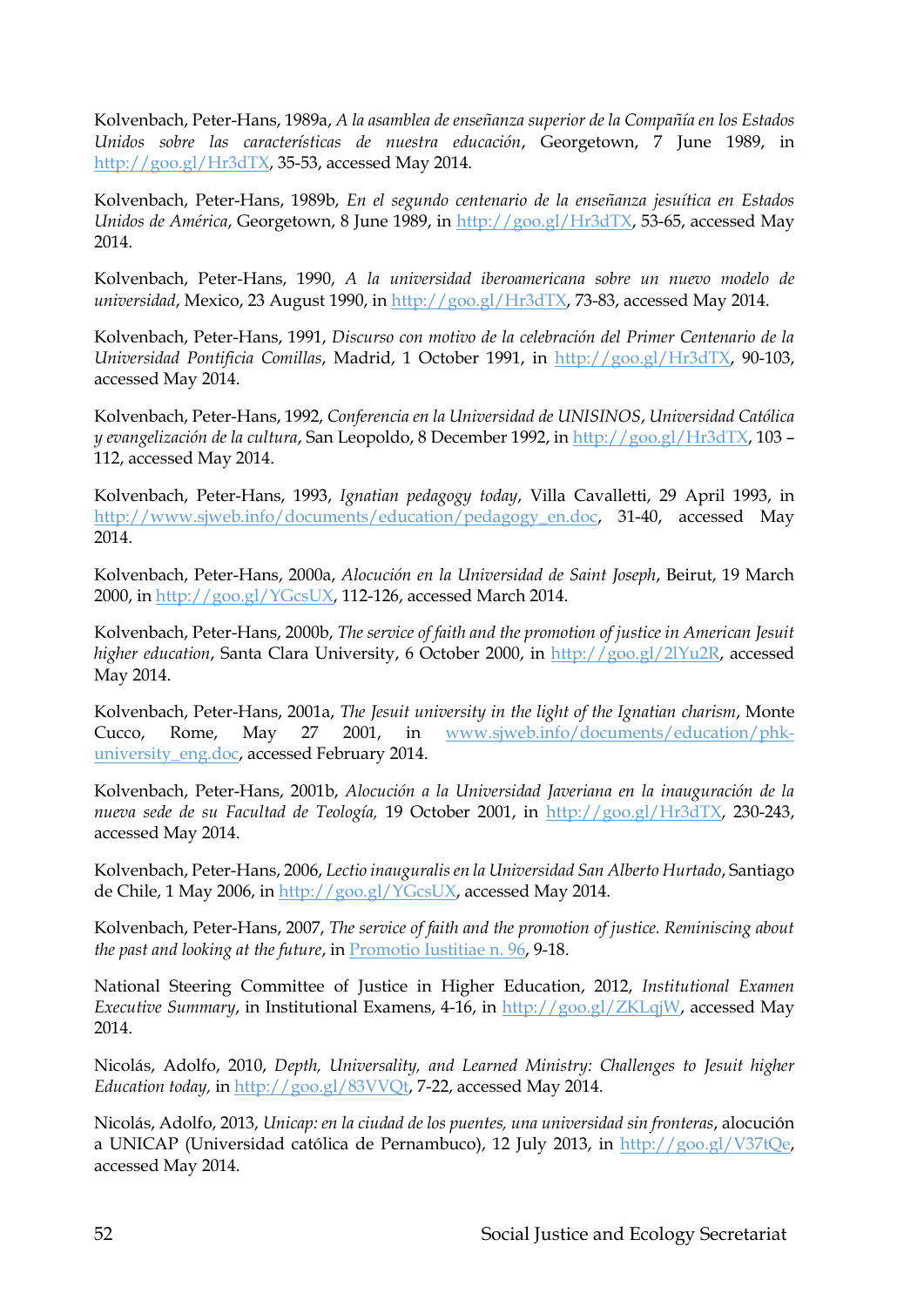O'Malley, John, 1993, *The first Jesuits*, Harvard University Press, Cambridge.